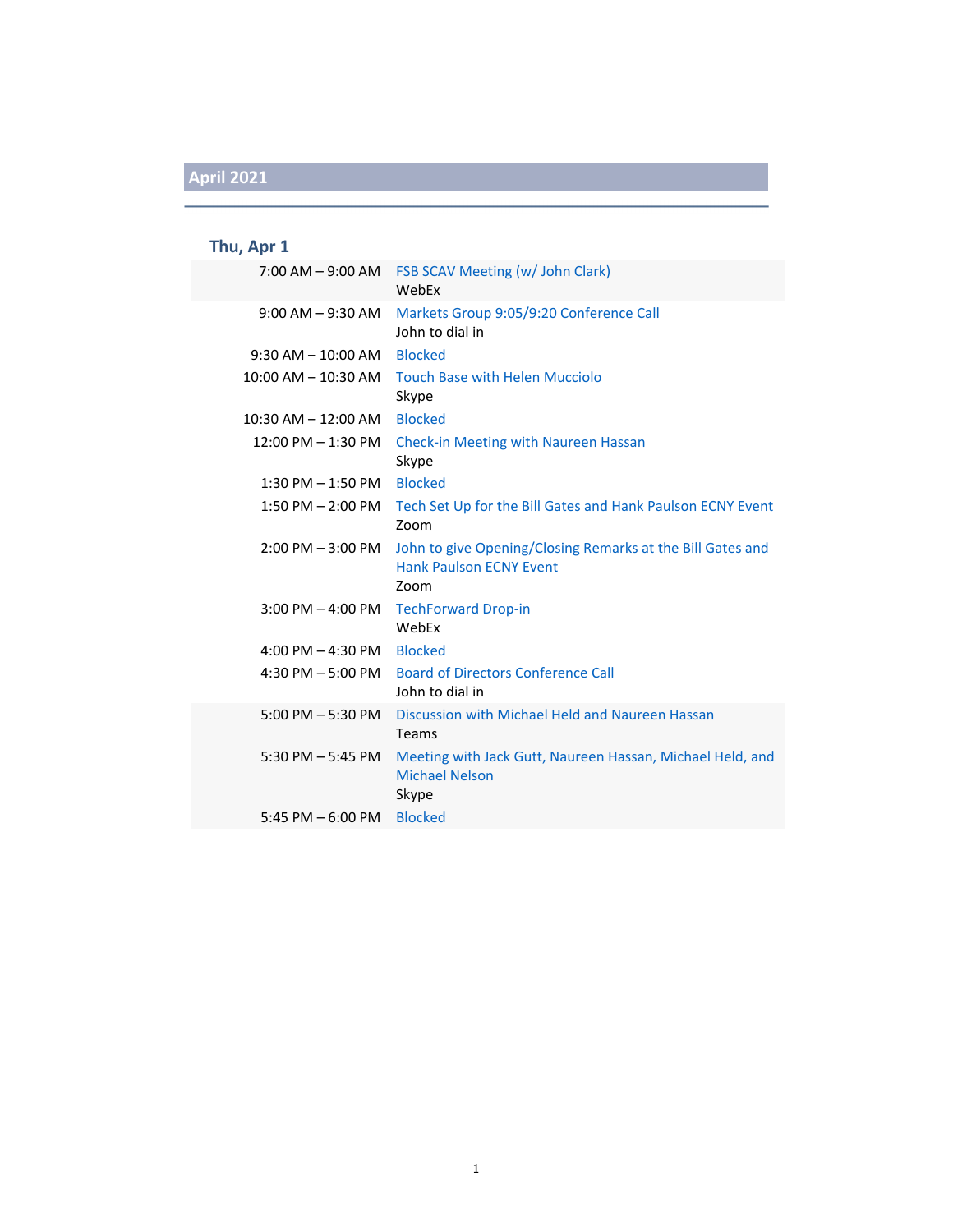#### **Fri, Apr 2**

|                        | 9:00 AM - 9:30 AM Markets Group 9:05/9:20 Conference Call                                  |
|------------------------|--------------------------------------------------------------------------------------------|
|                        | John to dial in                                                                            |
|                        | 9:30 AM – 10:15 AM Off the Record Call with Gillian Tett, Financial Times (w/Jack<br>Gutt) |
|                        | John to dial in                                                                            |
| $10:15$ AM $-$ 1:00 PM | <b>Blocked</b>                                                                             |
|                        | 1:00 PM $-6:00$ PM Private Appointment                                                     |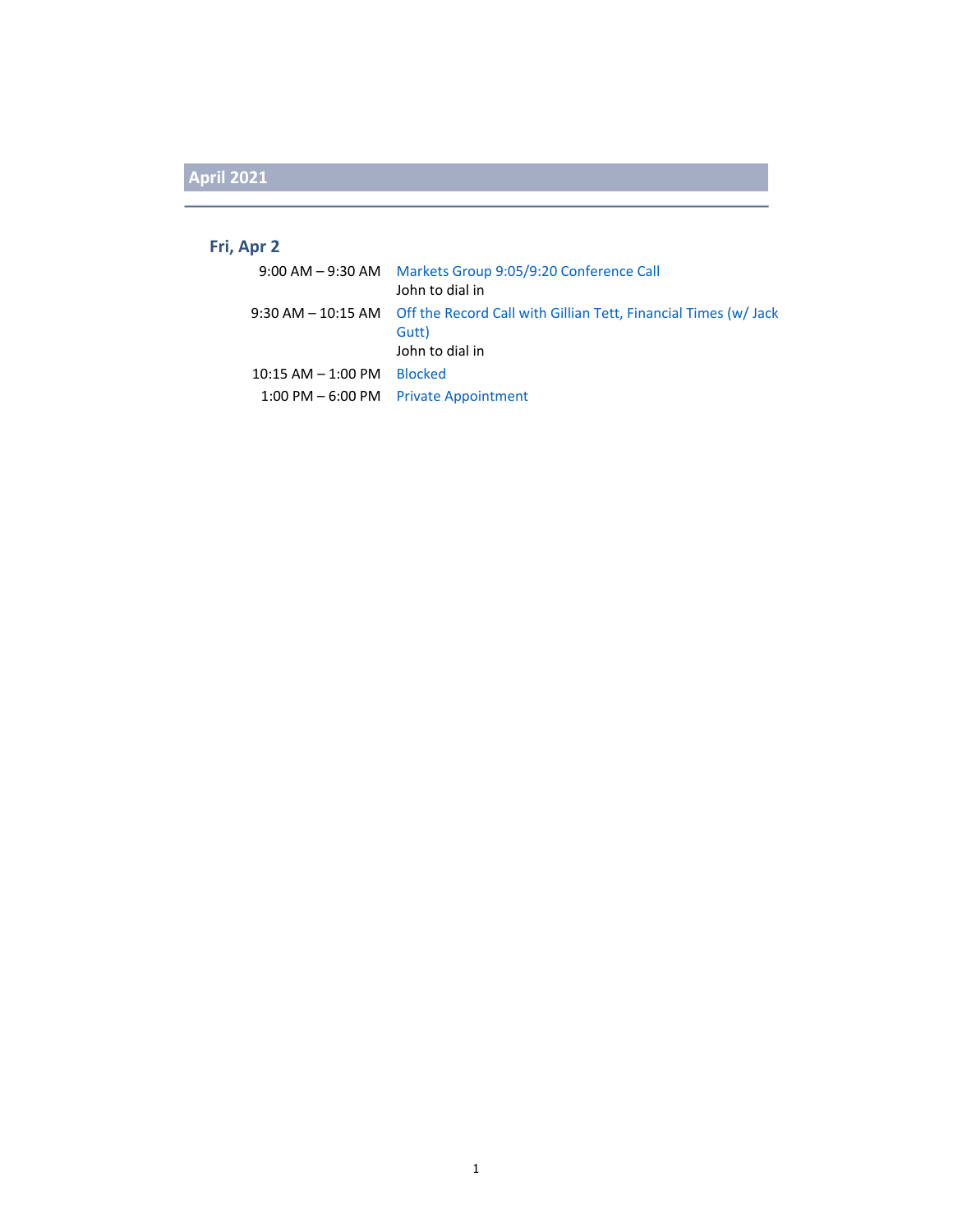#### **Mon, Apr 5**

| 8:30 AM – 8:55 AM             | <b>Morning Checkpoint Call</b><br>WebEx                                |
|-------------------------------|------------------------------------------------------------------------|
| 8:55 AM - 9:00 AM Blocked     |                                                                        |
| $9:00$ AM $ 9:30$ AM          | Markets Group 9:05/9:20 Conference Call<br>John to dial in             |
| $9:30$ AM $-$ 10:00 AM        | <b>Feedback on MarketSource and Market Analysis</b><br>Teams           |
| 10:00 AM – 10:30 AM           | <b>Blocked</b>                                                         |
| 10:30 AM – 11:00 AM           | End of Cycle BIS/FSB Discussion<br>Teams                               |
| $11:00$ PM $-1:00$ PM Blocked |                                                                        |
| $1:00$ PM $-1:30$ PM          | Weekly Meeting with Chair Jay Powell<br>Skype                          |
| $1:30$ PM $- 2:00$ PM         | <b>Blocked</b>                                                         |
| $2:00$ PM $-3:00$ PM          | <b>Government Relations Committee Meeting</b><br>Teams                 |
| $3:00$ PM $-3:30$ PM          | <b>Blocked</b>                                                         |
| $3:30$ PM $-$ 4:00 PM         | <b>System Monetary Policy and Financial Stability Project</b><br>WebEx |
| 4:00 PM $-6:00$ PM            | Meeting of the Executive Committee<br>WebEx                            |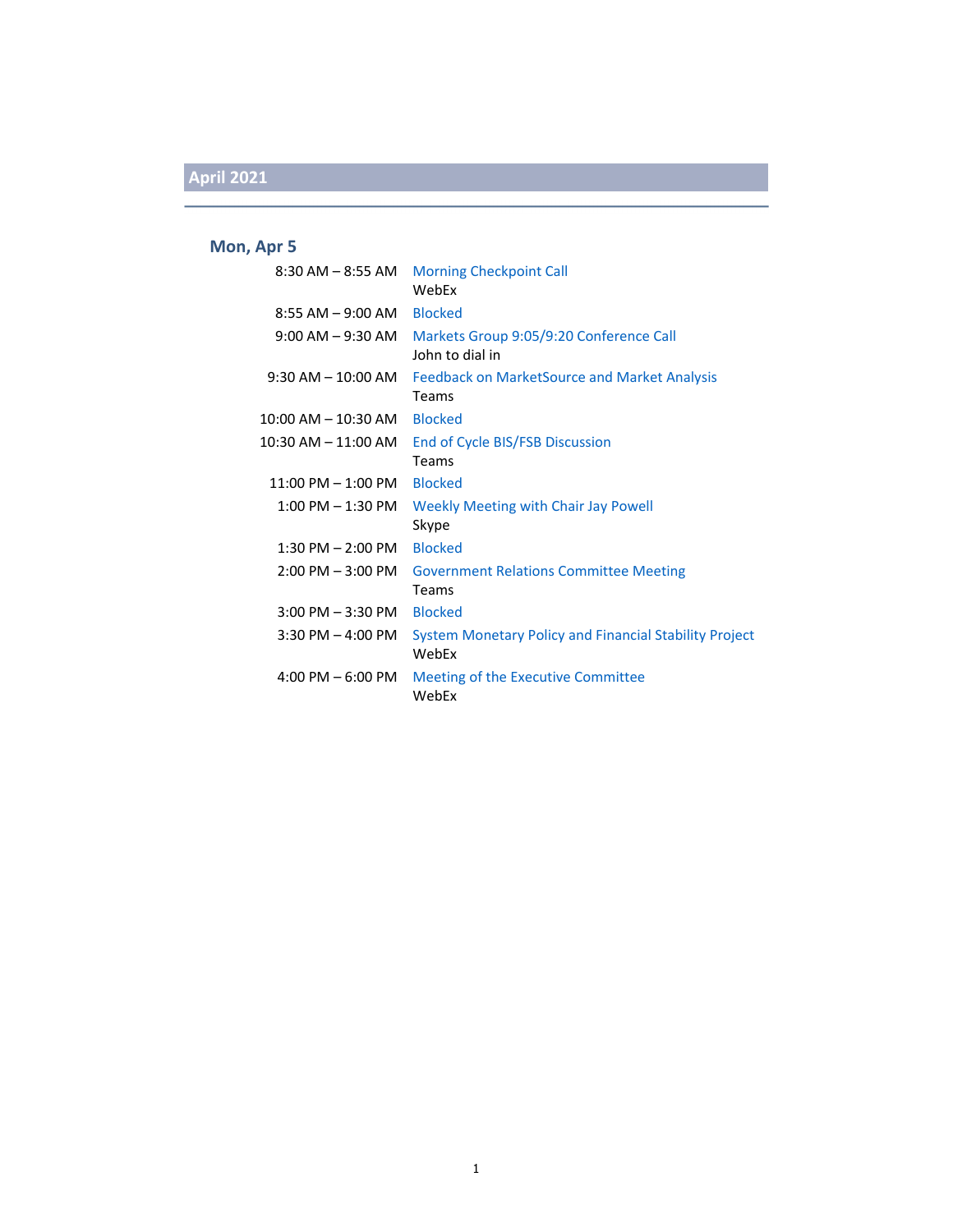### **Tue, Apr 6**

| $9:00$ AM $ 9:30$ AM    | Markets Group 9:05/9:20 Conference Call<br>John to dial in                            |
|-------------------------|---------------------------------------------------------------------------------------|
| $9:30$ AM $- 10:00$ AM  | <b>Blocked</b>                                                                        |
| $10:00$ AM $- 11:30$ AM | Policy Discussion #1 w/ Chair Powell et al                                            |
|                         | Teams                                                                                 |
| $11:30$ AM $-1:00$ PM   | <b>Blocked</b>                                                                        |
| $1:00$ PM $-1:45$ PM    | <b>Weekly Email Discussion</b>                                                        |
|                         | Skype                                                                                 |
| $1:45$ PM $- 2:00$ PM   | <b>Blocked</b>                                                                        |
| $2:00$ PM $- 2:30$ PM   | <b>Pre-FOMC Meeting with Governor Lael Brainard</b><br>John to initiate the call      |
| $2:30$ PM $-5:00$ PM    | <b>Blocked</b>                                                                        |
| $5:00$ PM $-5:45$ PM    | <b>Public Engagements Planning for Monetary Policy and</b><br>Implementation<br>Skype |
| 5:45 PM $-$ 6:00 PM     | <b>Blocked</b>                                                                        |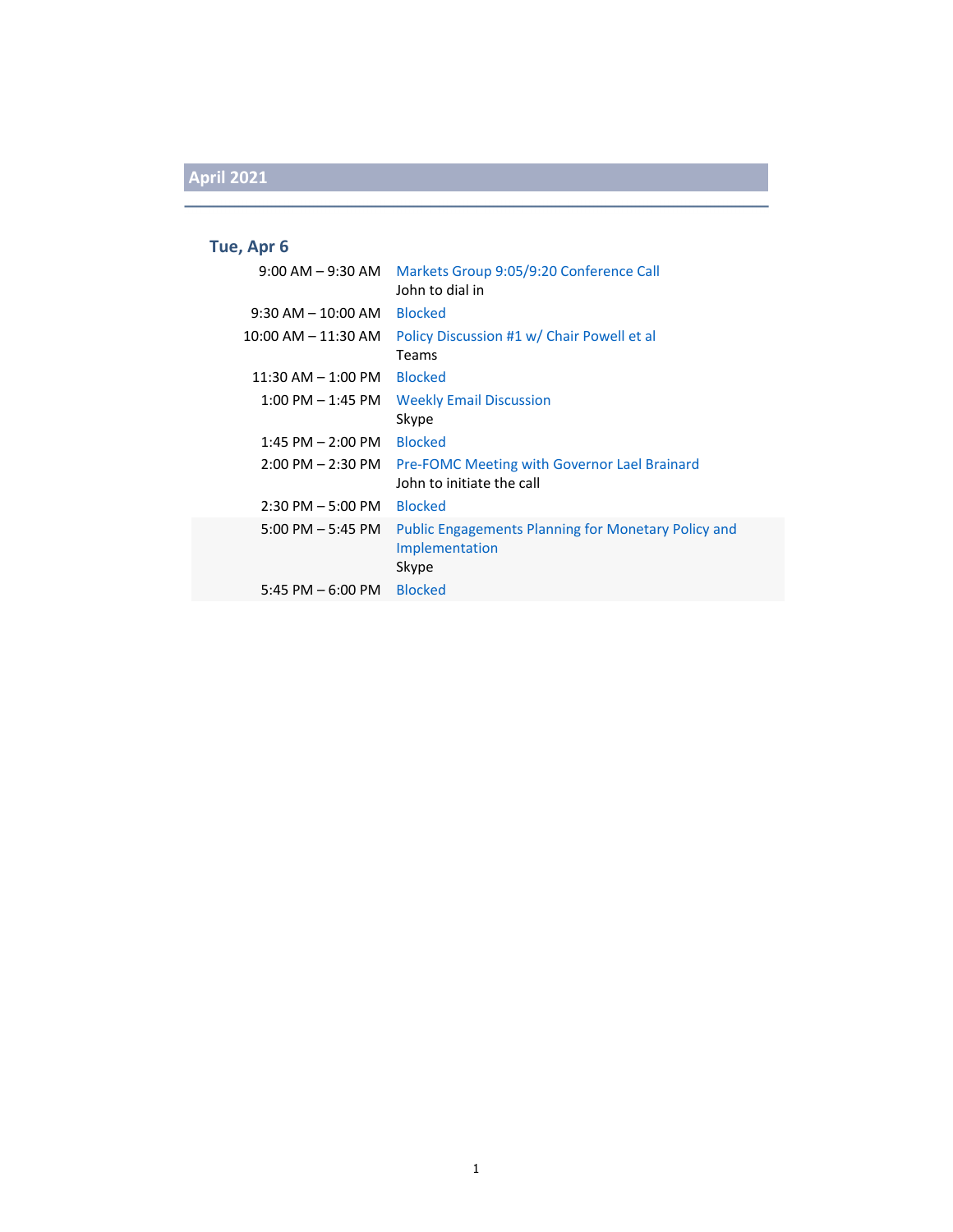### **Wed, Apr 7**

|                         | 8:30 AM - 8:55 AM Morning Checkpoint Call<br>WebEx                                                                |
|-------------------------|-------------------------------------------------------------------------------------------------------------------|
| $8:55$ AM $-9:00$ AM    | <b>Blocked</b>                                                                                                    |
| $9:00$ AM $-9:30$ AM    | Markets Group 9:05/9:20 Conference Call<br>John to dial in                                                        |
| $9:30$ AM $- 10:00$ AM  | Phone Call with Jamie Dimon, JP Morgan Chase<br>John to initiate the call                                         |
| $10:00$ AM $- 10:50$ AM | <b>Blocked</b>                                                                                                    |
| $10:50$ AM $- 11:00$ AM | <b>Tech Set Up for IACFM</b><br>WebEx                                                                             |
| $11:00$ AM $-1:00$ PM   | Q2 2021 IACFM Meeting<br>WebEx                                                                                    |
| $1:00$ PM $-1:50$ PM    | <b>Blocked</b>                                                                                                    |
| $1:50$ PM $- 2:00$ PM   | Tech Set Up for the Tal Zaks, Chief Medical Officer, Moderna<br><b>ECNY Event</b><br>Zoom                         |
| $2:00$ PM $- 2:45$ PM   | John to give Opening/Closing Remarks at the Tal Zaks, Chief<br><b>Medical Officer, Moderna ECNY Event</b><br>Zoom |
| $2:45$ PM $- 4:30$ PM   | <b>Blocked</b>                                                                                                    |
| 4:30 PM $-$ 5:00 PM     | Troika Meeting with Chair Jay Powell and Vice Chair Richard<br>Clarida<br>Skype                                   |
| $5:00$ PM $-5:30$ PM    | <b>Syracuse Virtual Regional Visit Debrief</b><br>Teams                                                           |
| 5:30 PM $-$ 6:00 PM     | <b>Blocked</b>                                                                                                    |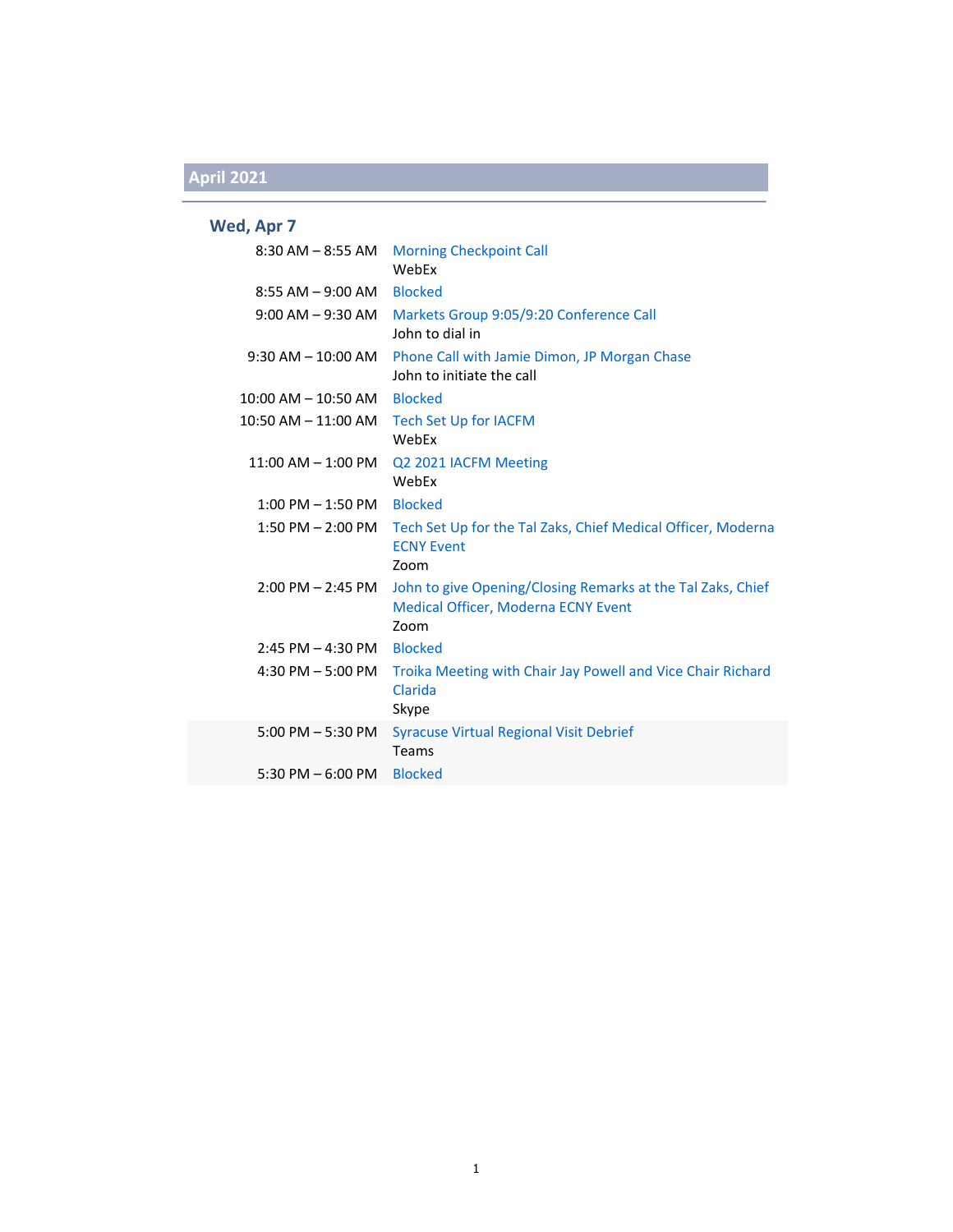### **Thu, Apr 8**

| $9:00$ AM $-9:30$ AM   | Markets Group 9:05/9:20 Conference Call<br>John to dial in                                       |
|------------------------|--------------------------------------------------------------------------------------------------|
| $9:30$ AM $- 10:30$ AM | Quarterly Planning for CAG, CDIAC, SDAC<br>WebEx                                                 |
| 10:30 AM - 11:30 AM    | Quarterly Planning for EAP, FAR, IACFM, FTAG<br>WebFx                                            |
| 11:30 AM - 12:00 PM    | <b>Speech Review Meeting</b><br>Teams                                                            |
| 12:00 PM - 1:30 PM     | <b>Check-in Meeting with Naureen Hassan</b><br>Skype                                             |
| $1:30$ PM $-1:50$ PM   | <b>Blocked</b>                                                                                   |
| $1:50$ PM $- 2:00$ PM  | Tech Set Up for the President Neel Kashkari ECNY Event<br>Zoom                                   |
| $2:00$ PM $- 2:45$ PM  | John to give Opening/Closing Remarks at the President<br>Neel Kashkari ECNY Event<br>Zoom        |
| $2:45$ PM $- 2:50$ PM  | <b>Blocked</b>                                                                                   |
| $2:50$ PM $-3:00$ PM   | Tech Set Up for the Conversation with Mehrsa<br>Baradaran, Author of The Color of Money<br>WebEx |
| $3:00$ PM $-$ 4:00 PM  | A Conversation with Mehrsa Baradaran, Author of The<br><b>Color of Money</b><br>WebEx            |
| 4:00 PM $-$ 4:30 PM    | <b>Blocked</b>                                                                                   |
| 4:30 PM $-$ 5:15 PM    | Management and Budget Committee (MBC) Meeting<br>WebEx                                           |
| $5:15$ PM $-5:30$ PM   | <b>Blocked</b>                                                                                   |
| 5:30 PM $-$ 6:00 PM    | Phone Call with James Gorman, Morgan Stanley<br>John to initiate the call                        |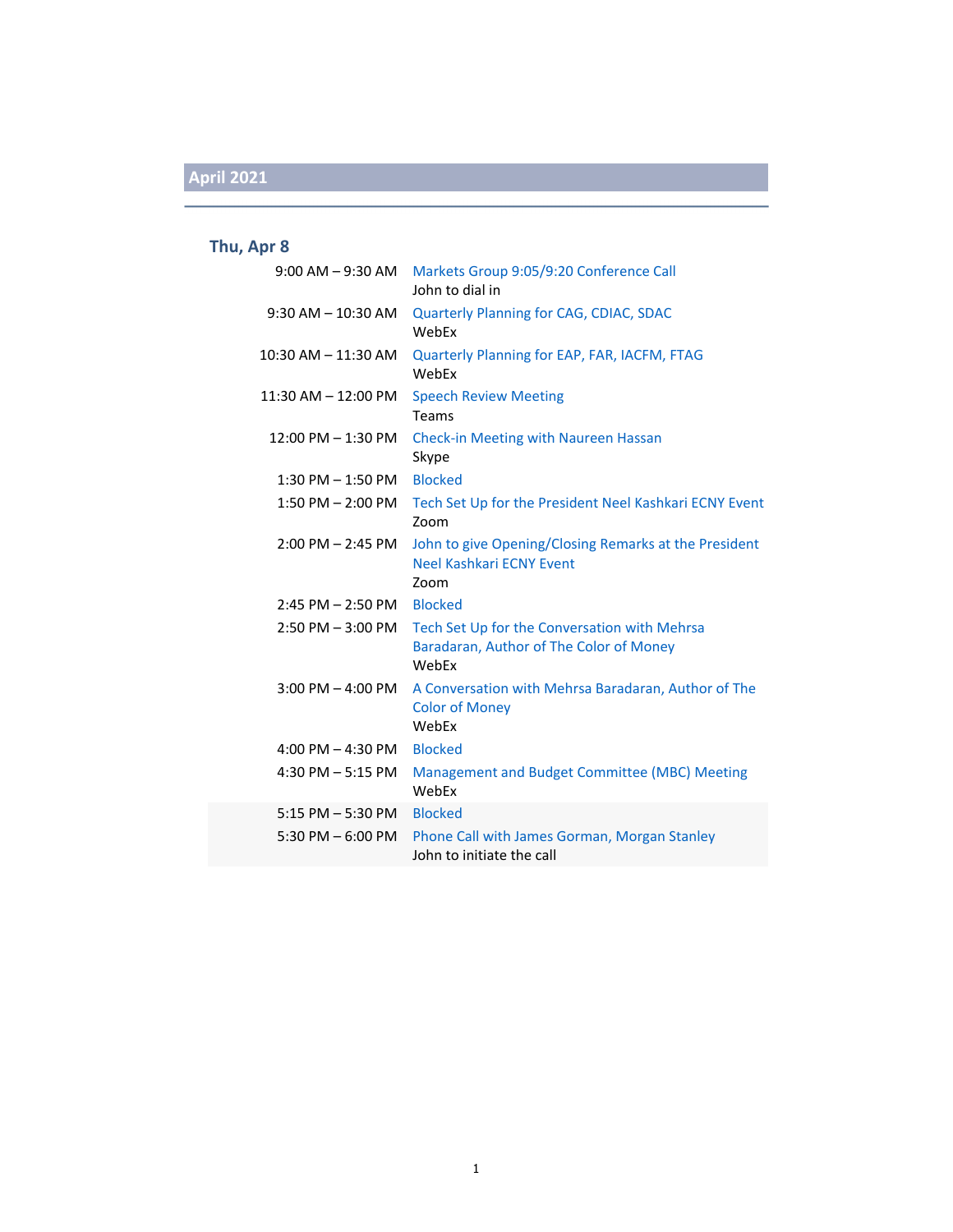### **Fri, Apr 9**

| $9:00$ AM $ 9:30$ AM                 | Markets Group 9:05/9:20 Conference Call<br>John to dial in                                         |
|--------------------------------------|----------------------------------------------------------------------------------------------------|
| $9:30$ AM $- 10:00$ AM               | Discussion with Nate Wuerffel and David Bowman<br>Teams                                            |
| $10:00$ AM $- 10:30$ AM              | <b>Blocked</b>                                                                                     |
| $10:30$ AM $- 12:00$ PM              | <b>Economic Advisory Panel Meeting</b><br>WebEx                                                    |
| $12:00 \text{ PM} - 1:00 \text{ PM}$ | <b>Blocked</b>                                                                                     |
| $1:00$ PM $- 2:00$ PM                | <b>ARC Planning Session</b><br>WebEx                                                               |
| $2:00$ PM $- 2:30$ PM                | <b>Meeting with Giorgio Topa</b><br><b>Teams</b>                                                   |
| $2:30$ PM $-3:00$ PM                 | Search Discussion with Michael Held<br>Teams                                                       |
| $3:00$ PM $-$ 4:00 PM                | Meeting with the Federal Home Loan Bank of NY (w/Dina<br>Marchioni, Shannon Bozelli et al)<br>Zoom |
| 4:00 PM $-$ 4:30 PM                  | <b>Blocked</b>                                                                                     |
| $4:30$ PM $-5:30$ PM                 | <b>Organizing Climate Working Group</b><br>Teams                                                   |
| 5:30 PM $-6:00$ PM                   | <b>Check-in Meeting with Naureen Hassan</b><br>Skype                                               |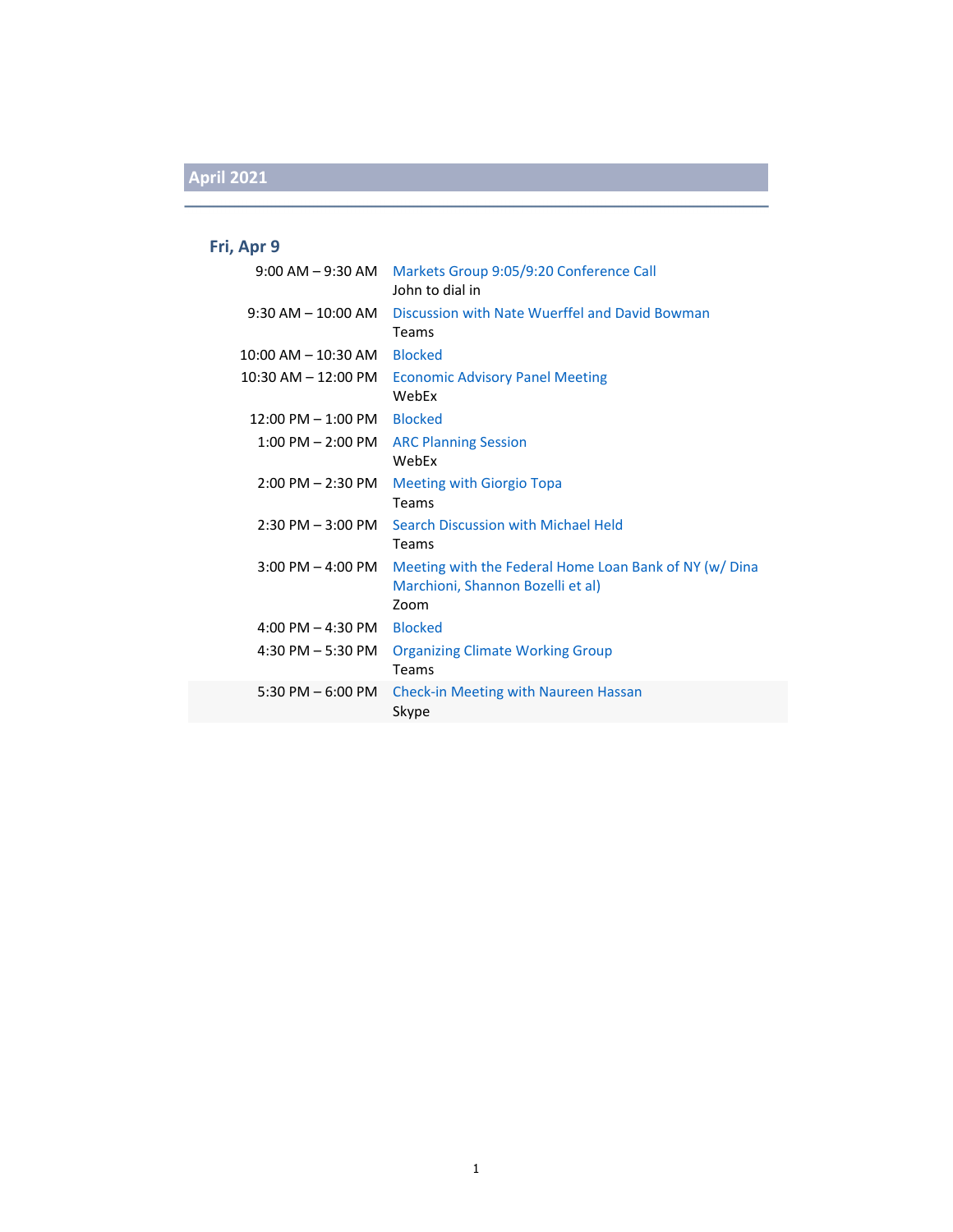#### **Mon, Apr 12**

| $8:30$ AM $-8:55$ AM  | <b>Morning Checkpoint Call</b><br>WebEx                                                                                  |
|-----------------------|--------------------------------------------------------------------------------------------------------------------------|
| $8:55$ AM $-9:00$ AM  | <b>Blocked</b>                                                                                                           |
| $9:00$ AM $-9:30$ AM  | Markets Group 9:05/9:20 Conference Call<br>John to dial in                                                               |
| $9:30$ AM $-10:30$ AM | <b>Blocked</b>                                                                                                           |
| 10:30 AM - 10:45 AM   | <b>Meeting with Jack Gutt</b><br>Teams                                                                                   |
| 10:45 AM - 11:00 AM   | <b>Blocked</b>                                                                                                           |
| 11:00 AM - 12:00 PM   | Payments System Policy Advisory Committee (PSPAC)<br>Meeting (w/ Naureen Hassan)<br><b>Teams</b>                         |
| 12:00 PM - 12:30 PM   | Conference Call with Andrew Bailey, Governor, Bank of<br>England (w/ Nate Wuerffel and Jamie Pfeifer)<br>John to dial in |
| 12:30 PM - 1:00 PM    | <b>Blocked</b>                                                                                                           |
| $1:00$ PM $-1:30$ PM  | <b>Weekly Meeting with Chair Jay Powell</b><br>Skype                                                                     |
| $1:30$ PM $- 2:00$ PM | <b>Blocked</b>                                                                                                           |
| $2:00$ PM $- 2:30$ PM | <b>Meeting with Elizabeth Borkin</b><br>Teams                                                                            |
| $2:30$ PM $-3:00$ PM  | <b>Blocked</b>                                                                                                           |
| $3:00$ PM $-3:30$ PM  | <b>Meeting with Lorie Logan</b><br>Teams                                                                                 |
| $3:30$ PM $-4:15$ PM  | Monthly Check-in with Jim Hennessy<br>Skype                                                                              |
| 4:15 PM $-$ 4:30 PM   | <b>Blocked</b>                                                                                                           |
| 4:30 PM $-5:30$ PM    | <b>WHF Speech Prep</b><br>Skype                                                                                          |
| 5:30 PM $-6:00$ PM    | Phone Call with Ron Feldman, Minneapolis Fed<br>John to initiate the call                                                |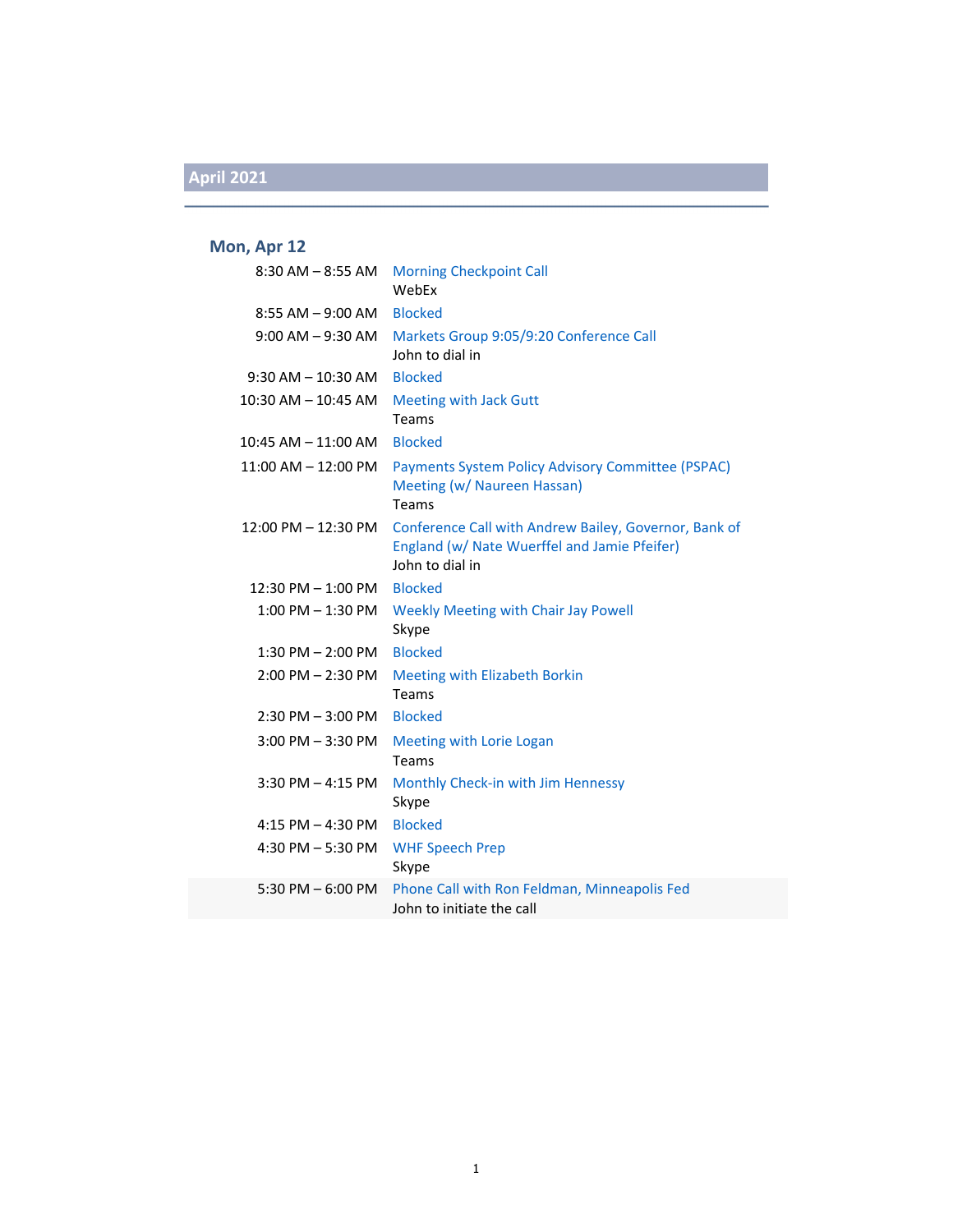### **Tue, Apr 13**

| $9:00$ AM $-$ 10:30 AM | MPA #1 w/ Chair Powell et al<br>Teams                                                  |
|------------------------|----------------------------------------------------------------------------------------|
| 10:30 AM – 11:00 AM    | Troika Meeting with Chair Jay Powell and Vice Chair<br><b>Richard Clarida</b><br>Skype |
| $11:00$ AM $-1:00$ PM  | <b>Fintech Advisory Group Meeting</b><br>WebEx                                         |
| $1:00$ PM $- 2:00$ PM  | <b>Blocked</b>                                                                         |
| $2:00$ PM $-3:00$ PM   | <b>Priorities Subcommittee Meeting</b><br>WebEx                                        |
| $3:00$ PM $-$ 4:00 PM  | <b>Blocked</b>                                                                         |
| 4:00 PM $-$ 4:45 PM    | <b>Weekly Email Discussion</b><br>Skype                                                |
| 4:45 PM $-$ 5:00 PM    | Discussion with Michael Nelson and Naureen Hassan<br>Teams                             |
| $5:00$ PM $-6:00$ PM   | <b>Blocked</b>                                                                         |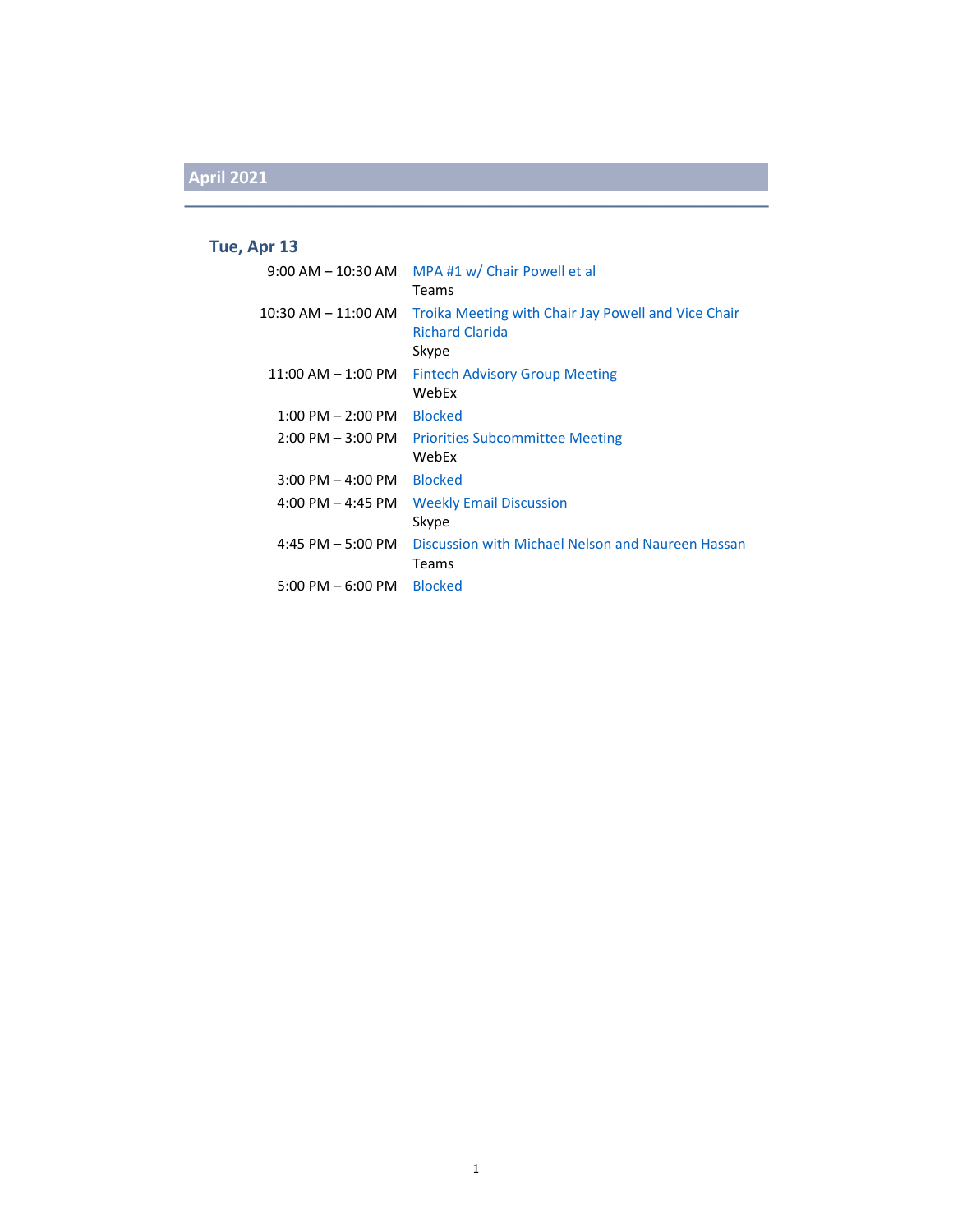#### **Wed, Apr 14**

| $8:30$ AM $-8:55$ AM                | <b>Morning Checkpoint Call</b><br>WebEx                                                    |
|-------------------------------------|--------------------------------------------------------------------------------------------|
| $8:55$ AM $-9:00$ AM                | <b>Blocked</b>                                                                             |
| $9:00$ AM $-9:30$ AM                | Markets Group 9:05/9:20 Conference Call<br>John to dial in                                 |
| $9:30$ AM $-10:00$ AM               | Interview with Owen Ullman, International Economy (w/<br>Andrea Priest)<br>John to dial in |
| 10:00 AM - 11:00 AM                 | <b>Blocked</b>                                                                             |
| $11:00$ AM $-1:00$ PM               | <b>COP April Video Conference</b><br>WebEx                                                 |
| $1:00$ PM $- 2:15$ PM               | <b>Blocked</b>                                                                             |
| $2:15$ PM $- 2:30$ PM               | Tech Set Up for Rutgers Finance Society Event<br>Zoom                                      |
| $2:30$ PM $-3:30$ PM                | Moderated Discussion at the Rutgers Finance Society Event<br>Zoom                          |
| $3:30$ PM $-$ 4:00 PM               | <b>Blocked</b>                                                                             |
| $4:00 \text{ PM} - 4:30 \text{ PM}$ | Off the Record Call with Gillian Tett, Financial Times (w/Jack<br>Gutt)<br>John to dial in |
| 4:30 PM $-6:00$ PM                  | <b>Blocked</b>                                                                             |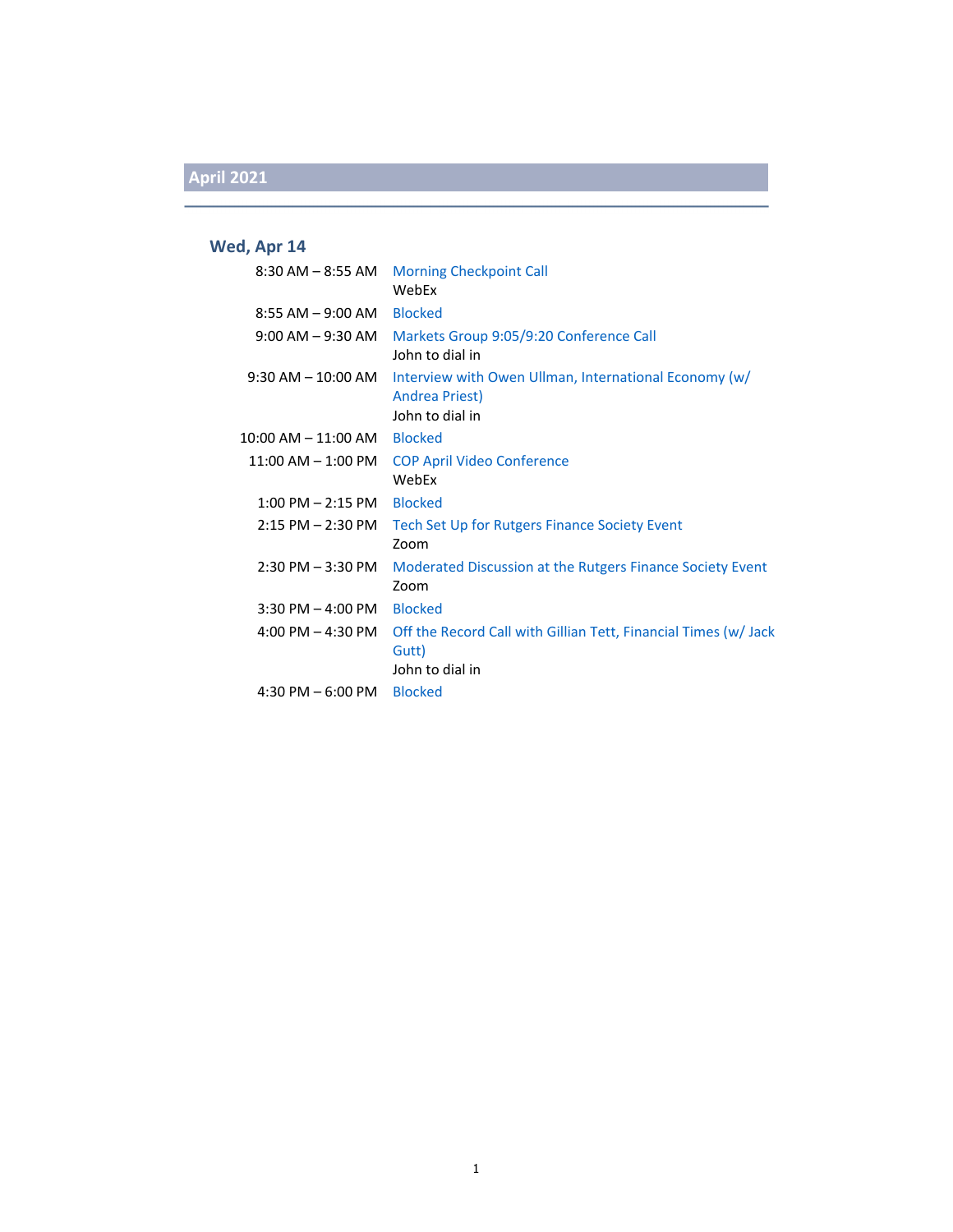### **Thu, Apr 15**

| 8:00 AM – 10:30 AM                   | <b>Audit and Risk Committee Meeting</b><br>WebFx                              |
|--------------------------------------|-------------------------------------------------------------------------------|
| 10:30 AM - 12:30 PM                  | <b>Board of Directors Meeting</b><br>WebFx                                    |
| $12:30 \text{ PM} - 1:00 \text{ PM}$ | <b>Blocked</b>                                                                |
| 1:00 PM – 1:30 PM                    | Phone Call with Nellie Liang, Treasury<br>John to initiate the call           |
| $1:30$ PM $- 2:00$ PM                | Monthly Check-in with Anne Baum<br>Skype                                      |
| 2:00 PM – 3:30 PM                    | <b>Check-in Meeting with Naureen Hassan</b><br>Skype                          |
| 3:30 PM – 4:30 PM                    | Speech Prep for the ARRC Symposium on the LIBOR<br><b>Transition</b><br>Skype |
| 4:30 PM – 5:15 PM                    | Monthly Market Discussion (Baum/Logan/Williams)<br>Skype                      |
| $5:15$ PM $-5:30$ PM                 | <b>Blocked</b>                                                                |
| 5:30 PM – 6:00 PM                    | <b>ECNY Nominating Committee Meeting</b><br>Zoom                              |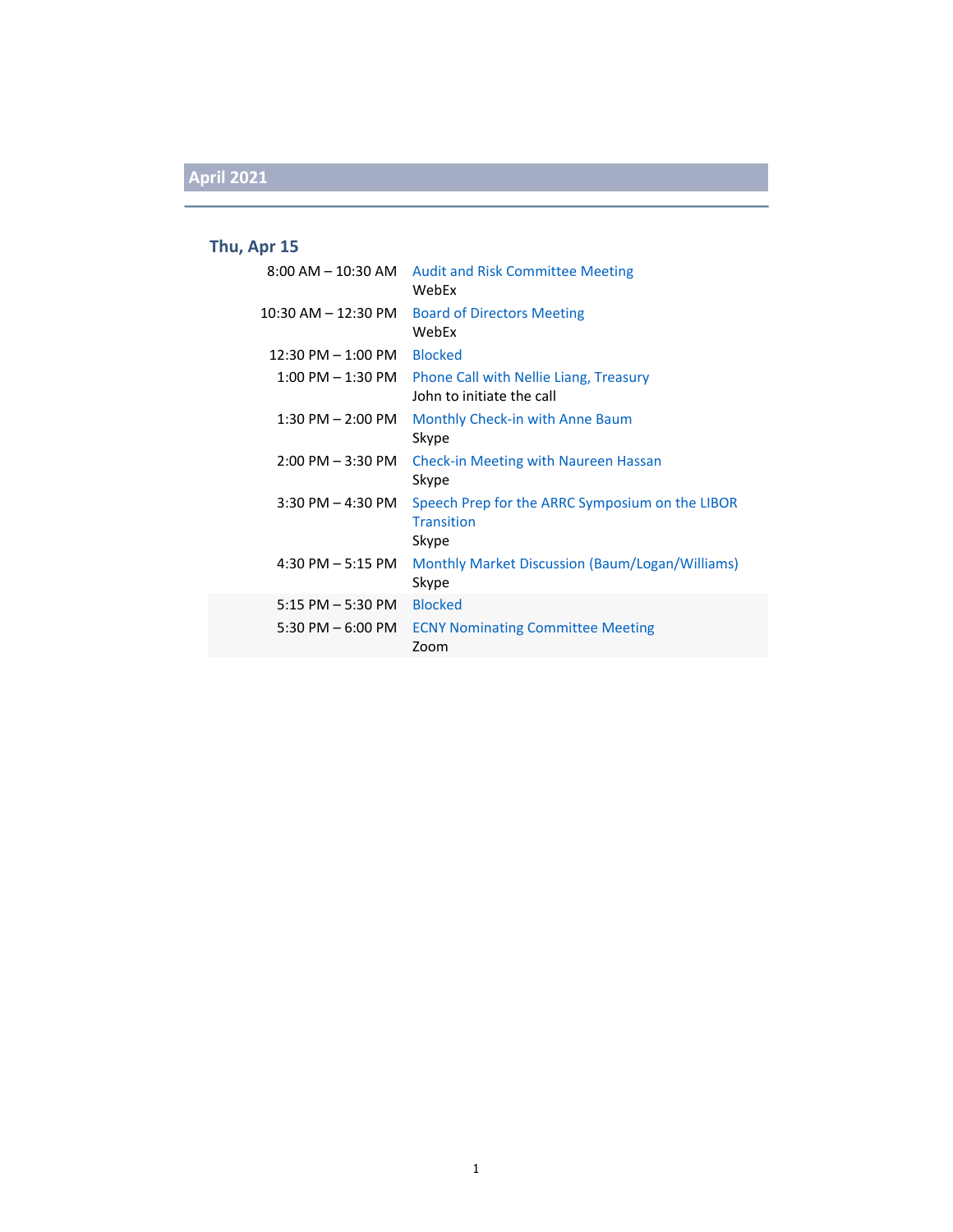### **Fri, Apr 16**

| $9:00$ AM $-$ 10:30 AM              | MPA#2 w/ Chair Powell et al<br>Teams                                                                                             |
|-------------------------------------|----------------------------------------------------------------------------------------------------------------------------------|
| $10:00$ AM $-$ 3:50 PM              | Carnegie-Rochester-NYU Conference on Public Policy<br>(John to give opening intervention for 10:00am -<br>10:50am panel)<br>Zoom |
| $1:00$ PM $- 2:00$ PM               | <b>Blocked</b>                                                                                                                   |
| $3:50 \text{ PM} - 4:00 \text{ PM}$ | <b>Blocked</b>                                                                                                                   |
| 4:00 PM $-$ 4:30 PM                 | <b>External Engagement</b><br>Teams                                                                                              |
| 4:30 PM $-$ 5:00 PM                 | Call with Tom Wipf, Morgan Stanley (w/ Nate Wuerffel)<br>John to dial in                                                         |
| $5:00 \text{ PM} - 6:00 \text{ PM}$ | <b>Blocked</b>                                                                                                                   |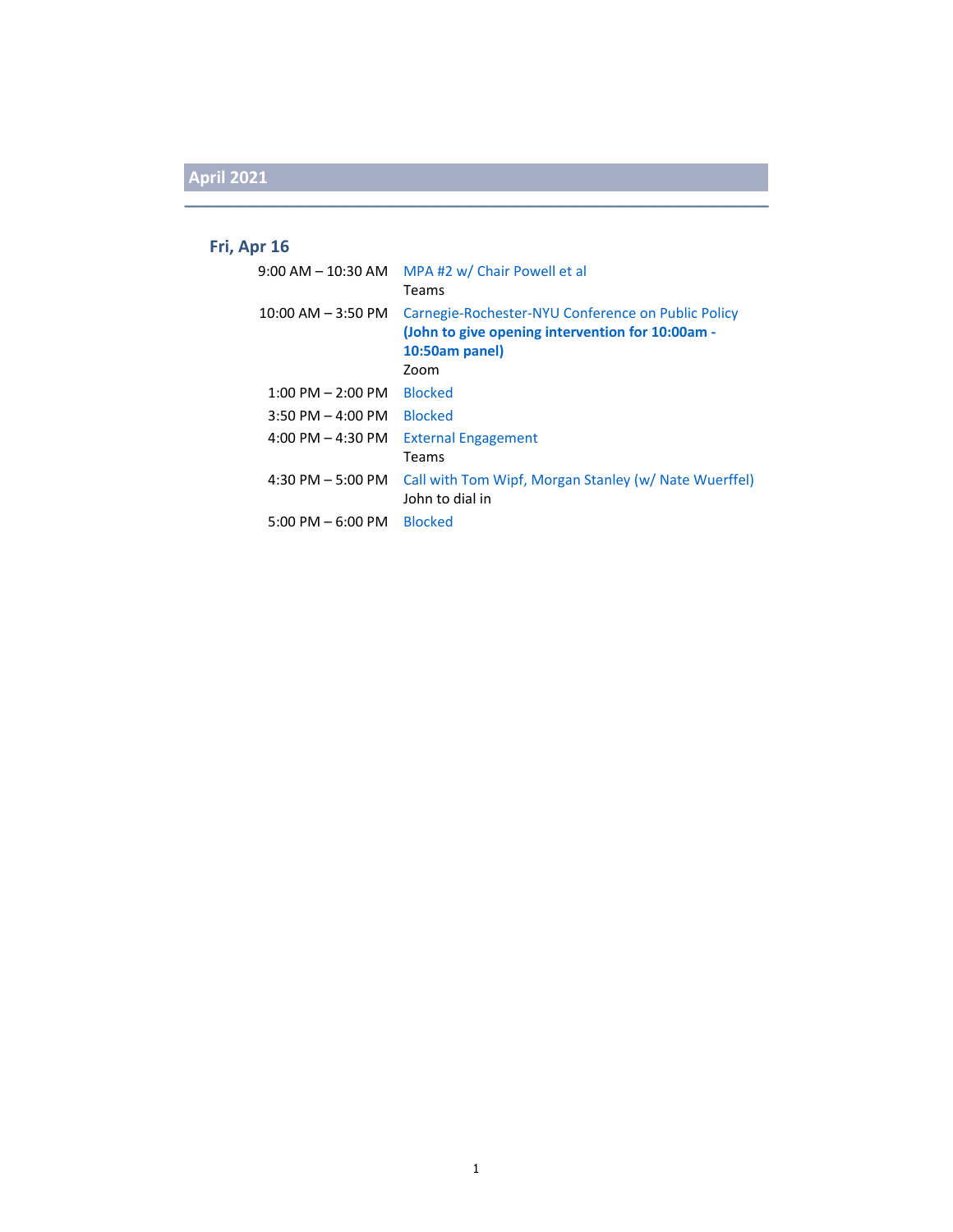#### **Mon, Apr 19**

|                                     | FOMC Blackout: April 17 - 29                                                                                               |
|-------------------------------------|----------------------------------------------------------------------------------------------------------------------------|
| $7:00$ AM $-$ 8:30 AM               | <b>FSB Surveillance Framework Group (SFG) Meeting (w/</b><br>John Clark, Anna Kovner et al)<br>WebFx                       |
| $8:30$ AM $-8:55$ AM                | <b>Morning Checkpoint Call</b><br>WebEx                                                                                    |
| $8:55$ AM $-9:00$ AM                | <b>Blocked</b>                                                                                                             |
| $9:00$ AM $-$ 10:15 AM              | Absa & G30 Virtual Dialogue - Road to COP26:<br>Opportunities, Challenges, and Africa's Transition to<br>Net-Zero<br>Teams |
| $10:15 AM - 1:00 PM$                | <b>Blocked</b>                                                                                                             |
| $1:00$ PM $-1:30$ PM                | Weekly Meeting with Chair Jay Powell<br>Skype                                                                              |
| $1:30$ PM $- 2:00$ PM               | <b>Blocked</b>                                                                                                             |
| $2:00$ PM $-3:30$ PM                | <b>Special Topics Briefing</b><br>Teams                                                                                    |
| $3:30$ PM $-$ 4:00 PM               | Meeting with the Board<br>Teams                                                                                            |
| $4:00 \text{ PM} - 6:00 \text{ PM}$ | Meeting of the Executive Committee<br>WebEx                                                                                |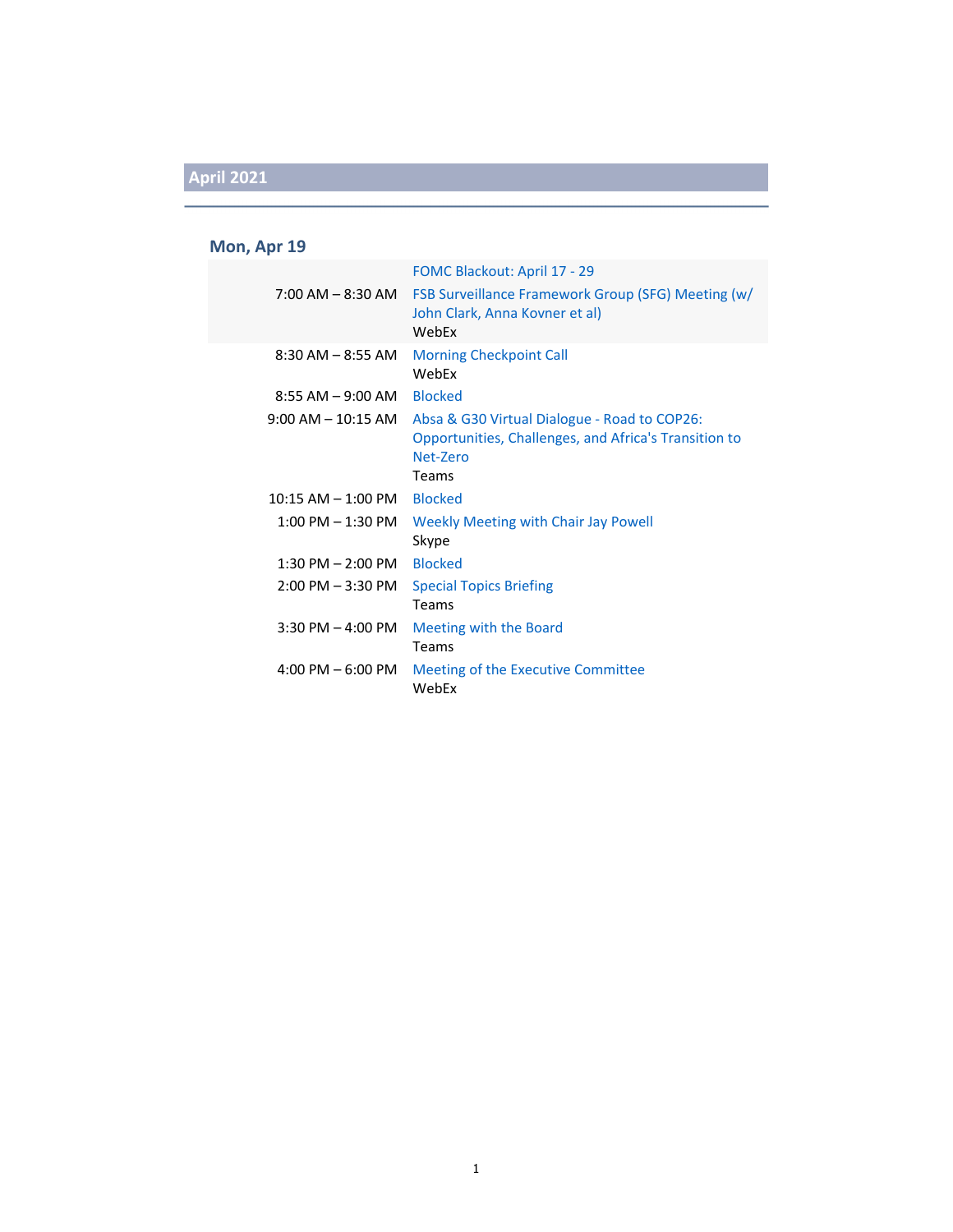#### **Tue, Apr 20**

|                                         | FOMC Blackout: April 17 - 29                                                              |
|-----------------------------------------|-------------------------------------------------------------------------------------------|
| $9:00$ AM $ 9:30$ AM                    | Markets Group 9:05/9:20 Conference Call<br>John to dial in                                |
| $9:30$ AM $-10:00$ AM                   | <b>Blocked</b>                                                                            |
| 10:00 AM – 10:45 AM                     | Directors Recruitment Meeting with Search Firm<br>WebEx                                   |
| 10:45 AM - 11:00 AM                     | <b>Blocked</b>                                                                            |
| 11:00 AM – 11:45 AM                     | Directors Recruitment Meeting with Search Firm<br>WebEx                                   |
| $11:45$ AM $-1:00$ PM                   | <b>Blocked</b>                                                                            |
| 1:00 PM – 1:45 PM                       | <b>Weekly Email Discussion</b><br>Skype                                                   |
| $1:45$ PM $-$ 4:00 PM                   | <b>Blocked</b>                                                                            |
| $4:00 \, \text{PM} - 4:45 \, \text{PM}$ | Directors Recruitment Meeting with Search Firm<br>WebEx                                   |
| 4:45 PM $-$ 5:30 PM                     | <b>Blocked</b>                                                                            |
| 5:30 PM – 6:00 PM                       | Discussion with Vice Chair Randal Quarles and Joe Carapiet<br>(w/ Nate Wuerffel)<br>Teams |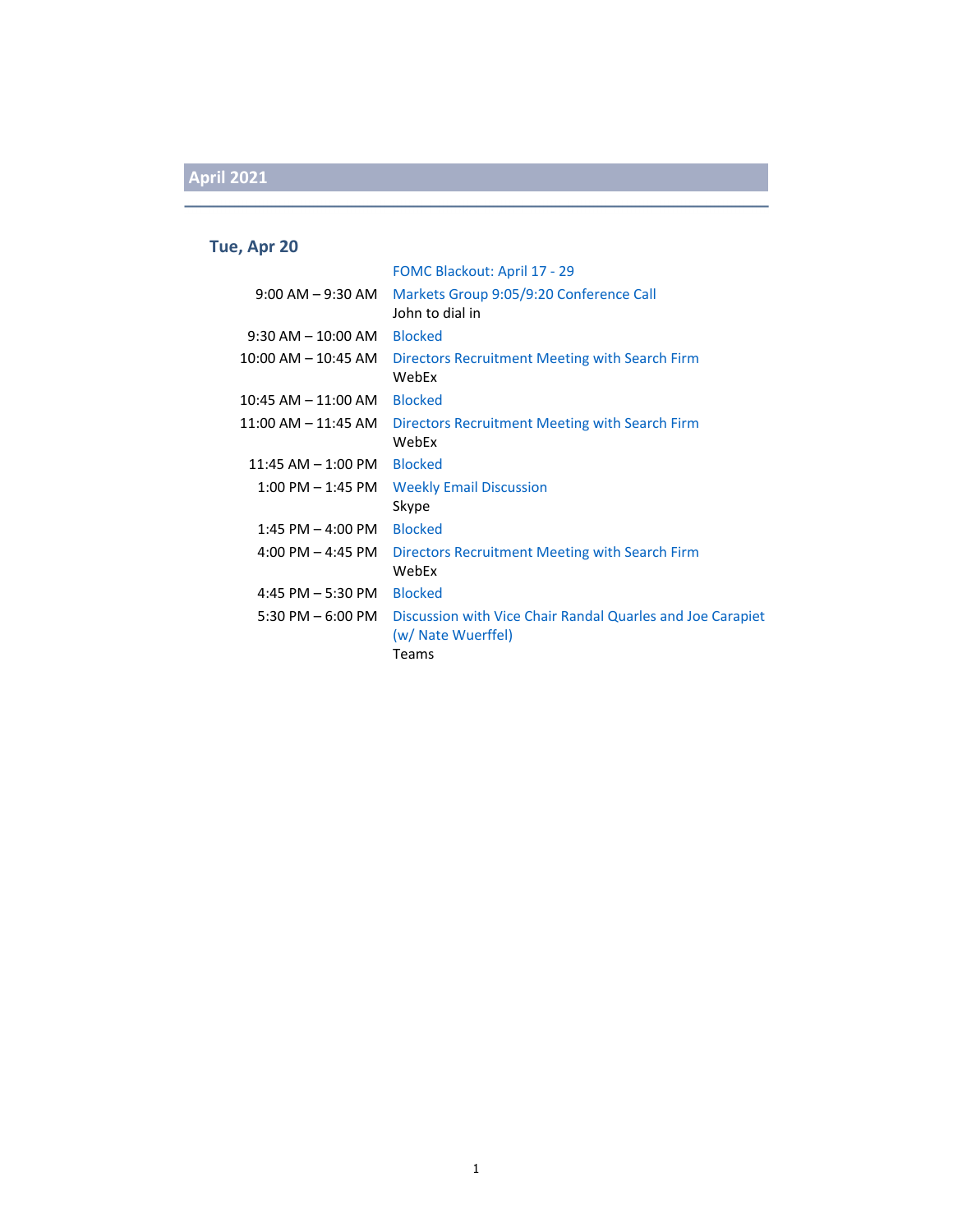### **Wed, Apr 21**

|                                     | FOMC Blackout: April 17 - 29                                                    |
|-------------------------------------|---------------------------------------------------------------------------------|
| $8:30$ AM $-9:00$ AM                | Troika Meeting with Chair Jay Powell and Vice Chair Richard<br>Clarida<br>Teams |
|                                     |                                                                                 |
| $9:00$ AM $-$ 10:30 AM              | MPA #3 w/ Chair Powell et al<br><b>Teams</b>                                    |
| $10:30$ AM $-$ 1:35 PM              | <b>Blocked</b>                                                                  |
| 1:35 PM – 2:30 PM                   | <b>Blackbook Briefing</b>                                                       |
|                                     | <b>Teams</b>                                                                    |
| $2:30 \text{ PM} - 3:30 \text{ PM}$ | <b>Blocked</b>                                                                  |
| $3:30$ PM $-$ 4:00 PM               | <b>Executive Communications Discussion</b><br><b>Teams</b>                      |
| 4:00 PM $-$ 4:45 PM                 | Director Recruitment Meeting with Search Firm<br>WebEx                          |
| $4:45$ PM $-5:00$ PM                | <b>Blocked</b>                                                                  |
| $5:00 \text{ PM} - 5:45 \text{ PM}$ | Director Recruitment Debrief<br>Teams                                           |
| 5:45 PM $-6:00$ PM                  | <b>Blocked</b>                                                                  |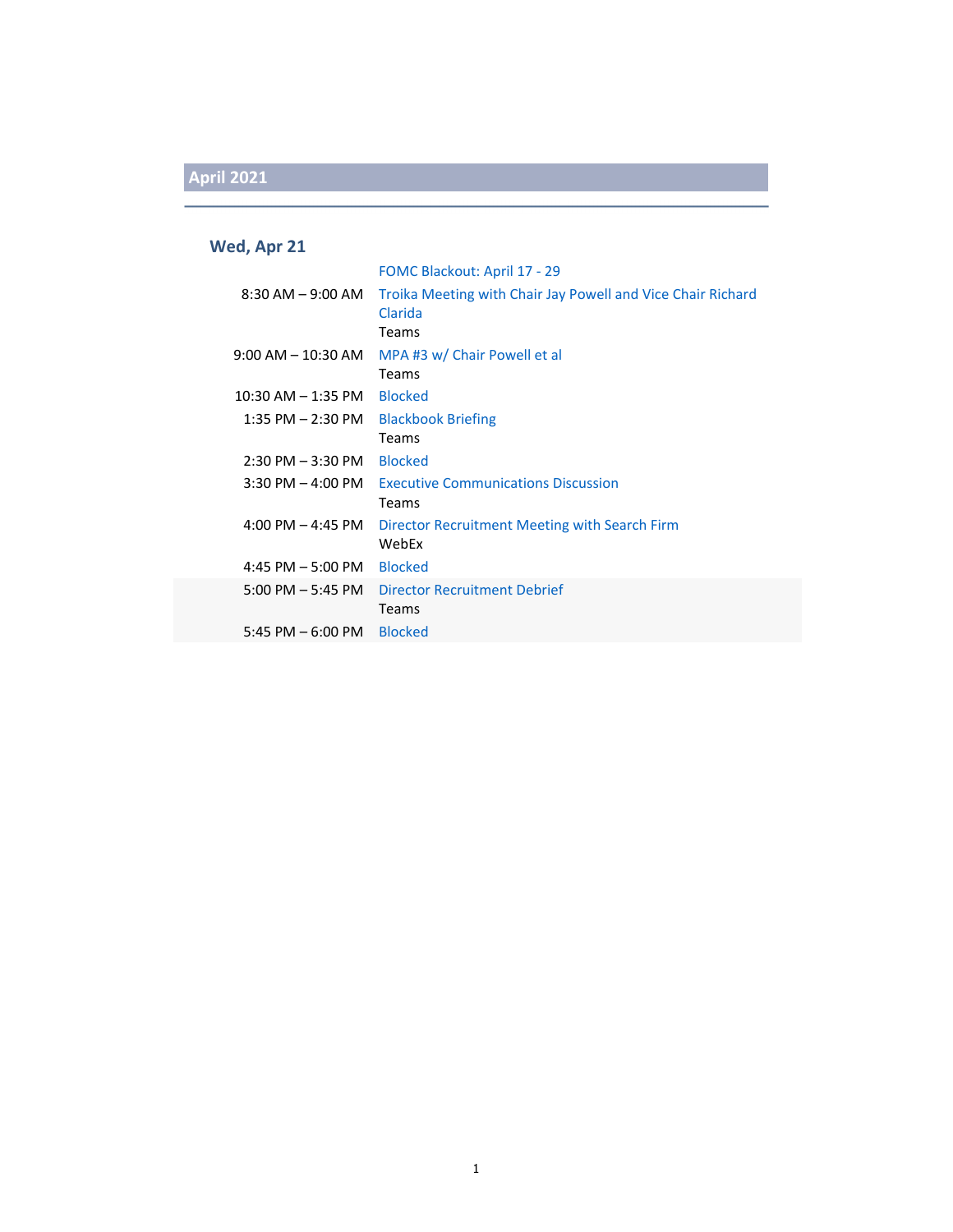#### **Thu, Apr 22**

|                                       | <b>FOMC Blackout: April 17 - 29</b>                                                                                                         |
|---------------------------------------|---------------------------------------------------------------------------------------------------------------------------------------------|
| $9:00$ AM $-12:00$ PM                 | <b>FOMC Press Conference Prep #1</b><br>Teams                                                                                               |
| $12:00 \text{ PM} - 12:30 \text{ PM}$ | <b>Blocked</b>                                                                                                                              |
| $12:30$ PM $- 1:00$ PM                | Prep Call with Ben Hecht, President and CEO, Living Cities re:<br><b>ECNY Event (w/ David Erickson and Julie Lasson)</b><br>John to dial in |
| $1:00 \text{ PM} - 2:10 \text{ PM}$   | <b>Blocked</b>                                                                                                                              |
| $2:10$ PM $-$ 4:00 PM                 | <b>Financial Stability Briefing</b><br>WebEx                                                                                                |
| $4:00$ PM $-5:00$ PM                  | <b>Check-in Meeting with Naureen Hassan</b><br>Teams                                                                                        |
| $5:00 \text{ PM} - 5:30 \text{ PM}$   | Conference of Chairs Discussion with President Jim Bullard<br>and Douglas Scarboro (w/ Tasnim Battles)<br>Teams                             |
| 5:30 PM $-6:00$ PM                    | <b>Blocked</b>                                                                                                                              |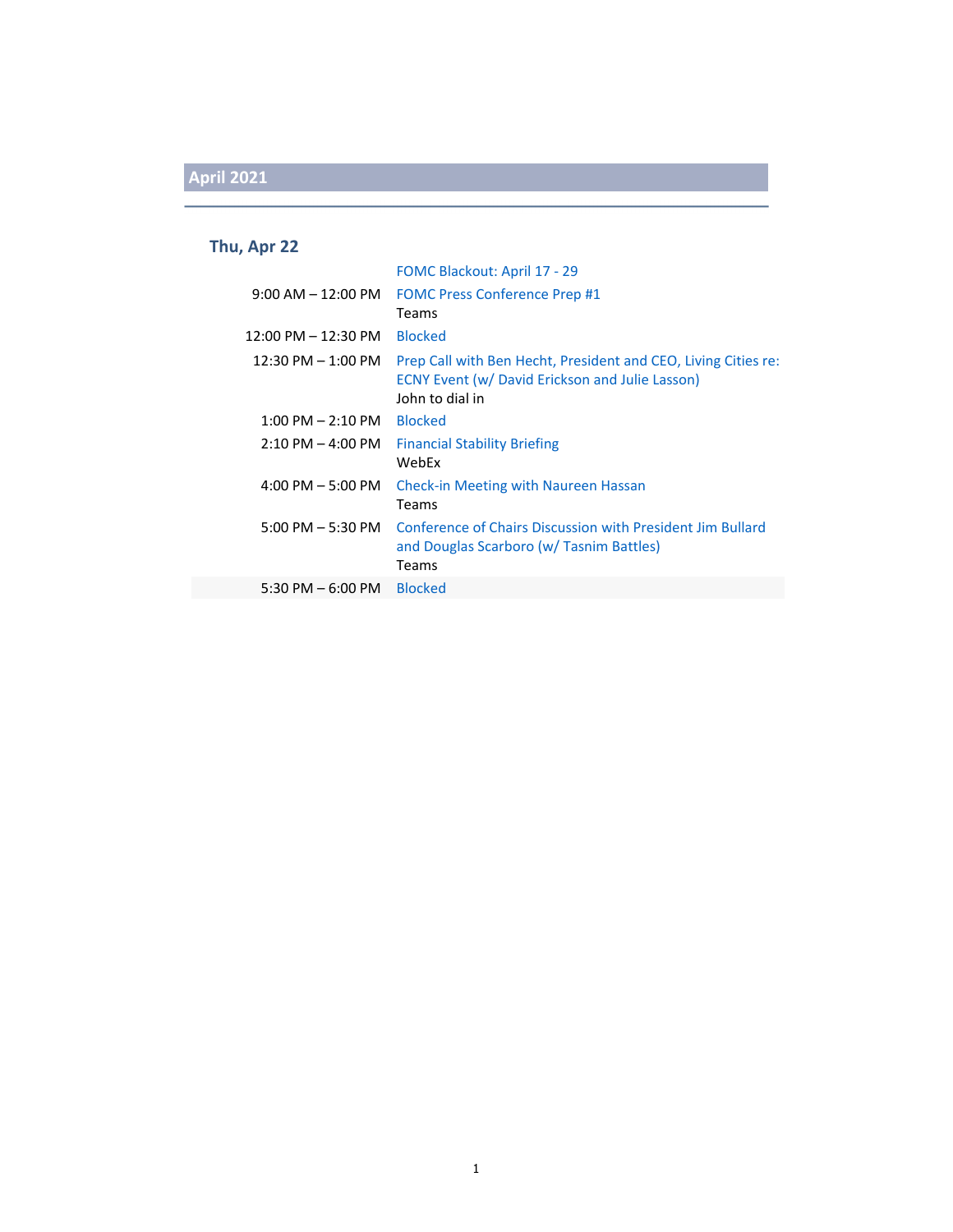#### **Fri, Apr 23**

|                                     | <b>FOMC Blackout: April 17 - 29</b>                                                  |
|-------------------------------------|--------------------------------------------------------------------------------------|
| $9:00$ AM $-9:30$ AM                | Markets Group 9:05/9:20 Conference Call<br>John to dial in                           |
| $9:30$ AM $-10:00$ AM               | <b>Blocked</b>                                                                       |
| $10:00$ AM $ 10:30$ AM              | Briefing with Denise Scott (w/ Naureen Hassan and<br><b>Shawn Phillips)</b><br>Teams |
| $10:30$ AM $- 11:00$ AM             | <b>Speech Review Meeting</b>                                                         |
|                                     | Teams                                                                                |
| $11:00$ AM $-$ 2:05 PM              | <b>Blocked</b>                                                                       |
| $2:05$ PM $-3:00$ PM                | <b>Pre-FOMC Wrap Up</b>                                                              |
|                                     | Skype                                                                                |
| $3:00 \text{ PM} - 6:00 \text{ PM}$ | <b>Blocked</b>                                                                       |
|                                     |                                                                                      |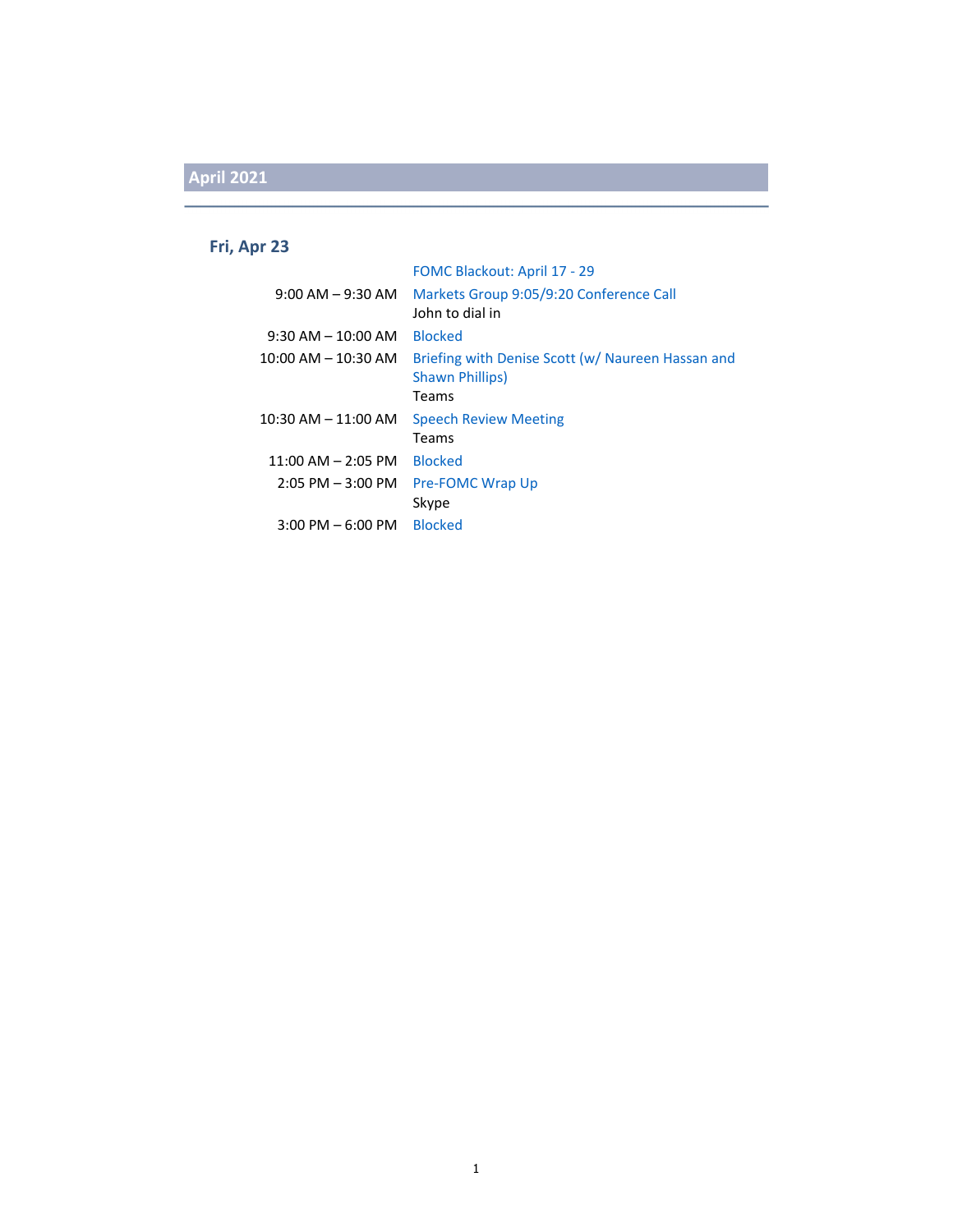#### **Mon, Apr 26**

|                         | FOMC Blackout: April 17 - 29                                          |
|-------------------------|-----------------------------------------------------------------------|
| $8:30$ AM $-8:55$ AM    | <b>Morning Checkpoint Call</b><br>WebEx                               |
| $8:55$ AM $-9:15$ AM    | <b>Blocked</b>                                                        |
| $9:15$ AM $ 9:45$ AM    | Meeting with Chair Jay Powell and Vice Chair Richard Clarida          |
|                         | Teams                                                                 |
| $9:45$ AM $-$ 10:00 AM  | <b>Blocked</b>                                                        |
| 10:00 AM - 11:00 AM     | <b>FOMC Press Conference Prep #2</b>                                  |
|                         | <b>Teams</b>                                                          |
| 11:00 AM – 11:30 AM     | <b>Blocked</b>                                                        |
| $11:30$ AM $- 12:00$ PM | Pre-FOMC Meeting with Vice Chair Randal Quarles<br>Skype              |
| $12:00$ PM $- 1:00$ PM  | <b>Blocked</b>                                                        |
| $1:00$ PM $-1:30$ PM    | <b>Weekly Meeting with Chair Jay Powell</b><br>Teams                  |
| $1:30$ PM $- 2:00$ PM   | <b>Blocked</b>                                                        |
| $2:00$ PM $- 2:30$ PM   | Pre-FOMC Meeting with Vice Chair Richard Clarida<br>Skype             |
| $2:30$ PM $-$ 4:00 PM   | COP Meeting with Chair Jay Powell and Governor Lael Brainard<br>WebEx |
| 4:00 PM $-$ 4:30 PM     | Meeting with Lori Logan<br>Teams                                      |
| $4:30$ PM $-6:00$ PM    | <b>Blocked</b>                                                        |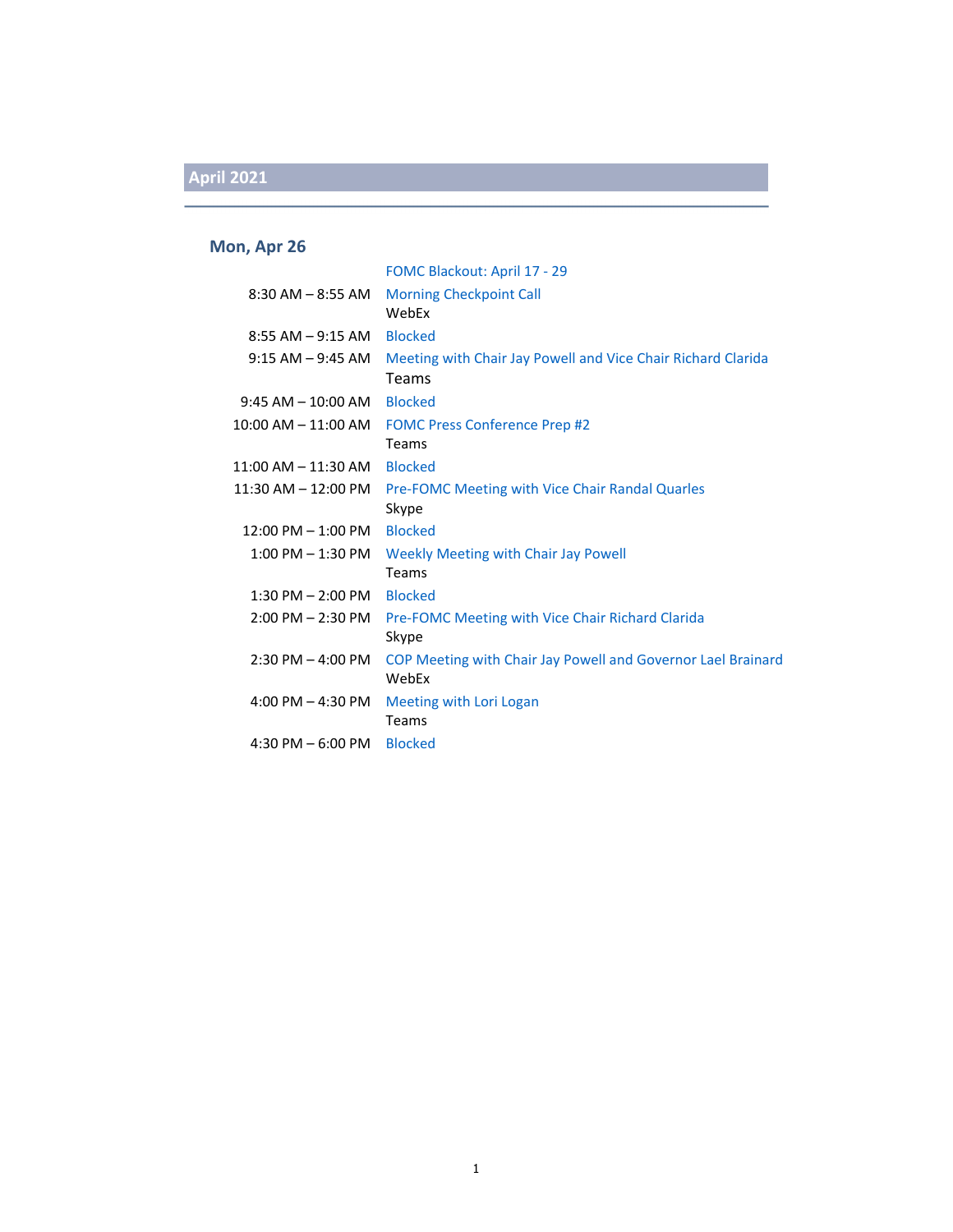#### **Tue, Apr 27**

FOMC Blackout: April 17 ‐ 29 9:30 AM – 6:00 PM Day 1 of the FOMC Meeting Video Conference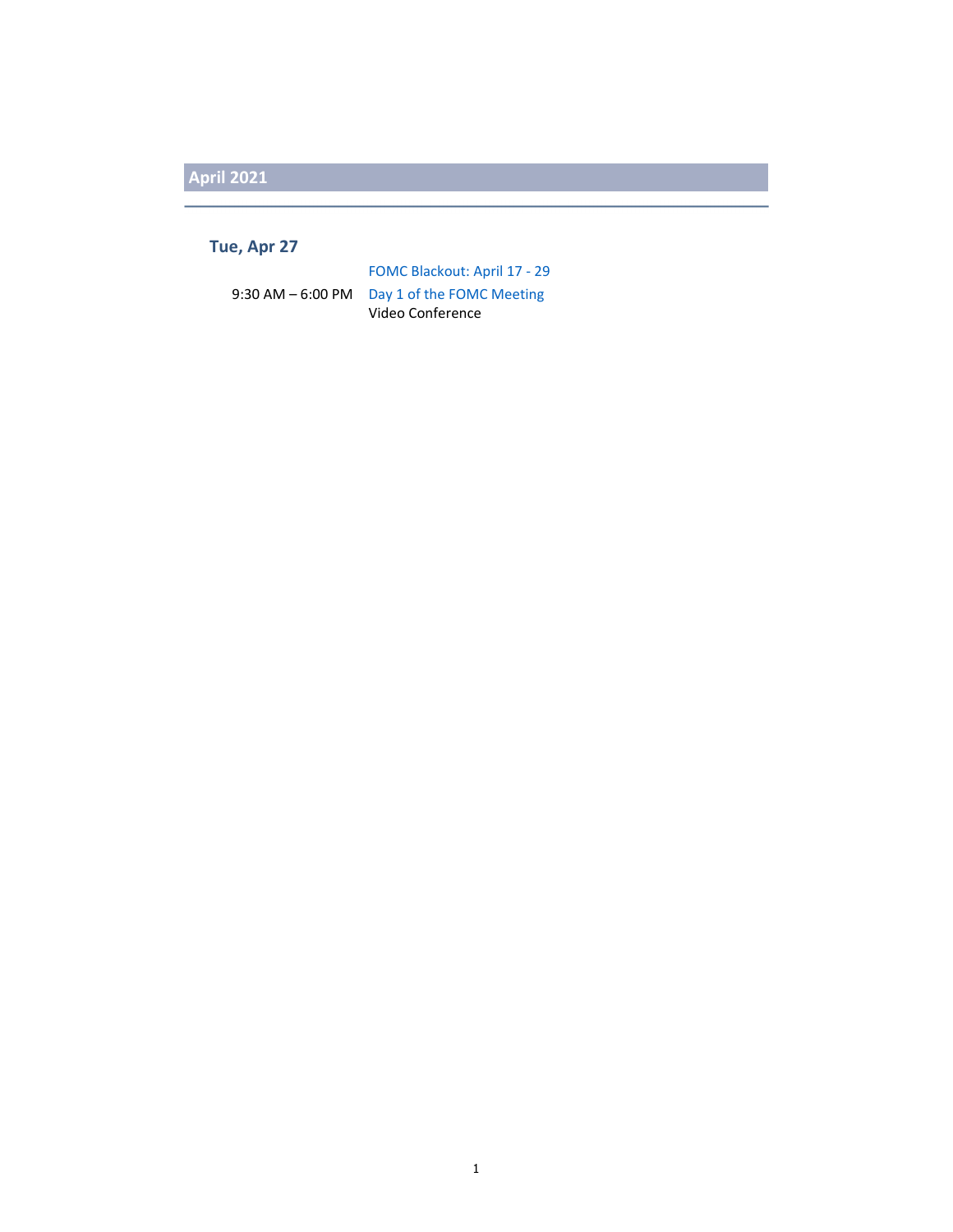#### **Wed, Apr 28**

|                        | FOMC Blackout: April 17 - 29                  |
|------------------------|-----------------------------------------------|
| $9:00$ AM $-12:00$ PM  | Day 2 of the FOMC Meeting<br>Video Conference |
| $12:00$ PM $- 1:00$ PM | <b>FOMC Press Conference Prep #3</b>          |
|                        | Teams                                         |
| $1:00$ PM $- 2:30$ PM  | <b>Blocked</b>                                |
| $2:30$ PM $-$ 4:00 PM  | <b>Private Appointment</b>                    |
| $4:00$ PM $-6:00$ PM   | <b>Blocked</b>                                |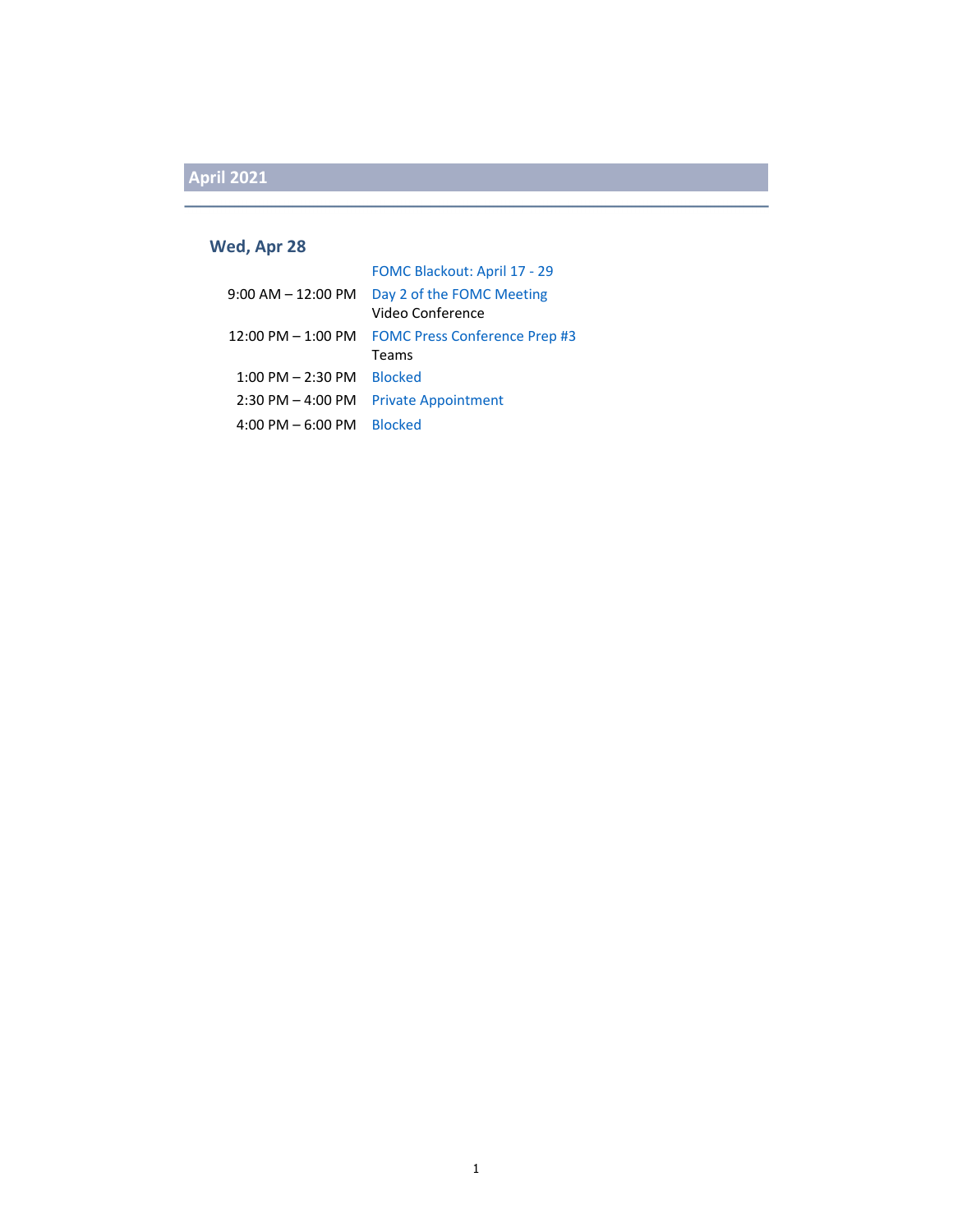#### **Thu, Apr 29**

|                              | FOMC Blackout: April 17 - 29                                                                     |
|------------------------------|--------------------------------------------------------------------------------------------------|
| $9:00$ AM $-9:30$ AM         | Markets Group 9:05/9:20 Conference Call<br>John to dial in                                       |
| $9:30$ AM $-10:00$ AM        | <b>Board of Directors Conference Call</b><br>John to dial in                                     |
| $10:00$ AM $- 11:00$ AM      | <b>Post FOMC Planning Meeting</b><br>Skype                                                       |
| $11:00$ AM $-11:15$ AM       | <b>Blocked</b>                                                                                   |
| $11:15$ AM $- 12:00$ PM      | Monthly Check-in with Bev Hirtle<br>Skype                                                        |
| $12:00$ PM $- 1:00$ PM       | <b>Blocked</b>                                                                                   |
| $1:00$ PM $-1:45$ PM         | Monthly Check-in with Chris Armstrong<br>Teams                                                   |
| $1:45$ PM $-1:50$ PM         | <b>Blocked</b>                                                                                   |
| $1:50$ PM $- 2:00$ PM        | Tech Set Up for the Ben Hecht, President and CEO of Living<br><b>Cities, ECNY Event</b><br>Zoom  |
| $2:00$ PM $- 2:45$ PM        | John to Moderate the Ben Hecht, President and CEO of Living<br><b>Cities, ECNY Event</b><br>Zoom |
| $2:45$ PM $-4:00$ PM Blocked |                                                                                                  |
| 4:00 PM $-$ 4:45 PM          | Monthly Check-in with Michael Held<br>Skype                                                      |
| 4:45 PM $-6:00$ PM           | <b>Blocked</b>                                                                                   |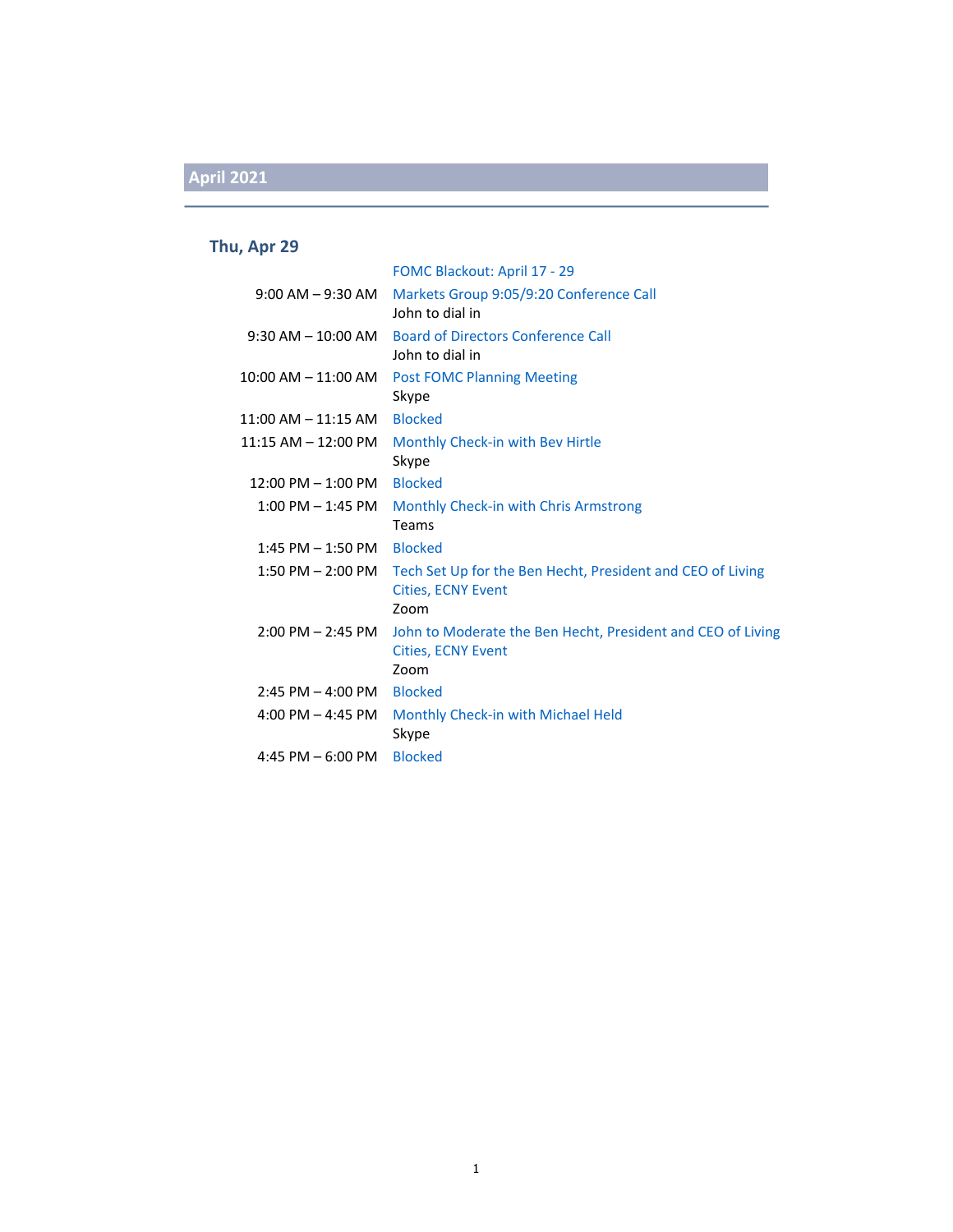### **Fri, Apr 30**

| $9:00$ AM $-9:30$ AM    | Meeting with John Clark re: SFG & BIS Items<br>Teams                                   |
|-------------------------|----------------------------------------------------------------------------------------|
| $9:30$ AM $-9:45$ AM    | Prep for Meeting with Senator Charles Schumer<br>Teams                                 |
| $9:45$ AM $-$ 10:00 AM  | Phone Call with Chair Jay Powell<br>John to initiate the call                          |
| $10:00$ AM $- 11:00$ AM | <b>WHF Speech Rehearsal</b><br>Skype                                                   |
| 11:00 AM - 12:00 PM     | Discussion with Naureen Hassan and Lacey Dingman<br>Teams                              |
| $12:00$ PM $- 1:00$ PM  | <b>Blocked</b>                                                                         |
|                         | 1:00 PM – 2:00 PM Check-in Meeting with Naureen Hassan                                 |
|                         | Teams                                                                                  |
| $2:00$ PM $- 2:45$ PM   | Monthly Check-in with Jack Gutt<br>Skype                                               |
| $2:45$ PM $-3:00$ PM    | <b>Blocked</b>                                                                         |
|                         | 3:00 PM - 3:30 PM Phone Call with Barbara Van Allen, ECNY<br>John to initiate the call |
| $3:30$ PM $-$ 4:00 PM   | Discussion with David Bowman and Nate Wuerffel<br>Teams                                |
| 4:00 PM $-5:00$ PM      | <b>Blocked</b>                                                                         |
| $5:00$ PM $-5:45$ PM    | Meeting with Senator Charles Schumer (w/ Michael Nelson)<br>Zoom                       |
| $5:45$ PM $-6:00$ PM    | <b>Blocked</b>                                                                         |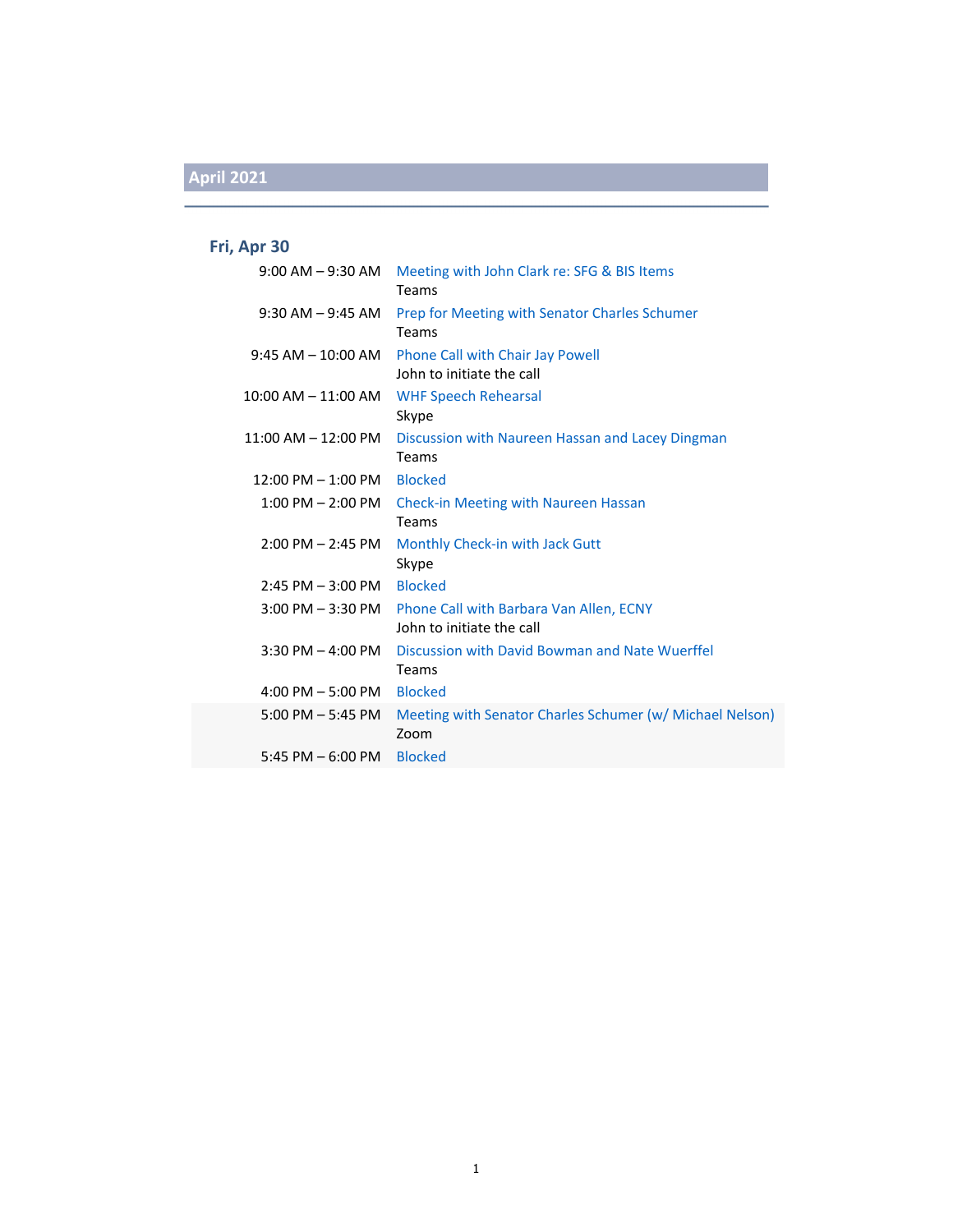### **Mon, May 3**

| $8:30$ AM $-8:55$ AM    | <b>Morning Checkpoint Call</b><br>WebEx                                                      |
|-------------------------|----------------------------------------------------------------------------------------------|
| $8:55$ AM $-9:00$ AM    | <b>Blocked</b>                                                                               |
| $9:00$ AM $-9:30$ AM    | Markets Group 9:05/9:20 Conference Call<br>John to dial in                                   |
| $9:30$ AM $- 10:30$ AM  | Office of Employee Benefits Oversight Assessment<br>Teams                                    |
| 10:30 AM - 11:00 AM     | <b>Blocked</b>                                                                               |
| $11:00$ AM $- 12:00$ PM | <b>COP Steering Committee Meeting</b><br>Teams                                               |
| 12:00 PM - 1:00 PM      | <b>Blocked</b>                                                                               |
| $1:00$ PM $-1:30$ PM    | <b>Weekly Meeting with Chair Jay Powell</b><br>Teams                                         |
| $1:30$ PM $-1:45$ PM    | <b>Blocked</b>                                                                               |
| 1:45 PM - 2:00 PM       | Tech Set Up for the Women in Housing and Finance (WHF)<br>Conference<br>Zoom                 |
| $2:00$ PM $-3:00$ PM    | John to give Keynote Remarks at the Women in Housing and<br>Finance (WHF) Conference<br>Zoom |
| $3:00$ PM $-3:30$ PM    | On the Record Press Scrum (Post WHF Event) (w/ Brian<br>Manning et al)<br>WebEx              |
| $3:30$ PM $-$ 4:00 PM   | <b>Blocked</b>                                                                               |
| 4:00 PM $-$ 4:15 PM     | Discussion with John Clark<br>Teams                                                          |
| $4:15$ PM $- 4:30$ PM   | <b>Blocked</b>                                                                               |
| 4:30 PM - 5:00 PM       | Prep for On the Record Interview with Mike Derby, WSJ<br>Teams                               |
| $5:00$ PM $-5:30$ PM    | <b>Blocked</b>                                                                               |
| 5:30 PM $-6:00$ PM      | Discussion with Vice Chair Randal Quarles & Staff (w/ Nate<br>Wuerffel)<br><b>Teams</b>      |
|                         |                                                                                              |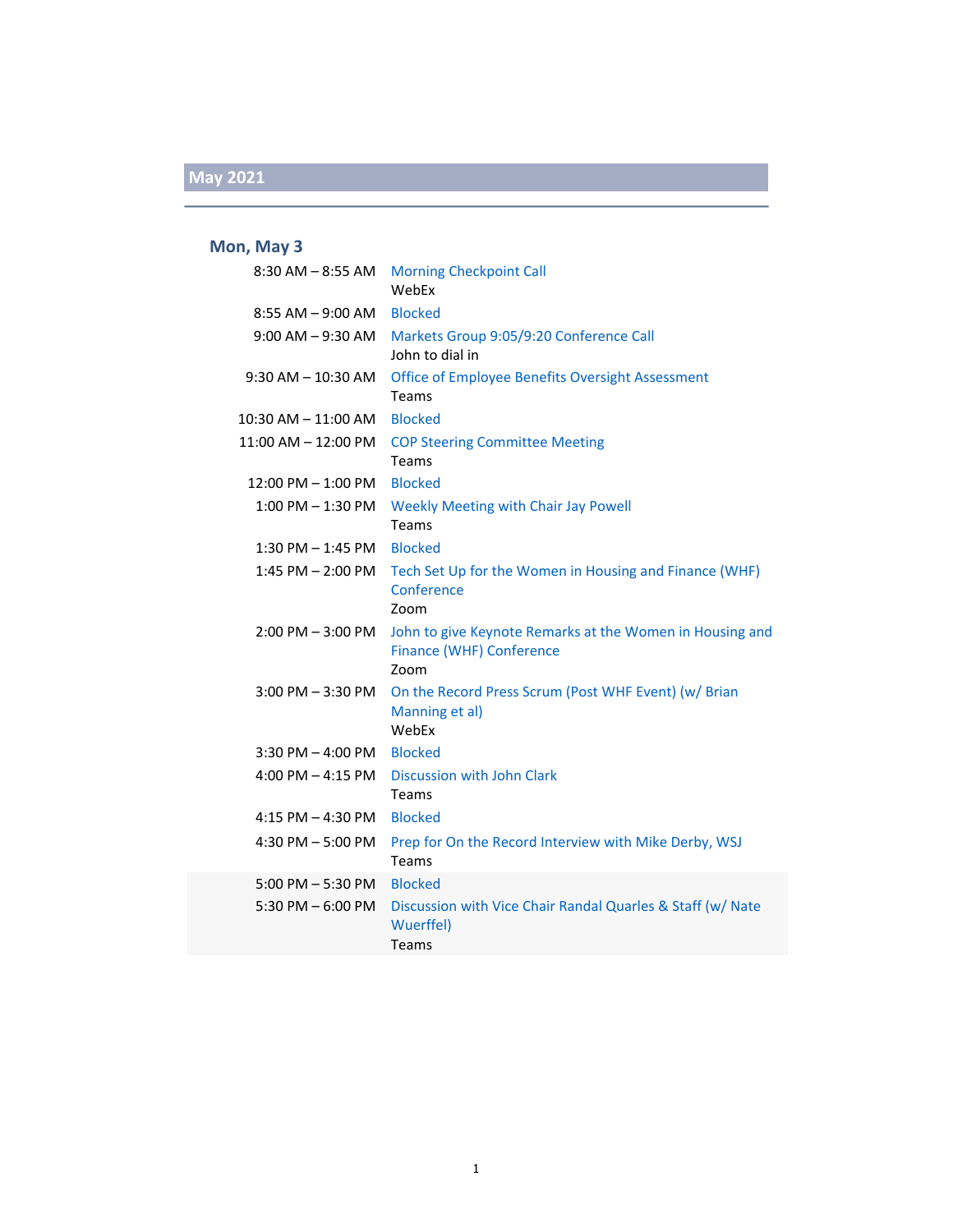#### **Tue, May 4**

|                                             | 9:00 AM - 9:30 AM Markets Group 9:05/9:20 Conference Call<br>John to dial in           |
|---------------------------------------------|----------------------------------------------------------------------------------------|
| 9:30 AM – 10:30 AM                          | <b>Blocked</b>                                                                         |
| 10:30 AM – 11:15 AM                         | On the Record Interview with Michael Derby, WSJ (w/Jack)<br>Gutt)<br>WebEx             |
| 11:15 AM – 11:30 AM                         | <b>Blocked</b>                                                                         |
| $11:30$ AM $- 12:00$ PM                     | Troika Meeting with Chair Jay Powell and Vice Chair Richard<br>Clarida<br><b>Teams</b> |
| 12:00 PM – 1:00 PM                          | <b>Blocked</b>                                                                         |
| $1:00 \; \mathsf{PM} - 1:45 \; \mathsf{PM}$ | <b>Weekly Email Discussion</b><br>Skype                                                |
| $1:45$ PM $- 2:15$ PM                       | Discussion with John Clark on ECC/GEM (continued)<br>Teams                             |
| $2:15$ PM $- 2:30$ PM                       | <b>Blocked</b>                                                                         |
| $2:30$ PM $-3:00$ PM                        | <b>Phone Call with President Mary Daly</b><br>John to initiate the call                |
| $3:00$ PM $-3:30$ PM                        | <b>Blocked</b>                                                                         |
| $3:30$ PM $-6:00$ PM                        | 2021 Mid-Year Conference of Chairs - Session 1 (John to<br>present)<br>WebEx           |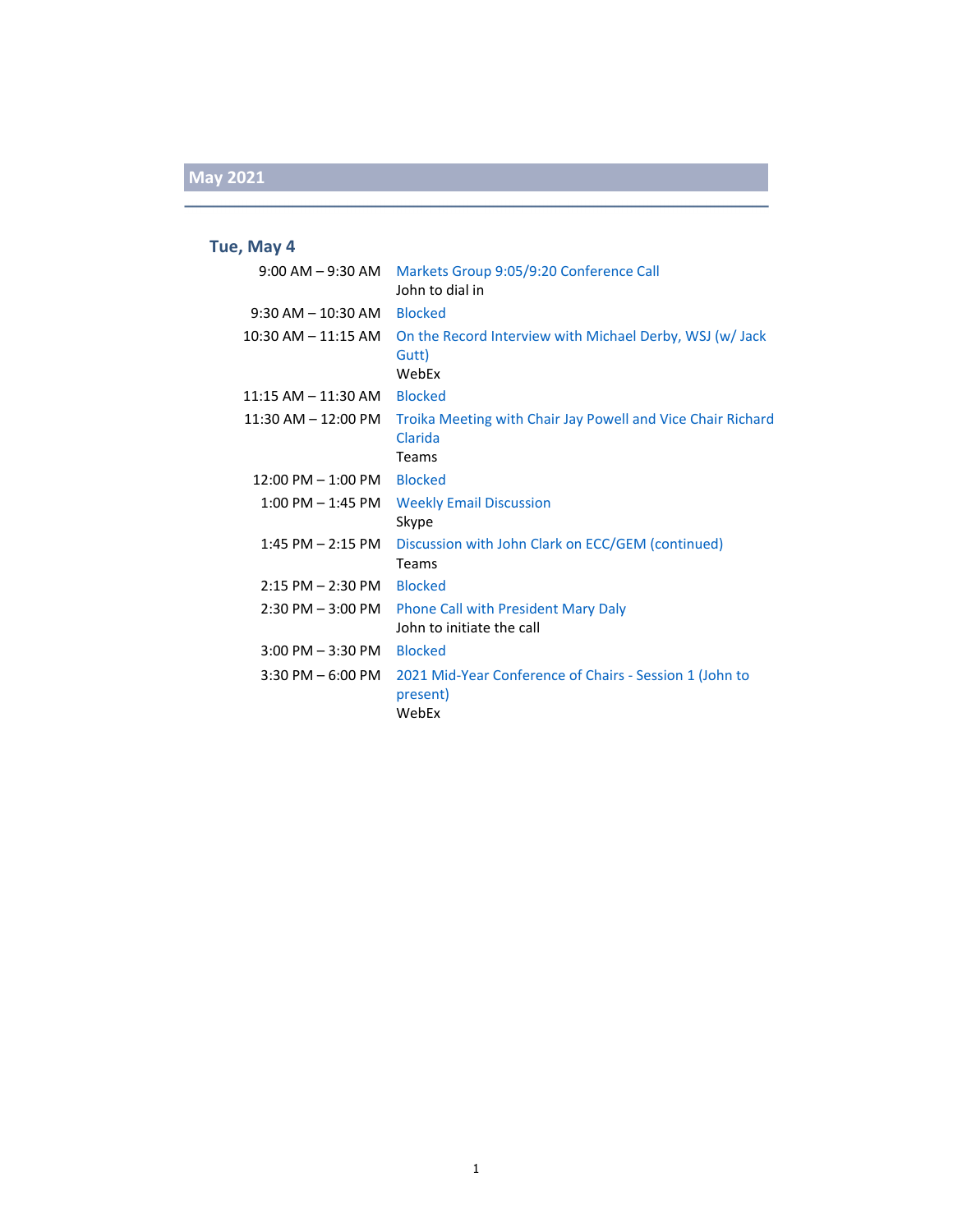### **Wed, May 5**

| $8:30$ AM $-$ 8:55 AM   | <b>Morning Checkpoint Call</b><br>WebEx                                       |
|-------------------------|-------------------------------------------------------------------------------|
| $8:55$ AM $-9:00$ AM    | <b>Blocked</b>                                                                |
| $9:00$ AM $-$ 10:00 AM  | Discussion with Naureen Hassan and Bey Hirtle<br>Teams                        |
| $10:00$ AM $- 10:45$ AM | Monthly Check-in with Lorie Logan<br>Teams                                    |
| 10:45 AM - 11:00 AM     | <b>Blocked</b>                                                                |
| $11:00$ AM $-11:30$ AM  | Meeting with American Financial Exchange (AFX) (w/<br>Nate Wuerffel)<br>WebFx |
| $11:30$ AM $- 12:30$ PM | <b>Blocked</b>                                                                |
| $12:30$ PM $-3:00$ PM   | 2021 Mid-Year Conference of Chairs - Session 2<br>WebEx                       |
| $3:00$ PM $-3:30$ PM    | Meeting with Gara Afonso and Gabriele La Spada<br>Teams                       |
| $3:30$ PM $-$ 4:30 PM   | <b>Blocked</b>                                                                |
| 4:30 PM $-$ 4:45 PM     | Prep for Call with Rep. Josh Gottheimer<br>Teams                              |
| 4:45 PM $-6:00$ PM      | <b>Blocked</b>                                                                |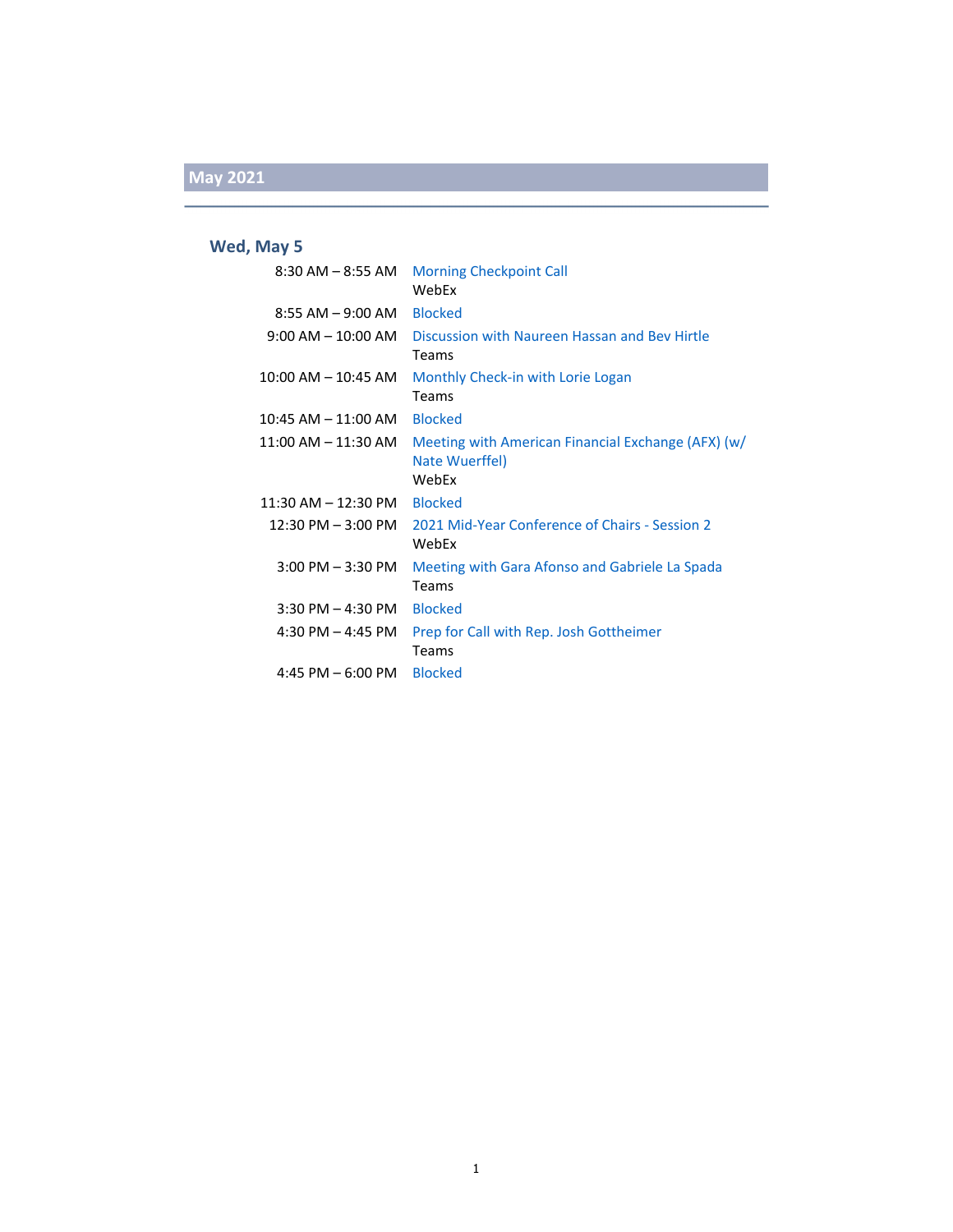### **Thu, May 6**

| $8:50$ AM $-9:00$ AM    | Tech Set Up for Culture Webinar 4: Purpose and the<br><b>Employee as Stakeholder</b><br>WebEx                                           |
|-------------------------|-----------------------------------------------------------------------------------------------------------------------------------------|
| $9:00$ AM $-10:10$ AM   | John to give Opening Remarks at Culture Webinar 4:<br>Purpose and the Employee as Stakeholder<br>WebFx                                  |
| $10:10$ AM $ 10:15$ AM  | <b>Blocked</b>                                                                                                                          |
| $10:15$ AM $- 11:00$ AM | Discussion with Columbia University re: Sustainable<br>Development Conference (w/ David Erickson and Andy<br>Haughwout)<br>WebEx        |
| $11:00$ AM $- 11:30$ AM | <b>Blocked</b>                                                                                                                          |
| $11:30$ AM $- 12:00$ PM | Call with Rep. Josh Gottheimer (w/ Michael Nelson)<br>John to dial in                                                                   |
| $12:00$ PM $- 1:30$ PM  | <b>Blocked</b>                                                                                                                          |
| $1:30$ PM $- 2:00$ PM   | Discussion on Beige Book re: Working Group and<br><b>Feedback on Possible Changes</b><br>(Abel/Bram/Haughwout/Hirtle/Williams)<br>WebEx |
| $2:00$ PM $-3:00$ PM    | <b>Blocked</b>                                                                                                                          |
| $3:00$ PM $-3:30$ PM    | <b>Catch Up with Giorgio Topa</b><br>Teams                                                                                              |
| $3:30$ PM $-5:30$ PM    | <b>Blocked</b>                                                                                                                          |
| 5:30 PM $-$ 6:00 PM     | Follow Up Discussion with Lacey Dingman and Naureen<br><b>Hassan</b><br>Teams                                                           |
| $6:00$ PM $-6:30$ PM    | <b>Check-in Meeting with Naureen Hassan</b><br><b>Teams</b>                                                                             |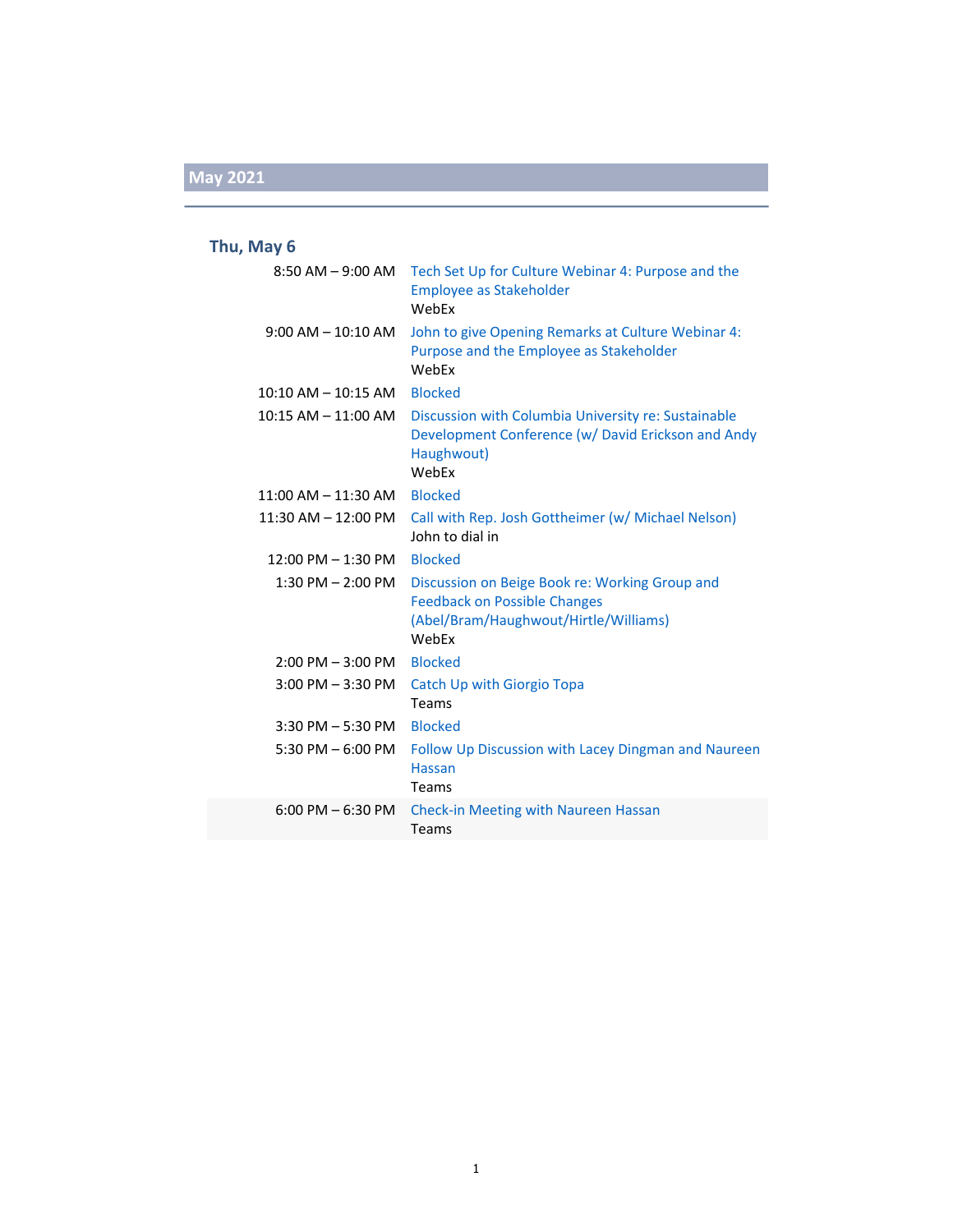### **Fri, May 7**

|                                      | 7:00 AM – 8:30 AM Economic Consultative Committee (ECC) Meeting (w/<br>Lorie Logan) - John to give remarks<br>WebEx |
|--------------------------------------|---------------------------------------------------------------------------------------------------------------------|
| $8:30$ AM $-9:00$ AM                 | <b>Blocked</b>                                                                                                      |
| $9:00$ AM $-10:30$ AM                | <b>BIS Audit Meeting</b><br>WebEx                                                                                   |
| $10:30$ AM $- 11:00$ AM              | <b>Monetary Policy</b>                                                                                              |
|                                      | WebEx                                                                                                               |
| $11:00$ AM $- 11:30$ AM              | <b>Speech Review Meeting</b>                                                                                        |
|                                      | <b>Teams</b>                                                                                                        |
| $11:30$ AM $- 12:00$ PM              | <b>ARRC SOFR Symposium Prep Meeting</b>                                                                             |
|                                      | <b>Teams</b>                                                                                                        |
| $12:00 \text{ PM} - 1:30 \text{ PM}$ | <b>Blocked</b>                                                                                                      |
| 1:30 PM – 2:30 PM                    | Discussion with Anne Baum and Naureen Hassan                                                                        |
|                                      | <b>Teams</b>                                                                                                        |
| $2:30$ PM $-3:30$ PM                 | <b>Blocked</b>                                                                                                      |
| $3:30$ PM $-$ 4:00 PM                | <b>Catch Up with Suzanne Elio</b>                                                                                   |
|                                      | Teams                                                                                                               |
| $4:00$ PM $-5:30$ PM                 | <b>Interview Debrief</b>                                                                                            |
|                                      | WebEx                                                                                                               |
| 5:30 PM $-$ 6:00 PM                  | <b>Blocked</b>                                                                                                      |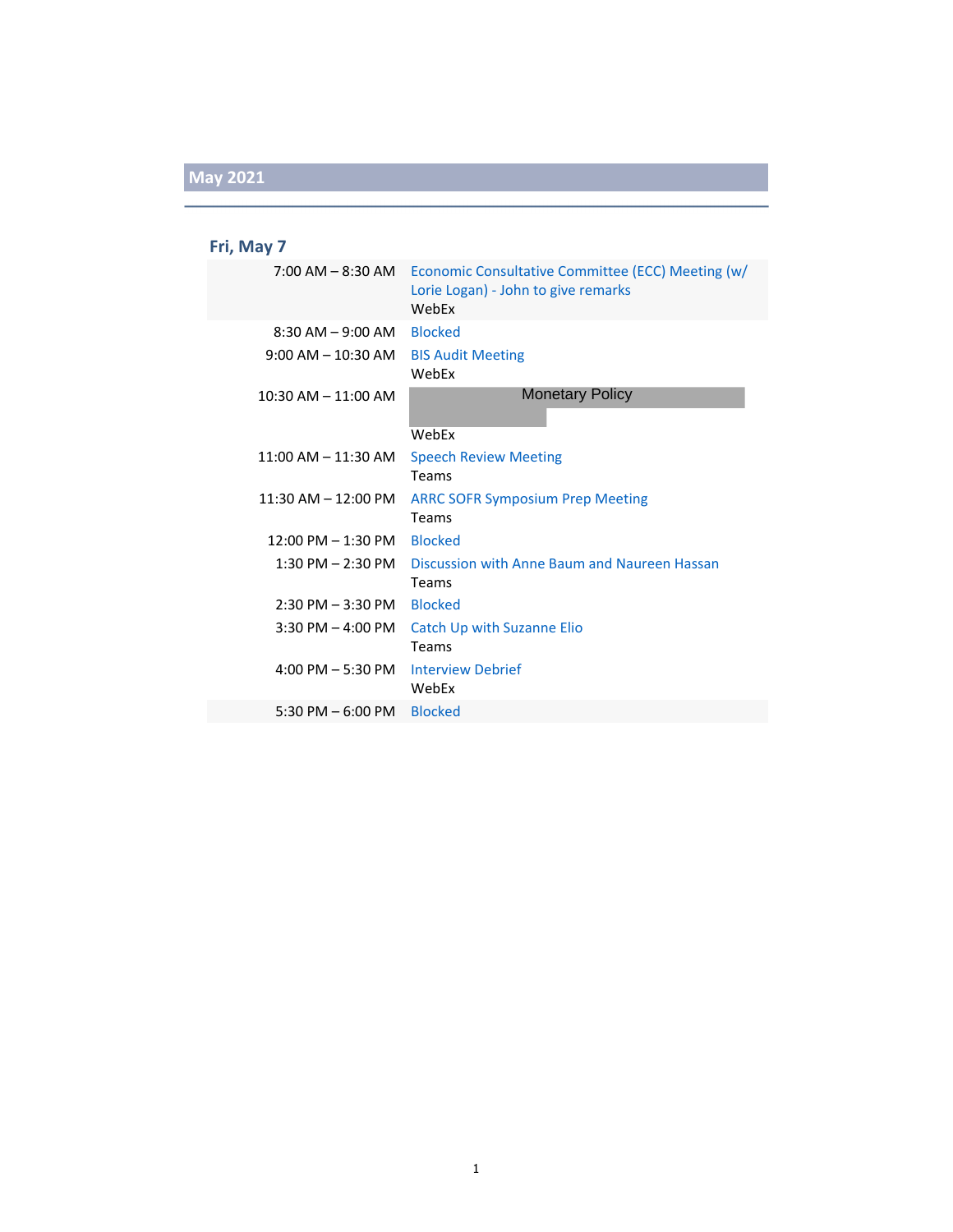#### **Sat, May 8**

| 7:00 AM - 9:00 AM BIS Global Economy Meeting (GEM) (w/Lorie Logan) - |
|----------------------------------------------------------------------|
| John to give remarks                                                 |
| WebEx                                                                |

### **Sun, May 9**

| 7:00 AM - 8:00 AM BIS Board of Directors Meeting (w/ Elizabeth Mahoney) |
|-------------------------------------------------------------------------|
| WebEx                                                                   |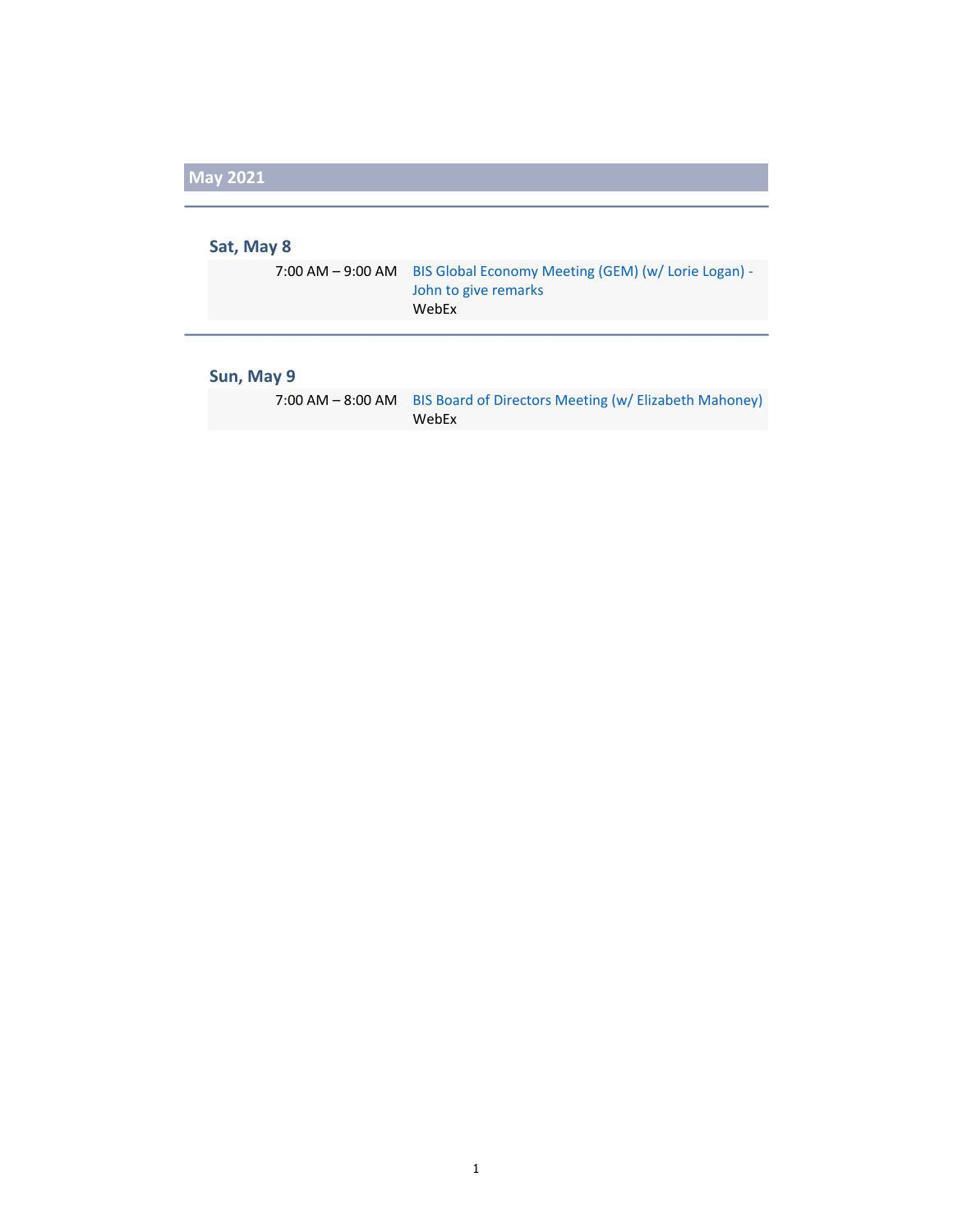#### **Mon, May 10**

|                            | 8:30 AM - 8:55 AM Morning Checkpoint Call<br>WebEx                                      |
|----------------------------|-----------------------------------------------------------------------------------------|
| 8:55 AM – 9:00 AM          | <b>Blocked</b>                                                                          |
|                            | 9:00 AM - 9:30 AM Phone Call with Nellie Liang, Treasury<br>John to initiate the call   |
| $9:30$ AM $-9:55$ AM       | Prep Meeting for Congressional Calls - Rep. Jim Himes and<br>Sen. Rick Scott            |
|                            | Teams                                                                                   |
| 9:55 AM - 10:00 AM Blocked |                                                                                         |
| 10:00 AM – 11:00 AM        | <b>Payments System Policy Advisory Committee (PSPAC)</b><br>Meeting (w/ Naureen Hassan) |
|                            | Teams                                                                                   |
| $11:00$ AM $- 1:00$ PM     | <b>Blocked</b>                                                                          |
| $1:00$ PM $-1:30$ PM       | Weekly Meeting with Chair Jay Powell<br>Teams                                           |
| $1:30$ PM $- 2:30$ PM      | Blocked                                                                                 |
| 2:30 PM - 3:00 PM          | Call with Congressman Jim Himes (D-CT) (w/ Michael Nelson)<br>John to dial in           |
| $3:00$ PM $-3:30$ PM       | <b>Blocked</b>                                                                          |
| $3:30$ PM $-$ 4:00 PM      | Discussion with Lorie Logan<br>Teams                                                    |
| $4:00$ PM $-5:00$ PM       | <b>Blocked</b>                                                                          |
| $5:00$ PM $-6:00$ PM       | Rehearsal for the ARRC Symposium on the LIBOR Transition<br>Skype                       |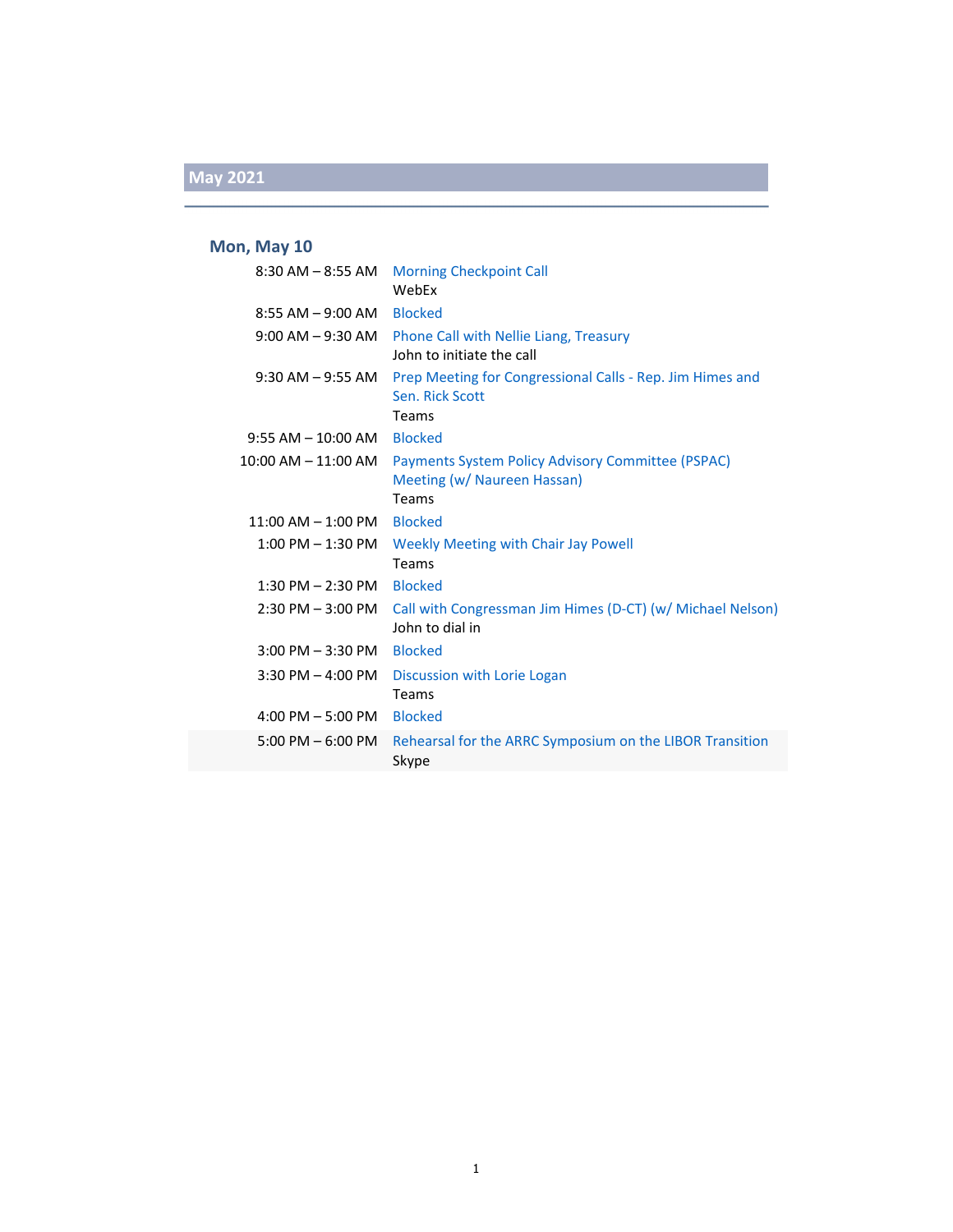### **Tue, May 11**

| 7:00 AM - 8:30 AM       | <b>Meeting of Governors from Major Emerging Market</b><br>Economies (EMEs) - John to speak (w/ John Clark)<br>WebEx |
|-------------------------|---------------------------------------------------------------------------------------------------------------------|
| $8:30$ AM $-9:00$ AM    | <b>Blocked</b>                                                                                                      |
| $9:00$ AM $-9:30$ AM    | Markets Group 9:05/9:20 Conference Call<br>John to dial in                                                          |
| $9:30$ AM $-10:15$ AM   | <b>Blocked</b>                                                                                                      |
| $10:15$ AM $- 10:30$ AM | Tech Set Up for ARRC Symposium on the LIBOR Transition<br>WebEx                                                     |
| $10:30$ AM $- 12:30$ PM | John to give Remarks & Moderated Discussion at the ARRC<br>Symposium on the LIBOR Transition<br>WebEx               |
| $12:30$ PM $- 1:30$ PM  | <b>Blocked</b>                                                                                                      |
| $1:30$ PM $- 2:30$ PM   | <b>Preliminary Policy Discussion</b><br>Teams                                                                       |
| $2:30$ PM $-3:50$ PM    | <b>Blocked</b>                                                                                                      |
| $3:50$ PM $- 4:20$ PM   | Call with Senator Rick Scott (R-FL) (w/ Michael Nelson)<br>John to dial in                                          |
| 4:20 PM $-$ 4:30 PM     | <b>Blocked</b>                                                                                                      |
| 4:30 PM $-$ 5:15 PM     | <b>Weekly Email Discussion</b><br>Skype                                                                             |
| $5:15$ PM $-6:15$ PM    | <b>IT Support</b><br>Teams                                                                                          |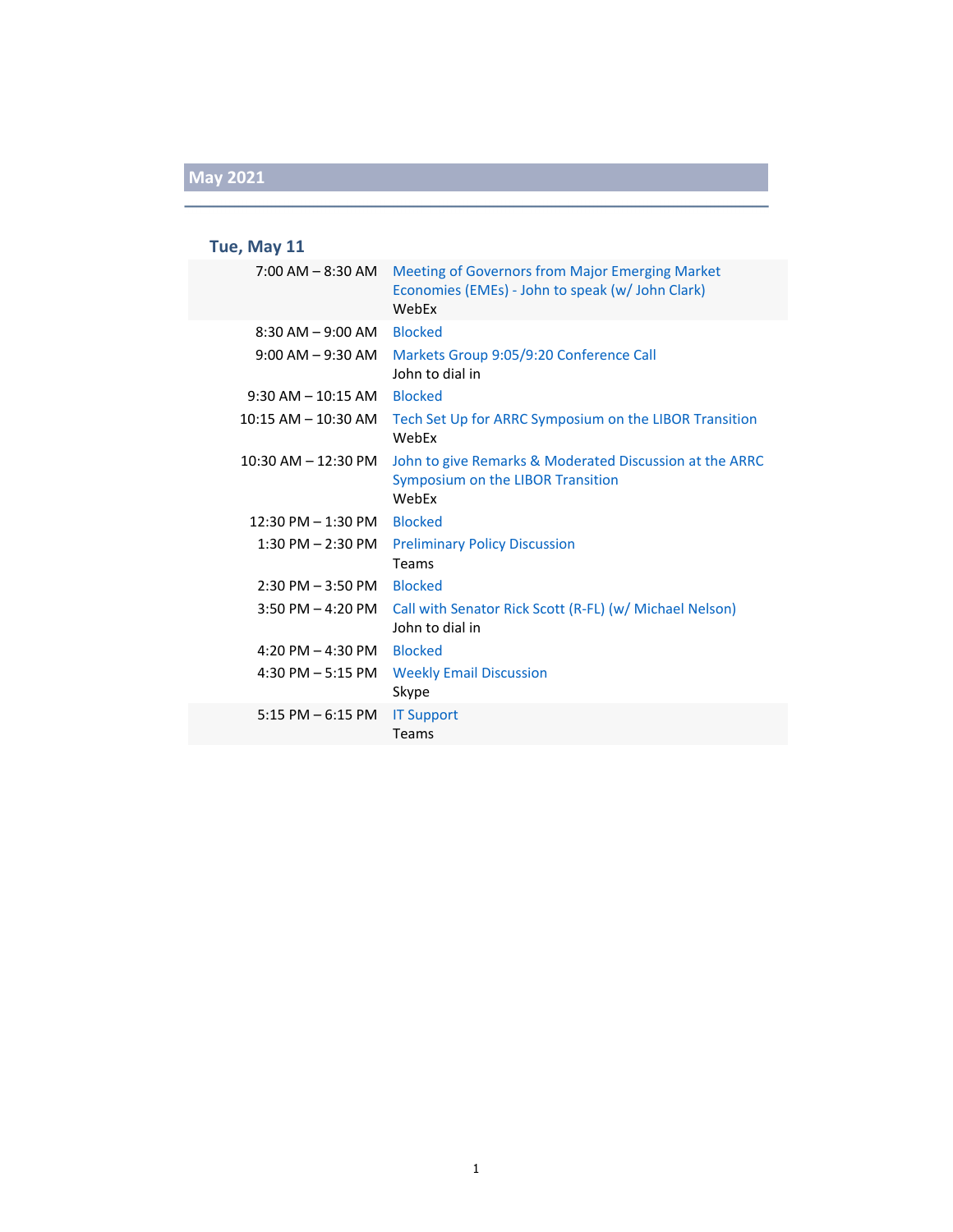### **Wed, May 12**

| 8:30 AM – 8:55 AM                   | <b>Morning Checkpoint Call</b><br>WebFx                                                |
|-------------------------------------|----------------------------------------------------------------------------------------|
| $8:55$ AM $-$ 9:00 AM               | <b>Blocked</b>                                                                         |
| $9:00$ AM $-$ 10:00 AM              | Nominating and Corporate Governance Committee<br>(NCGC) Meeting<br>WebEx               |
| $10:00$ AM $-$ 3:00 PM              | <b>Blocked</b>                                                                         |
| $3:00 \text{ PM} - 3:30 \text{ PM}$ | Troika Meeting with Chair Jay Powell and Vice Chair<br><b>Richard Clarida</b><br>Teams |
| $3:30$ PM $-5:15$ PM                | <b>Blocked</b>                                                                         |
| $5:15$ PM $-6:00$ PM                | <b>Interview Debrief</b><br>WebEx                                                      |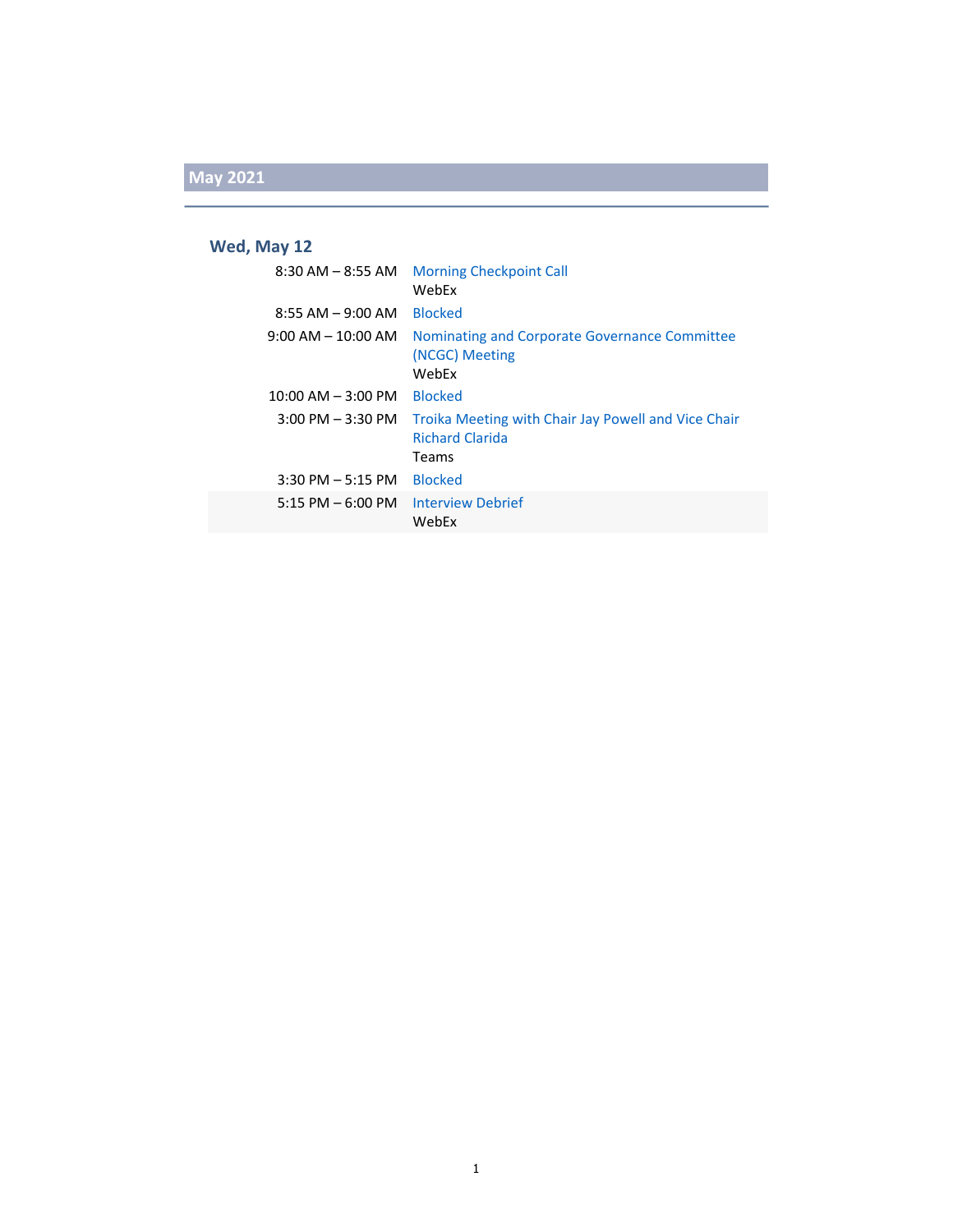#### **Thu, May 13**

|                         | 9:00 AM - 9:30 AM    Markets Group 9:05/9:20 Conference Call<br>John to dial in               |
|-------------------------|-----------------------------------------------------------------------------------------------|
| $9:30$ AM $-10:00$ AM   | <b>Blocked</b>                                                                                |
| $10:00$ AM $- 11:00$ AM | SLI/New York Strategic Review Discussion (w/ Naureen Hassan,<br>Lacey Dingman et al)<br>Teams |
| $11:00$ AM $-1:00$ PM   | <b>Blocked</b>                                                                                |
| $1:00$ PM $- 2:00$ PM   | <b>Check-in Meeting with Naureen Hassan</b><br>Teams                                          |
| $2:00$ PM $- 2:45$ PM   | <b>Blocked</b>                                                                                |
| $2:45$ PM $-3:00$ PM    | Tech Set Up for Stanford MBA Q&A Event<br>Zoom                                                |
| $3:00$ PM $-$ 4:00 PM   | <b>Stanford MBA Q&amp;A Event</b><br>Zoom                                                     |
| 4:00 PM $-$ 4:30 PM     | Meeting with Lorie Logan<br>Teams                                                             |
| 4:30 PM $-$ 5:00 PM     | <b>Board of Directors Conference Call</b><br>John to dial in                                  |
| $5:00$ PM $-5:30$ PM    | Touch Base with Naureen Hassan, Lacey Dingman, and Michael<br><b>Held</b><br>Teams            |
| 5:30 PM $-$ 6:00 PM     | <b>Blocked</b>                                                                                |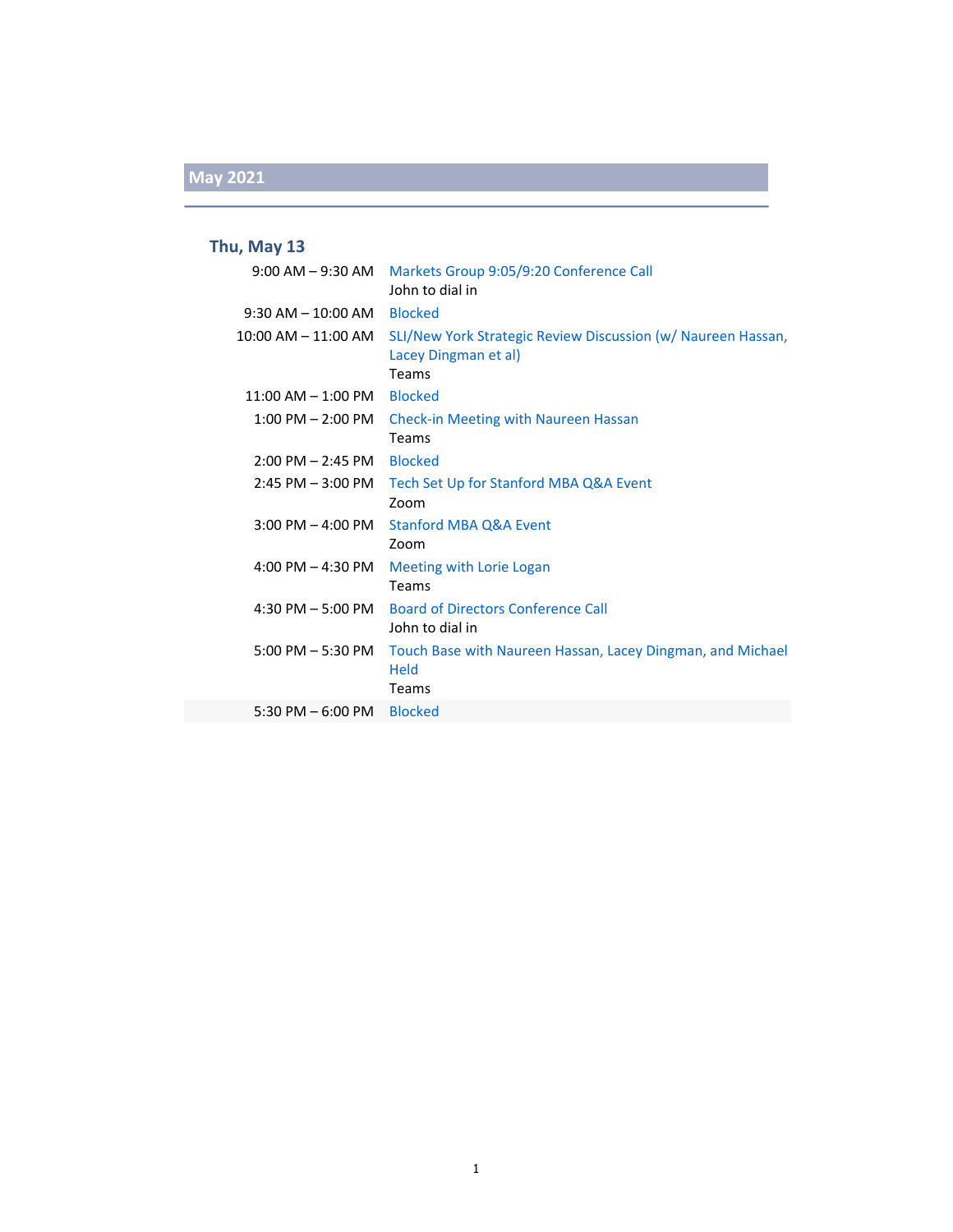### **Fri, May 14**

| 7:00 AM – 9:00 AM                   | BIS All Governors Meeting (w/ John Clark)<br>WebFx                                           |
|-------------------------------------|----------------------------------------------------------------------------------------------|
| $9:00$ AM $-9:30$ AM                | Markets Group 9:05/9:20 Conference Call<br>John to dial in                                   |
| $9:30$ AM $-10:00$ AM               | LACEA-LAMES 2021 Annual Meeting Discussion with<br><b>Bey Hirtle and John Clark</b><br>Teams |
| $10:00$ AM $- 11:00$ AM             | <b>Blocked</b>                                                                               |
| 11:00 AM - 12:30 PM                 | <b>Financial Advisory Roundtable</b><br>WebEx                                                |
| 12:30 PM - 1:30 PM                  | <b>Blocked</b>                                                                               |
| $1:30$ PM $- 2:00$ PM               | Kickoff Meeting with Naureen Hassan, Lacey Dingman<br>et al<br>WebEx                         |
| $2:00$ PM $- 2:30$ PM               | <b>Blocked</b>                                                                               |
| $2:30$ PM $-3:00$ PM                | Touch Base with Kartik Athreya, FRB Richmond<br>Teams                                        |
| $3:00$ PM $-5:00$ PM                | Meeting of the Executive Committee<br>WebEx                                                  |
| $5:00 \text{ PM} - 5:30 \text{ PM}$ | Discussion with Vice Chair Randal Quarles et al (w/<br>Nate Wuerffel)<br>WebEx               |
| 5:30 PM $-$ 6:00 PM                 | <b>Blocked</b>                                                                               |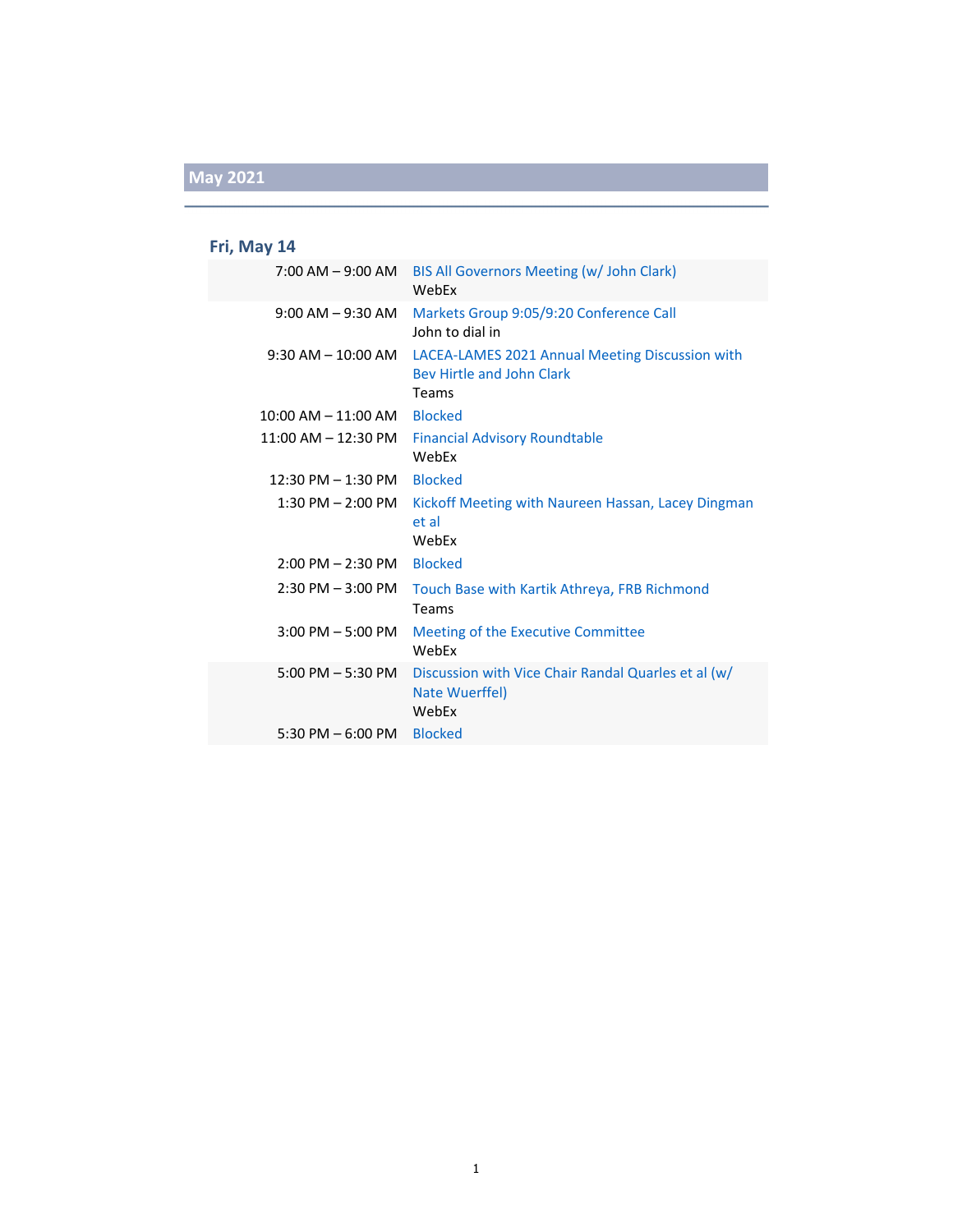#### **Mon, May 17**

| $8:30$ AM $-8:55$ AM    | <b>Morning Checkpoint Meeting</b><br>WebEx                                                          |
|-------------------------|-----------------------------------------------------------------------------------------------------|
| $8:55$ AM $-9:00$ AM    | <b>Blocked</b>                                                                                      |
| $9:00$ AM $-9:30$ AM    | Markets Group 9:05/9:20 Conference Call<br>John to dial in                                          |
| $9:30$ AM $- 10:00$ AM  | <b>EC Video Edit Session</b><br>WebEx                                                               |
| $10:00$ AM $-$ 10:30 AM | <b>Pre-COP Discussion with Tasnim Battles</b><br>Skype                                              |
| $10:30$ AM $- 11:15$ AM | Monthly Market Discussion (Baum/Logan/Williams)<br>Skype                                            |
| 11:15 AM - 11:30 AM     | <b>Blocked</b>                                                                                      |
| $11:30$ AM $- 12:00$ PM | Monthly Check-in with Jim Hennessy<br>Skype                                                         |
| $12:00$ PM $- 1:00$ PM  | <b>Blocked</b>                                                                                      |
| $1:00$ PM $- 1:30$ PM   | Weekly Meeting with Chair Jay Powell<br>Teams                                                       |
| $1:30$ PM $- 2:00$ PM   | <b>Blocked</b>                                                                                      |
| 2:00 PM - 3:00 PM       | Meeting with Nonfinancial Corporate Associations (w/<br>Nate Wuerffel, David Bowman et al)<br>WebEx |
| $3:00$ PM $-$ 4:00 PM   | <b>Blocked</b>                                                                                      |
| $4:00$ PM $-5:00$ PM    | Meeting of the Executive Committee<br>WebEx                                                         |
| $5:00$ PM $-5:30$ PM    | <b>PLT Discussion</b><br>Teams                                                                      |
| 5:30 PM $-$ 6:00 PM     | <b>Blocked</b>                                                                                      |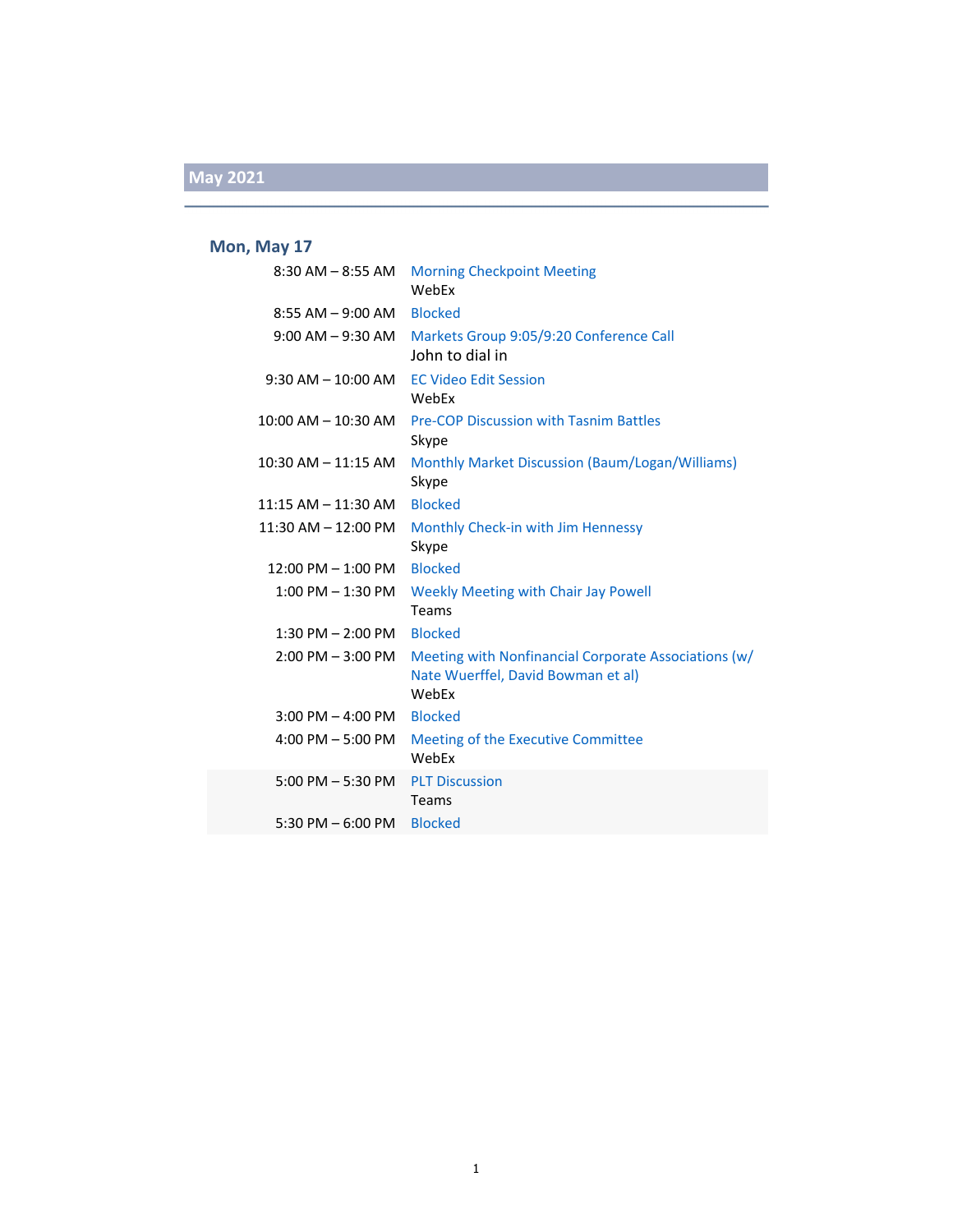**Tue, May 18**

All Day Personal Day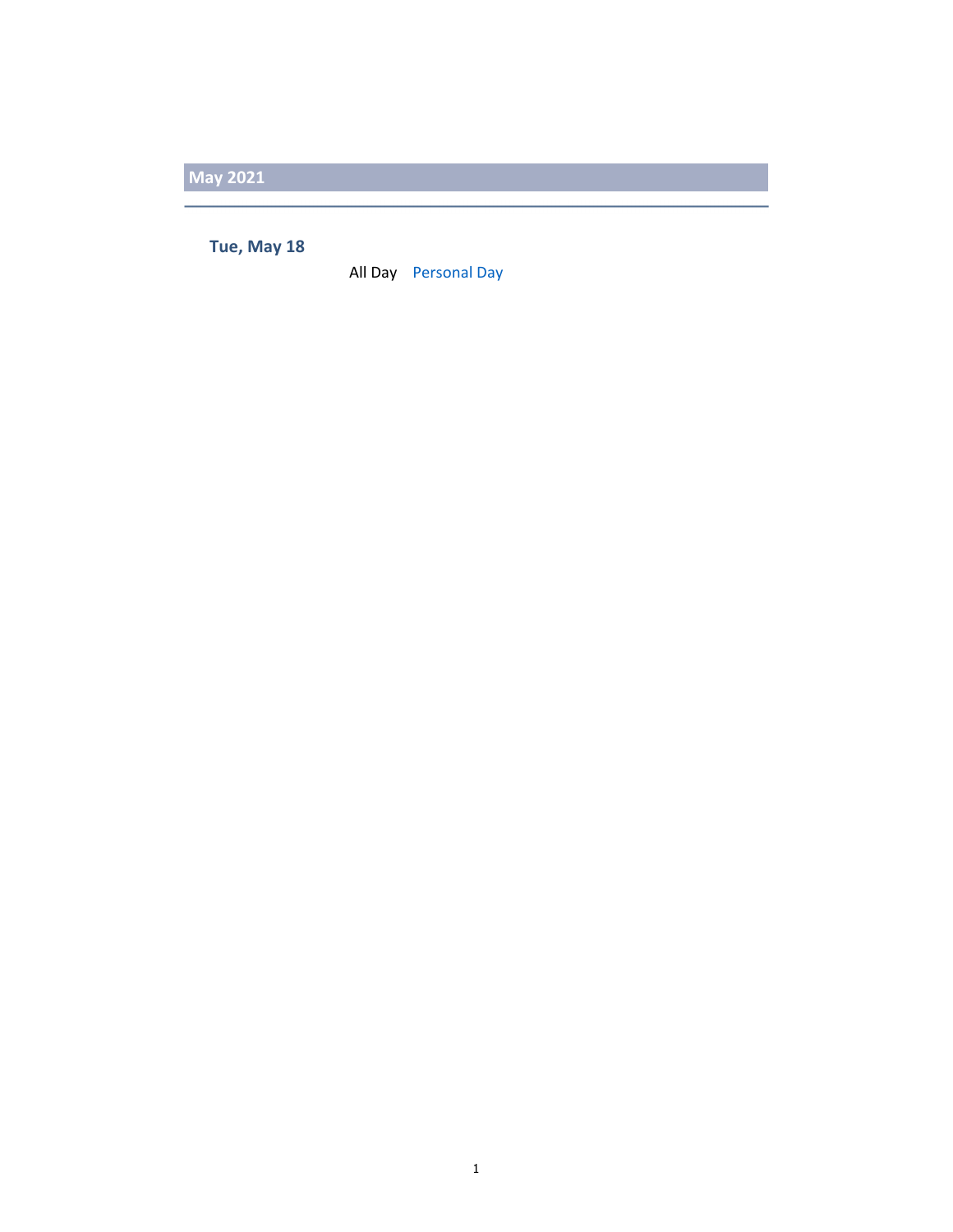### **Wed, May 19**

| $8:30$ AM $-8:55$ AM                | <b>Morning Checkpoint Meeting</b><br>WebEx                                             |
|-------------------------------------|----------------------------------------------------------------------------------------|
| 8:55 AM – 9:00 AM                   | <b>Blocked</b>                                                                         |
| $9:00$ AM $-9:30$ AM                | Prep for Off the Record Press Conversation<br>Teams                                    |
| $9:30$ AM $-$ 10:00 AM              | <b>Monthly Discussion with Denise Scott</b><br>John to initiate the call               |
| 10:00 AM – 10:45 AM                 | Monthly Check-in with Bev Hirtle<br>Teams                                              |
| $10:45$ AM $- 2:00$ PM              | <b>Blocked</b>                                                                         |
| $2:00$ PM $- 2:30$ PM               | Discussion with Meg McConnell<br>Teams                                                 |
| $2:30$ PM $-3:00$ PM                | <b>Blocked</b>                                                                         |
| $3:00$ PM $-3:30$ PM                | Troika Meeting with Chair Jay Powell and Vice Chair<br><b>Richard Clarida</b><br>Teams |
| $3:30$ PM $-$ 4:00 PM               | <b>Blocked</b>                                                                         |
| $4:00$ PM $-5:00$ PM                | Policy Discussion #1 w/ Chair Powell et al<br>Teams                                    |
| $5:00 \text{ PM} - 6:00 \text{ PM}$ | <b>IT Support</b><br>Teams                                                             |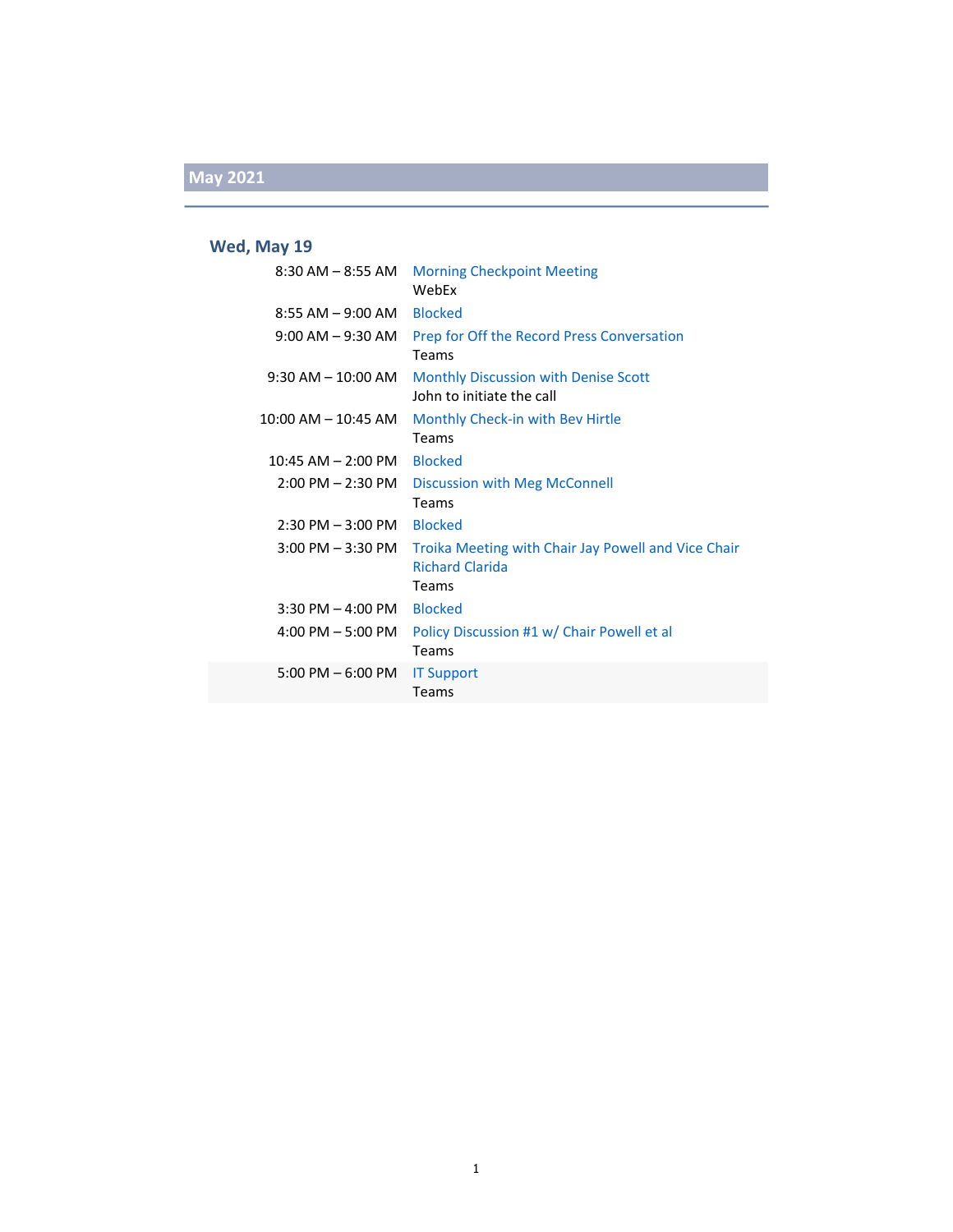### **Thu, May 20**

| $8:00$ AM $-$ 10:50 AM                | G30 Plenary Spring Plenary Virtual Session<br>Zoom                                                                                  |
|---------------------------------------|-------------------------------------------------------------------------------------------------------------------------------------|
| $10:50$ AM $- 11:00$ AM               | Tech Set Up for the Dr. Wayne A. I. Frederick,<br><b>President, Howard University ECNY Event</b><br>Zoom                            |
| $11:00$ AM $-12:00$ PM                | John to give Opening/Closing Remarks at the Dr. Wayne<br>A. I. Frederick, President, Howard University ECNY<br><b>Fvent</b><br>Zoom |
| $12:00 \text{ PM} - 12:30 \text{ PM}$ | <b>Blocked</b>                                                                                                                      |
| $12:30 \text{ PM} - 2:00 \text{ PM}$  | Quarterly Off the Record Press Conversation (w/ Jack<br>Gutt, Suzanne Elio et al)<br>WebEx                                          |
| 2:00 PM - 2:30 PM                     | <b>Blocked</b>                                                                                                                      |
| $2:30$ PM $-3:00$ PM                  | Monthly Check-in with Chris Armstrong<br>Teams                                                                                      |
| $3:00$ PM $-$ 4:30 PM                 | <b>Blocked</b>                                                                                                                      |
| 4:30 PM $-$ 5:30 PM                   | Meeting of the Executive Committee<br>Teams                                                                                         |
| 5:30 PM $-$ 6:00 PM                   | <b>ECNY Nominating Committee Meeting</b><br>Zoom                                                                                    |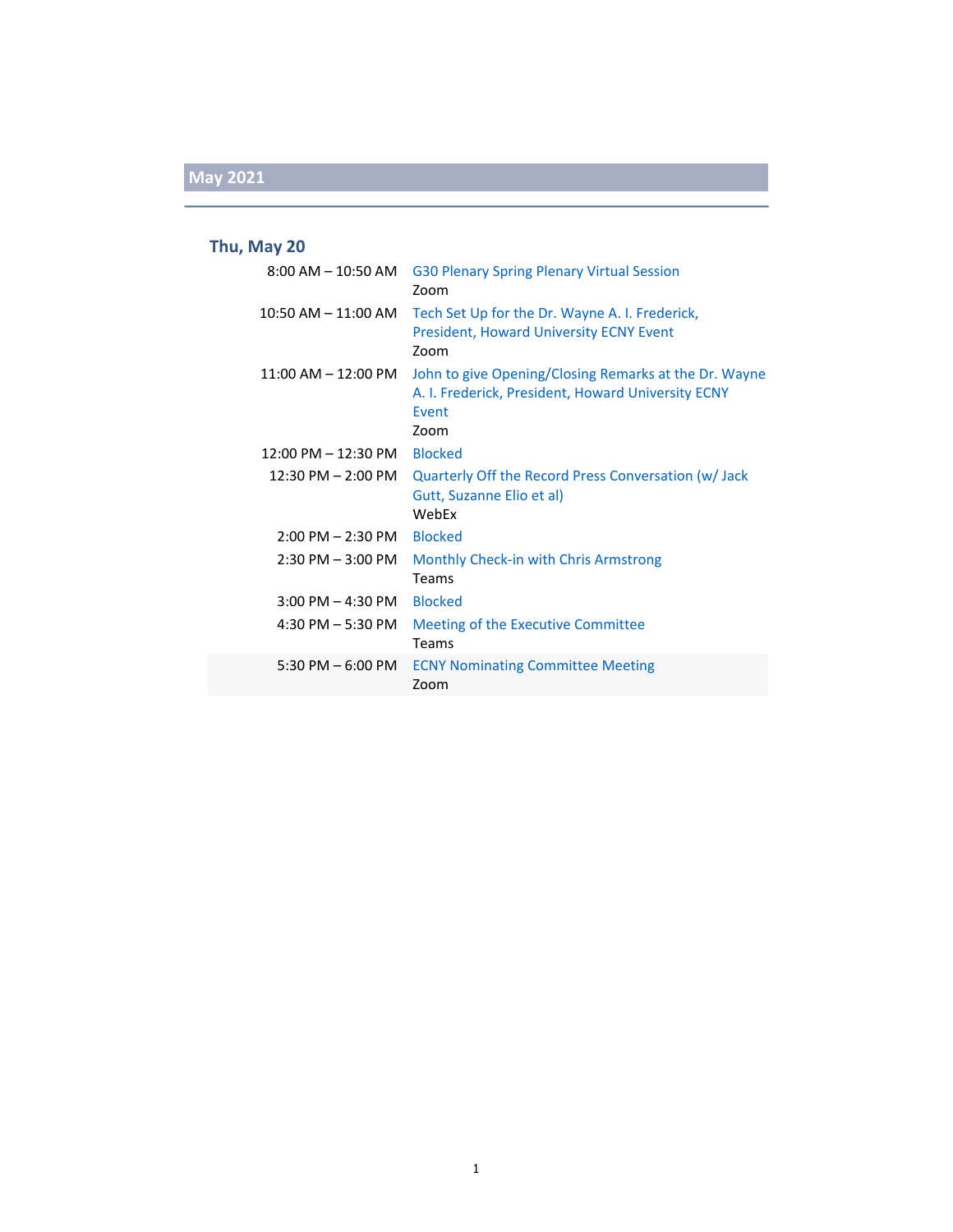#### **Fri, May 21**

| $9:00$ AM $-$ 10:00 AM  | <b>ARC Planning Session</b><br>WebEx                                           |
|-------------------------|--------------------------------------------------------------------------------|
| $10:00$ AM $-$ 11:00 AM | Briefing for the May 26 COP Meeting<br>WebEx                                   |
| $11:00$ AM $-11:30$ AM  | <b>Speech Review Meeting</b><br>Teams                                          |
| $11:30$ AM $-1:00$ PM   | <b>Blocked</b>                                                                 |
| $1:00$ PM $-1:30$ PM    | Monthly Check-in with Anne Baum<br>Skype                                       |
| $1:30$ PM $- 2:00$ PM   | <b>Blocked</b>                                                                 |
| $2:00$ PM $- 2:45$ PM   | Interview with Nick Timiraos, WSJ (w/Lorie Logan, Jack<br>Gutt et al)<br>WebEx |
| $2:45$ PM $-6:00$ PM    | <b>Blocked</b>                                                                 |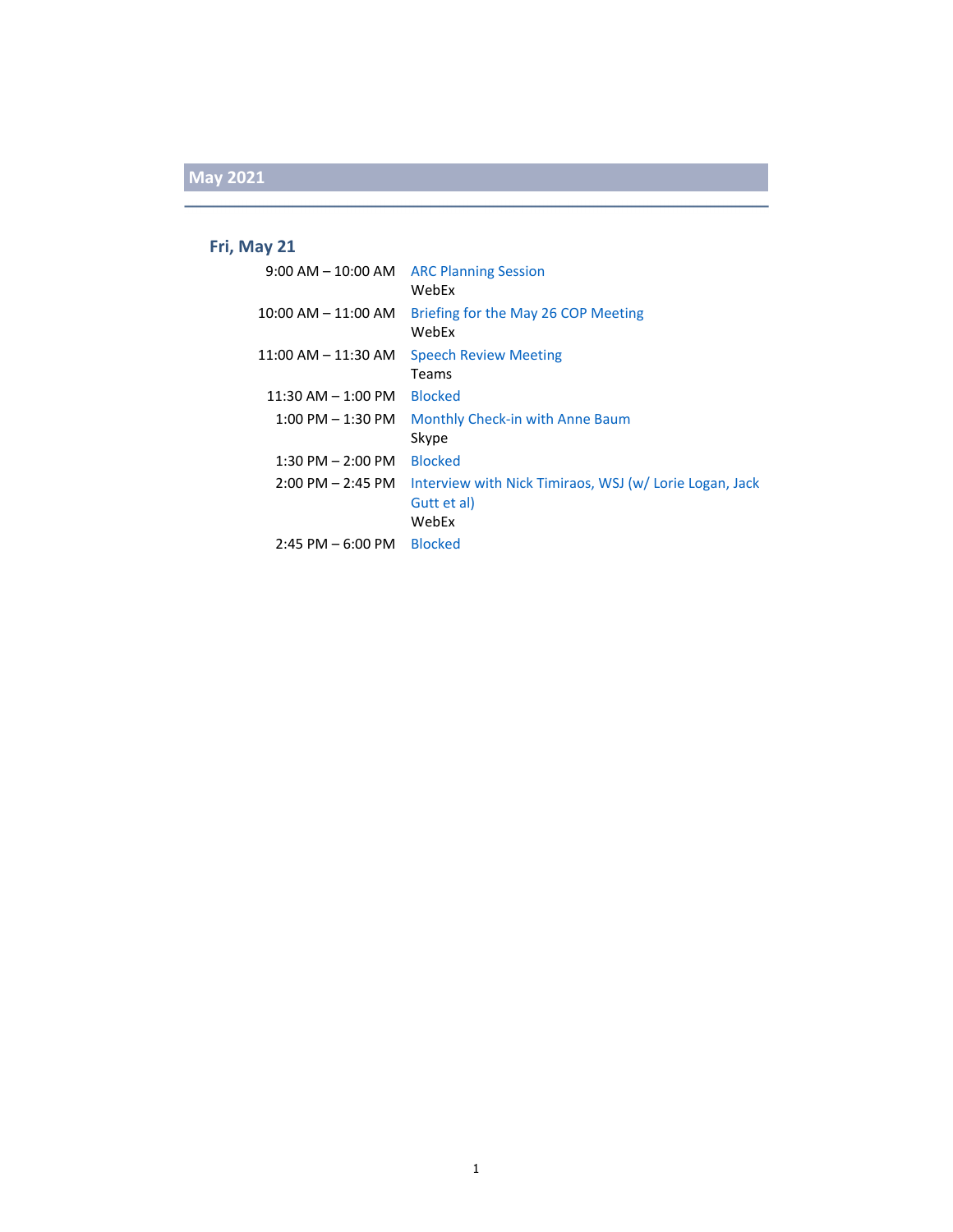#### **Mon, May 24**

| $8:30$ AM $-8:55$ AM      | <b>Morning Checkpoint Meeting</b><br>WebEx                                                  |
|---------------------------|---------------------------------------------------------------------------------------------|
| $8:55$ AM $-9:00$ AM      | <b>Blocked</b>                                                                              |
| $9:00$ AM $-9:30$ AM      | Markets Group 9:05/9:20 Conference Call<br>John to dial in                                  |
| $9:30$ AM $- 10:00$ AM    | <b>Private Appointment</b>                                                                  |
| 10:00 AM - 10:30 AM       | Prep Meeting for 5/25 Discussion with Vice Chair Quarles et<br>al                           |
|                           | Teams                                                                                       |
| 10:30 AM - 11:00 AM       | <b>Blocked</b>                                                                              |
| $11:00$ AM $- 12:00$ PM   | Interview with Director, Innovation Center Leader Candidate<br>WebEx                        |
| 12:00 PM - 1:00 PM        | <b>Blocked</b>                                                                              |
|                           | 1:00 PM – 1:30 PM Weekly Meeting with Chair Jay Powell<br>Teams                             |
| 1:30 PM - 2:00 PM Blocked |                                                                                             |
|                           | 2:00 PM - 2:30 PM Pre-FOMC Meeting with Governor Lael Brainard<br>John to initiate the call |
| $2:30$ PM $-3:00$ PM      | <b>Catch Up with Matt Eichner</b><br>Teams                                                  |
| $3:00$ PM $-3:45$ PM      | Touch Base with President Mary Daly<br>John to initiate the call                            |
| $3:45$ PM $-4:30$ PM      | Monthly Check-in with Michael Held<br>Teams                                                 |
| 4:30 PM - 5:00 PM Blocked |                                                                                             |
| $5:00$ PM $-6:00$ PM      | Interview with Head of Supervision Candidate<br>WebEx                                       |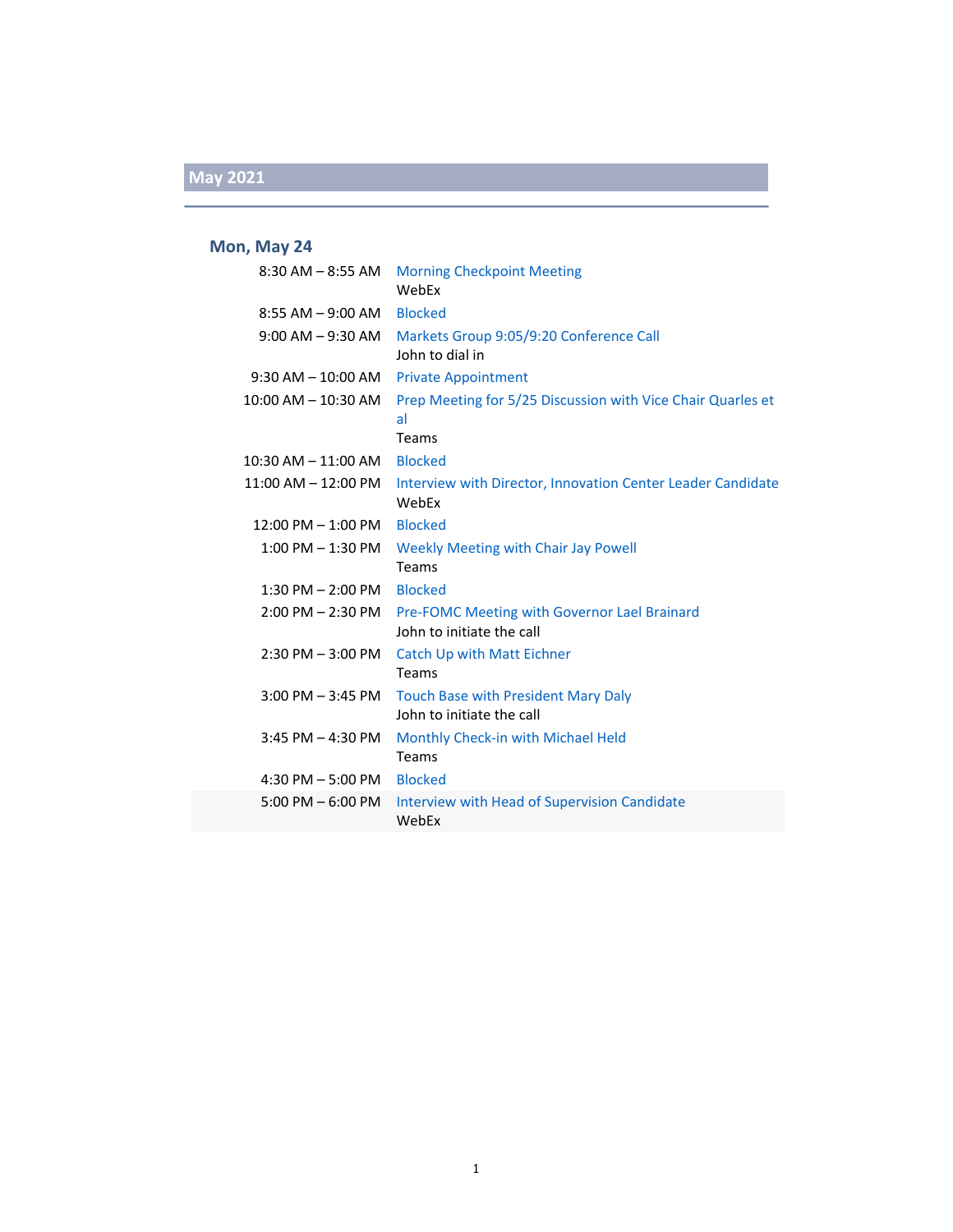#### **Tue, May 25**

| $9:00$ AM $-9:30$ AM                | Troika Meeting with Chair Jay Powell and Vice Chair<br><b>Richard Clarida</b> |
|-------------------------------------|-------------------------------------------------------------------------------|
|                                     | Teams                                                                         |
| $9:30$ AM $-1:00$ PM                | <b>Blocked</b>                                                                |
| $1:00$ PM $-1:45$ PM                | <b>Weekly Email Discussion</b><br>Skype                                       |
| $1:45$ PM $- 2:30$ PM               | <b>Blocked</b>                                                                |
| $2:30$ PM $-3:00$ PM                | Meeting with Vice Chair Randal Quarles et al (w/ Nate<br>Wuerffel)<br>Teams   |
| $3:00$ PM $-3:45$ PM                | Monthly Check-in with Jack Gutt<br>Teams                                      |
| $3:45$ PM $-$ 4:00 PM               | <b>Blocked</b>                                                                |
| $4:00$ PM $-4:45$ PM                | Monthly Check-in with Lorie Logan<br>Teams                                    |
| 4:45 PM $-5:00$ PM                  | <b>Blocked</b>                                                                |
| $5:00 \text{ PM} - 6:00 \text{ PM}$ | Interview with Head of Supervision Candidate<br>WebEx                         |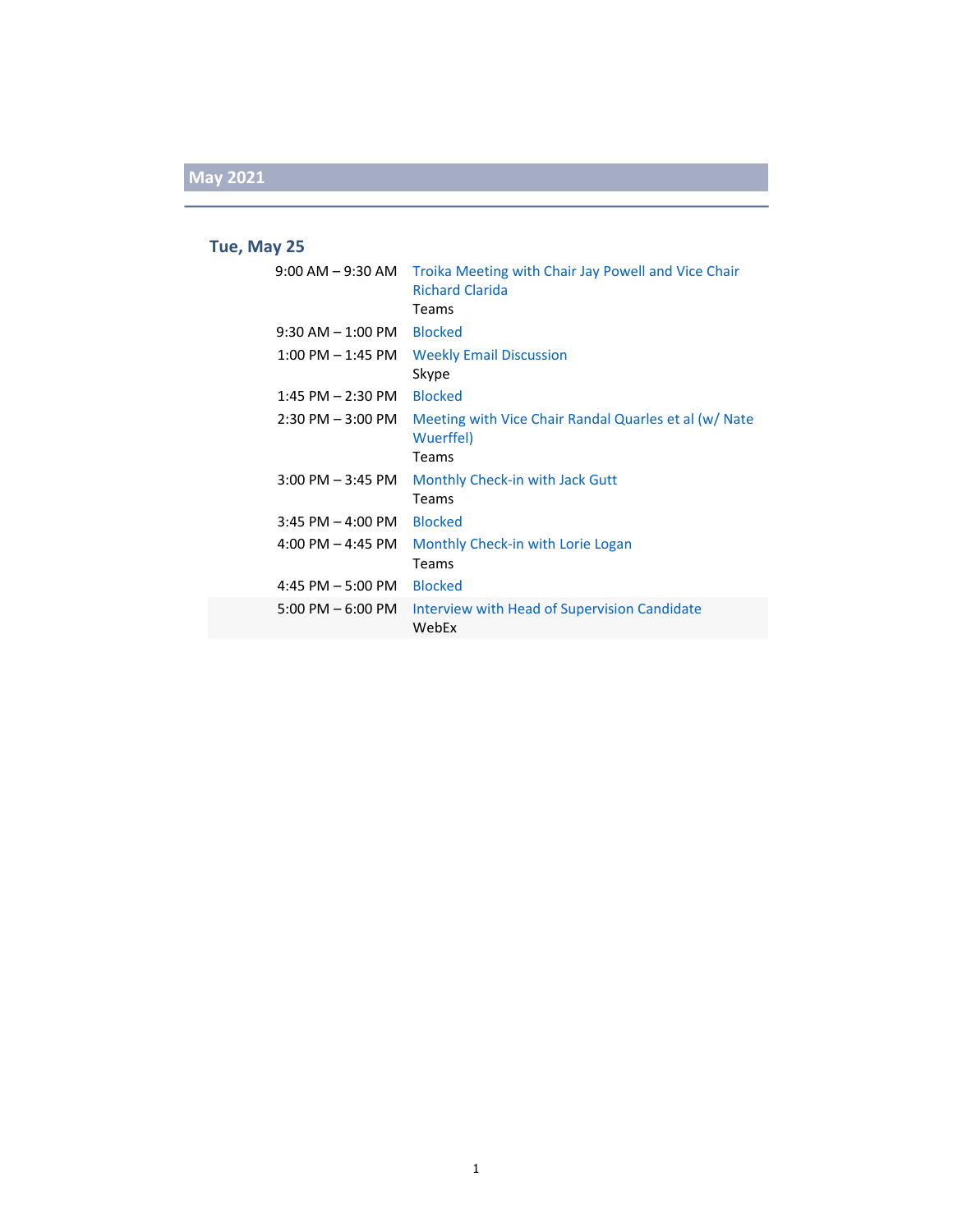#### **Wed, May 26**

| $8:30$ AM $-$ 8:55 AM               | <b>Morning Checkpoint Meeting</b><br>WebEx                            |
|-------------------------------------|-----------------------------------------------------------------------|
| $8:55$ AM $-9:00$ AM                | <b>Blocked</b>                                                        |
| $9:00$ AM $-9:30$ AM                | Markets Group 9:05/9:20 Conference Call<br>John to dial in            |
| $9:30$ AM $-$ 11:00 AM              | <b>Blocked</b>                                                        |
| $11:00$ AM $-$ 6:55 PM              | <b>COP May Video Conference</b><br>WebFx                              |
| $4:00 \text{ PM} - 4:30 \text{ PM}$ | SCAV Principals Prep for May 27th Meeting (w/ John<br>Clark)<br>WebEx |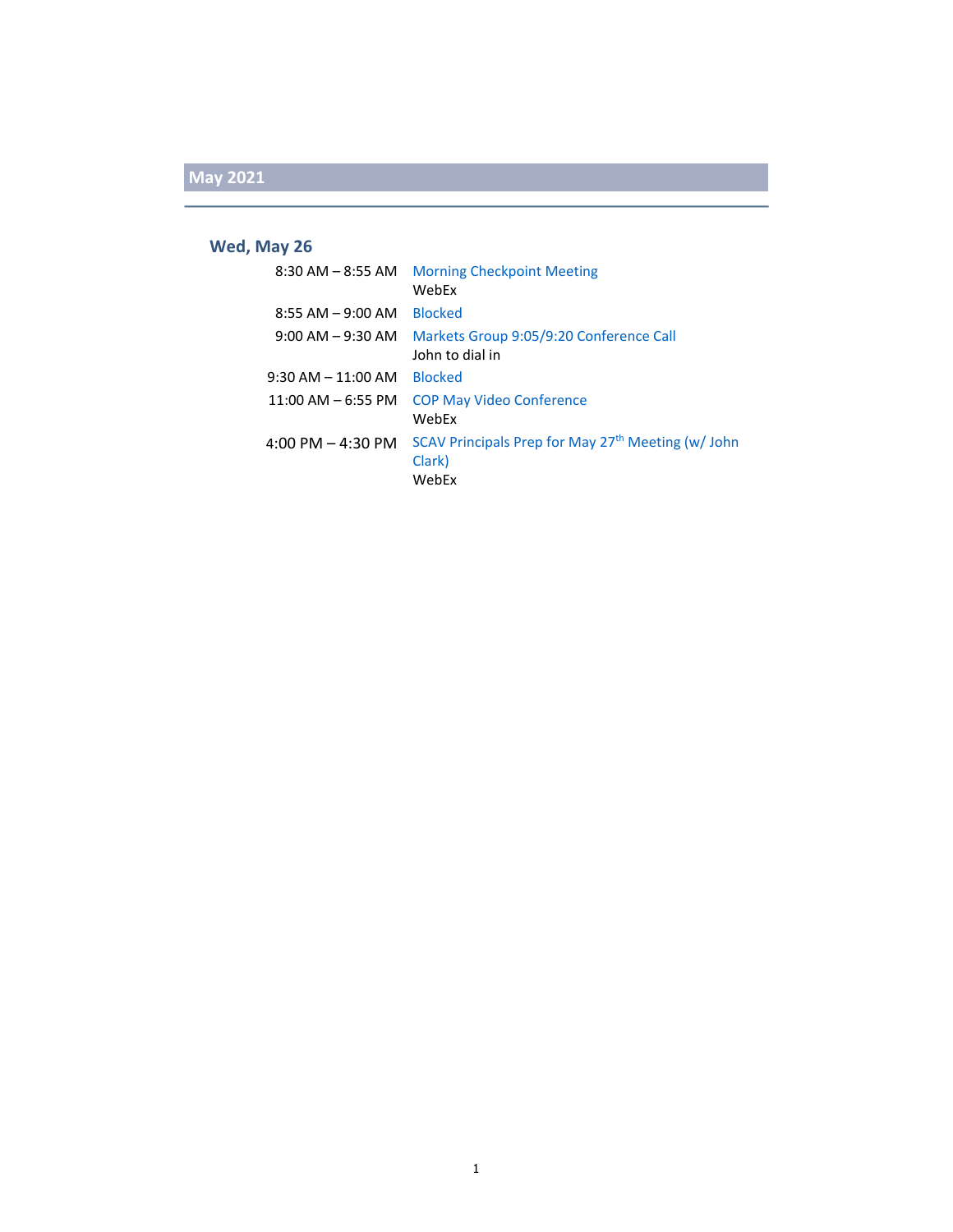### **Thu, May 27**

| $7:00$ AM $-$ 8:00 AM   | <b>FSB SCAV Meeting (w/ John Clark)</b><br>WebFx                                       |
|-------------------------|----------------------------------------------------------------------------------------|
| $8:00$ AM $-$ 10:30 AM  | <b>Audit and Risk Committee Meeting</b><br>WebFx                                       |
| $10:30$ AM $- 12:30$ PM | <b>Board of Directors Meeting</b><br>WebEx                                             |
| $12:30$ PM $- 12:50$ PM | <b>Blocked</b>                                                                         |
| $12:50$ PM $-1:00$ PM   | Tech Set Up for the Larry Summers ECNY Event<br>Zoom                                   |
| $1:00$ PM $- 2:00$ PM   | John to give Opening/Closing Remarks at the Larry<br><b>Summers ECNY Event</b><br>Zoom |
| $2:00$ PM $- 2:45$ PM   | Discussion with Lacey Dingman and Naureen Hassan<br>Teams                              |
| $2:45$ PM $-3:00$ PM    | <b>Blocked</b>                                                                         |
| $3:00$ PM $-3:30$ PM    | Check-in with Barbara Van Allen, ECNY<br>John to initiate the call                     |
| $3:30$ PM $-$ 4:00 PM   | <b>Check-in Meeting with Naureen Hassan</b><br>Teams                                   |
| $4:00$ PM $-5:00$ PM    | Interview with Head of Supervision Candidate<br>WebFx                                  |
| $5:00$ PM $-6:00$ PM    | <b>Interview with Head of Supervision Candidate</b><br>WebEx                           |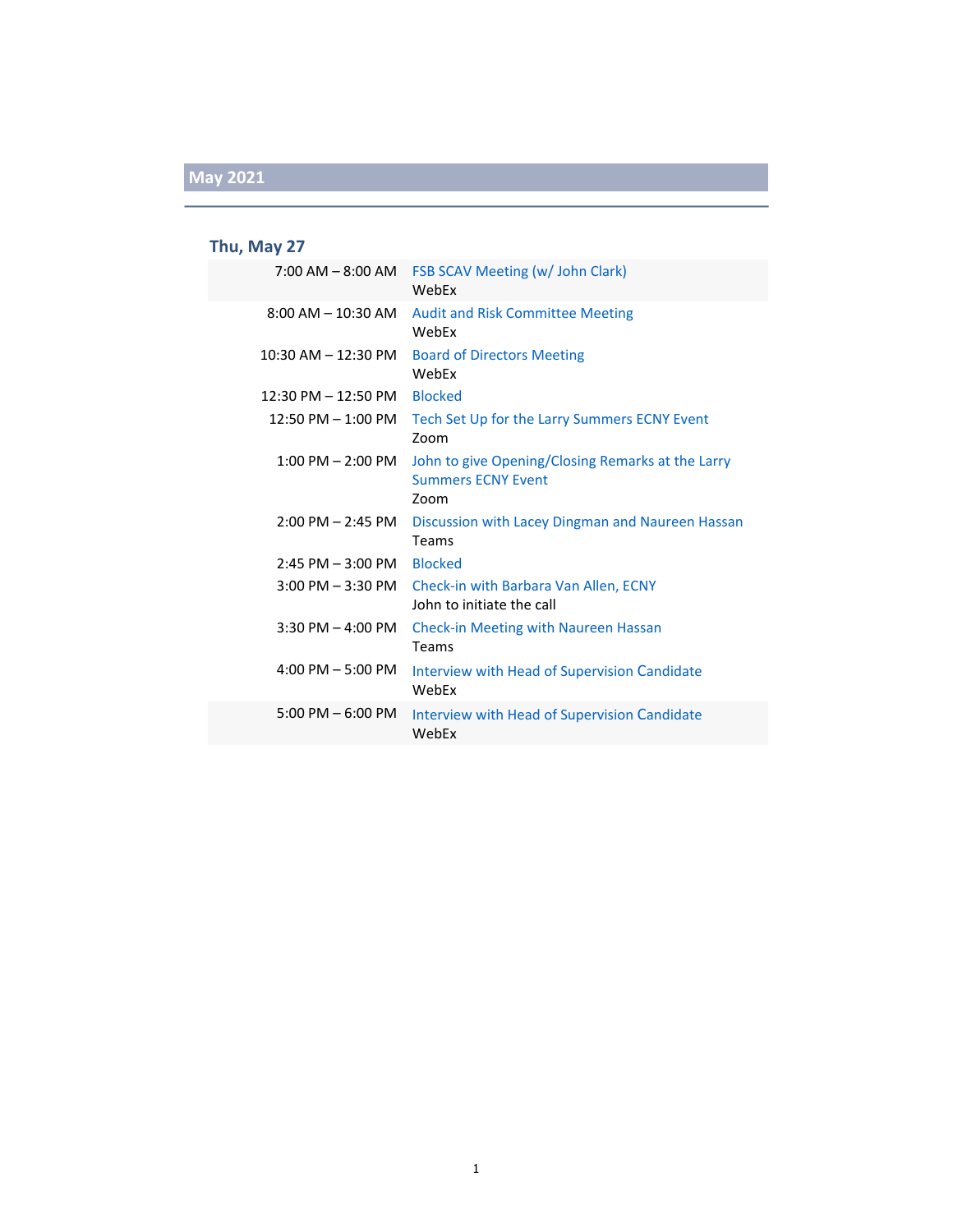#### **Fri, May 28**

|                        | 8:40 AM - 9:00 AM Discussion with Julie Lasson |
|------------------------|------------------------------------------------|
|                        | Teams                                          |
| $9:00$ AM $-9:30$ AM   | Meet and Greet with Tina Shah, COO, RSG        |
|                        | Teams                                          |
| $9:30$ AM $- 10:00$ AM | <b>Blocked</b>                                 |
| $10:00$ AM $ 10:15$ AM | Discussion with Jack Gutt and Suzanne Elio     |
|                        | Teams                                          |
| $10:15$ AM $-$ 6:00 PM | <b>Blocked</b>                                 |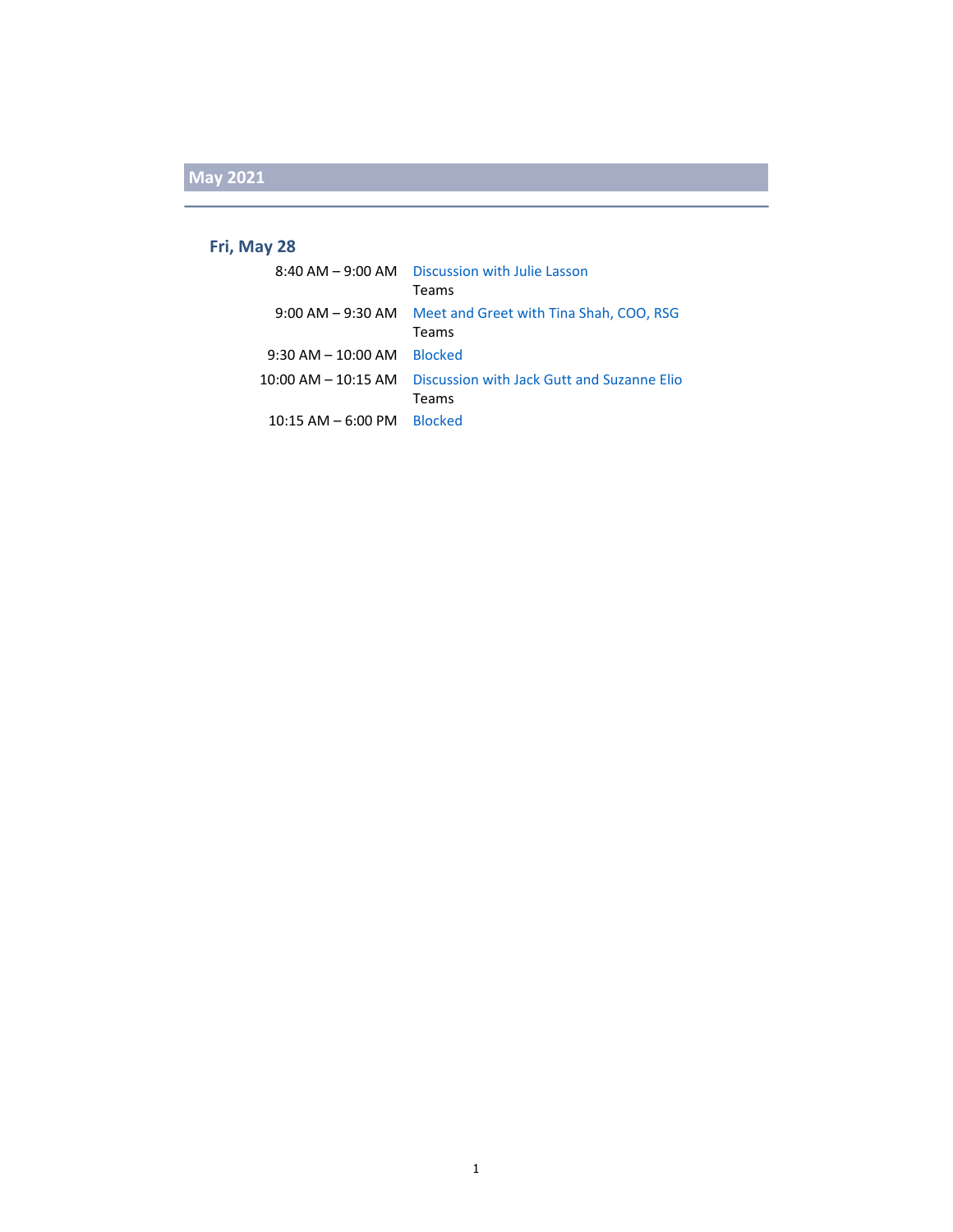**Mon, May 31**

All Day Bank Holiday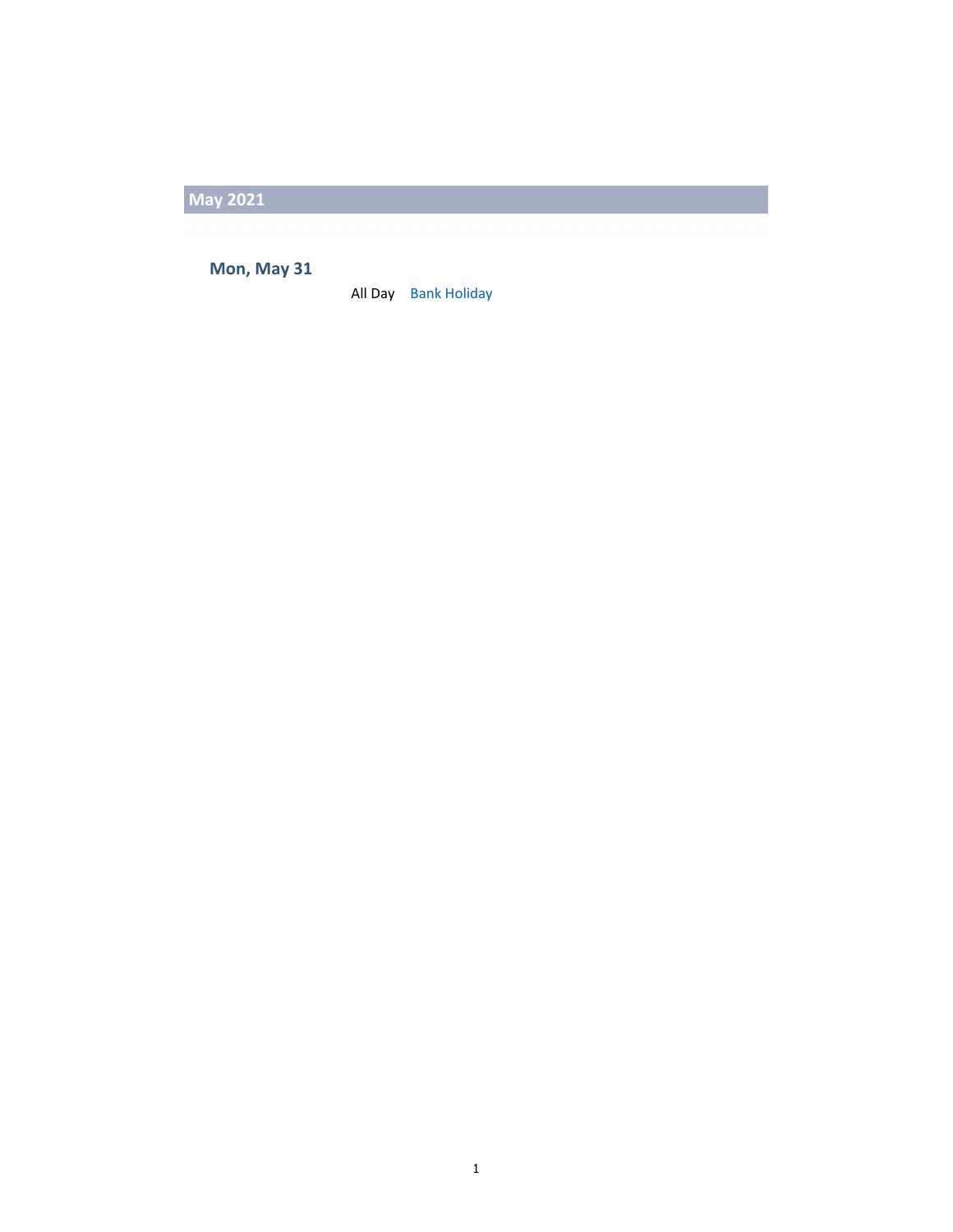#### **Tue, Jun 1**

| $8:00$ AM $-8:30$ AM    | Weekly Meeting with Chair Jay Powell<br>Teams                                                   |
|-------------------------|-------------------------------------------------------------------------------------------------|
| $8:30$ AM $-9:00$ AM    | <b>Blocked</b>                                                                                  |
| $9:00$ AM $- 10:30$ AM  | MPA #1 w/ Chair Powell et al<br>Teams                                                           |
| 10:30 AM – 11:00 AM     | <b>Blocked</b>                                                                                  |
| $11:00$ AM $- 12:00$ PM | Interview III with Director, Innovation Center Leader<br>Candidate<br>WebEx                     |
| $12:00$ PM $- 1:00$ PM  | <b>Blocked</b>                                                                                  |
| $1:00$ PM $-1:45$ PM    | <b>Weekly Email Discussion</b><br>Skype                                                         |
| $1:45$ PM $- 1:50$ PM   | <b>Blocked</b>                                                                                  |
| $1:50$ PM $- 2:00$ PM   | Tech Set Up for the Governor Lael Brainard ECNY Event<br>Zoom                                   |
| $2:00$ PM $- 2:45$ PM   | John to give Opening/Closing Remarks at the Governor<br><b>Lael Brainard ECNY Event</b><br>Zoom |
| $2:45$ PM $-3:00$ PM    | <b>Blocked</b>                                                                                  |
| 3:00 PM - 3:30 PM       | Internal Prep for Yahoo Finance Interview with Brian<br>Cheung<br>Teams                         |
| $3:30$ PM $-$ 4:00 PM   | <b>Blocked</b>                                                                                  |
| 4:00 PM $-$ 4:45 PM     | Meet & Greet with Dianna Raedle, Founder, CEO &<br>President, Deer Isle<br>WebEx                |
| 4:45 PM $-6:00$ PM      | <b>Blocked</b>                                                                                  |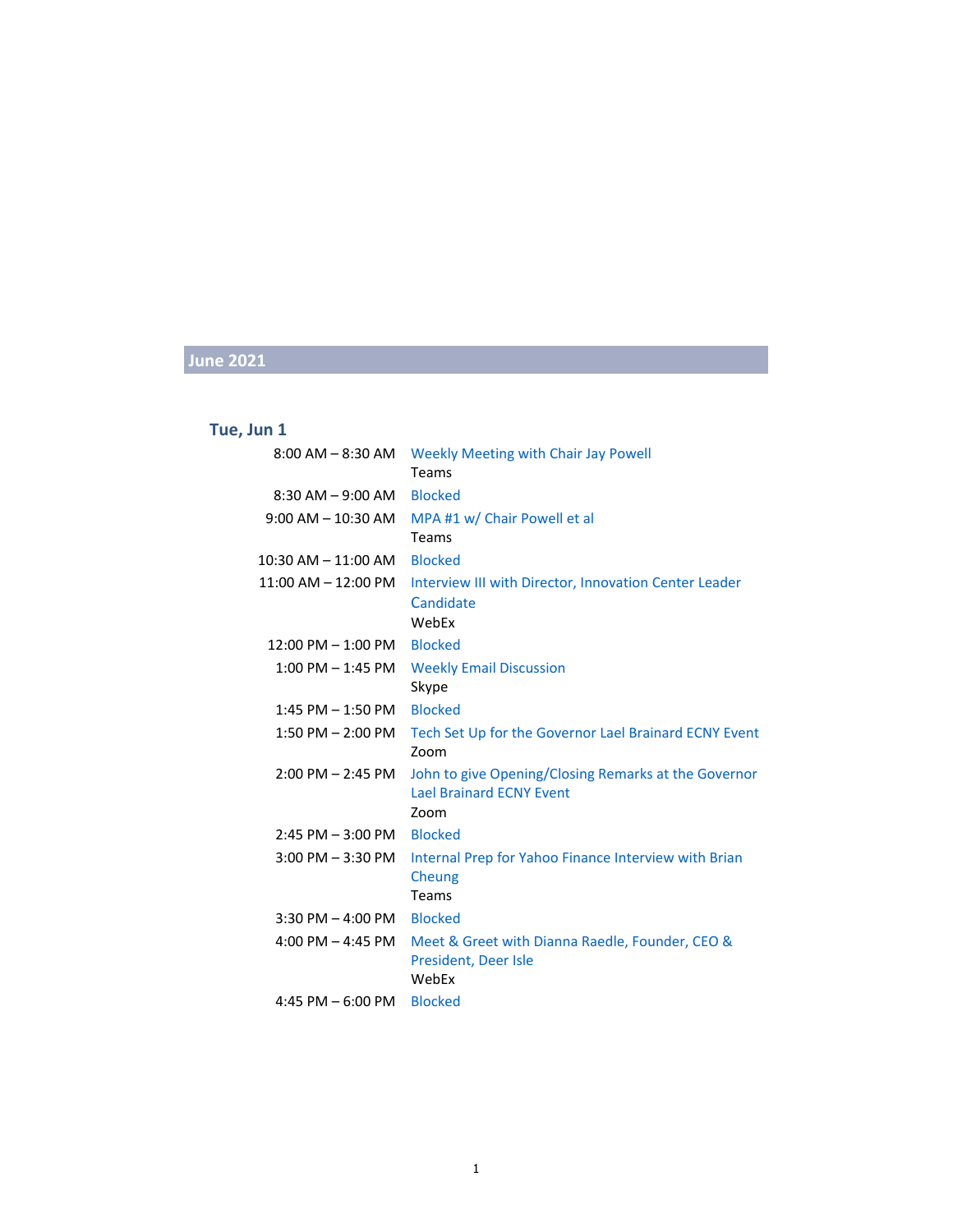### **Wed, Jun 2**

| $8:30$ AM $-8:55$ AM  | <b>Morning Checkpoint Meeting</b><br>WebEx                                                            |
|-----------------------|-------------------------------------------------------------------------------------------------------|
| $8:55$ AM $-9:00$ AM  | <b>Blocked</b>                                                                                        |
| $9:00$ AM $-9:30$ AM  | Markets Group 9:05/9:20 Conference Call<br>John to dial in                                            |
| $9:30$ AM $-10:45$ AM | Economic and Financial Conditions Forum (EFCF) - Q2 2021<br>WebEx                                     |
| 10:45 AM - 11:00 AM   | <b>Discussion with Julie Lasson</b><br>Teams                                                          |
| 11:00 AM - 11:50 AM   | Meeting with Pierre Wunsch, Governor, National Bank of<br><b>Belgium</b><br>Teams                     |
| 11:50 AM - 1:00 PM    | <b>Blocked</b>                                                                                        |
| $1:00$ PM $- 2:00$ PM | System Project on Monetary Policy and Financial Stability:<br><b>Review of Memo Outlines</b><br>Teams |
| $2:00$ PM $-3:00$ PM  | <b>Blocked</b>                                                                                        |
| $3:00$ PM $-3:30$ PM  | Troika Meeting with Chair Jay Powell and Vice Chair Richard<br>Clarida<br>Teams                       |
| $3:30$ PM $-$ 4:00 PM | <b>Blocked</b>                                                                                        |
| 4:00 PM $-$ 4:45 PM   | <b>Check-in with Bey Hirtle</b><br>Skype                                                              |
| 4:45 PM $-$ 5:00 PM   | <b>Blocked</b>                                                                                        |
| 5:00 PM $-$ 6:00 PM   | Interview III with Director, Innovation Center Leader<br>Candidate<br>WebEx                           |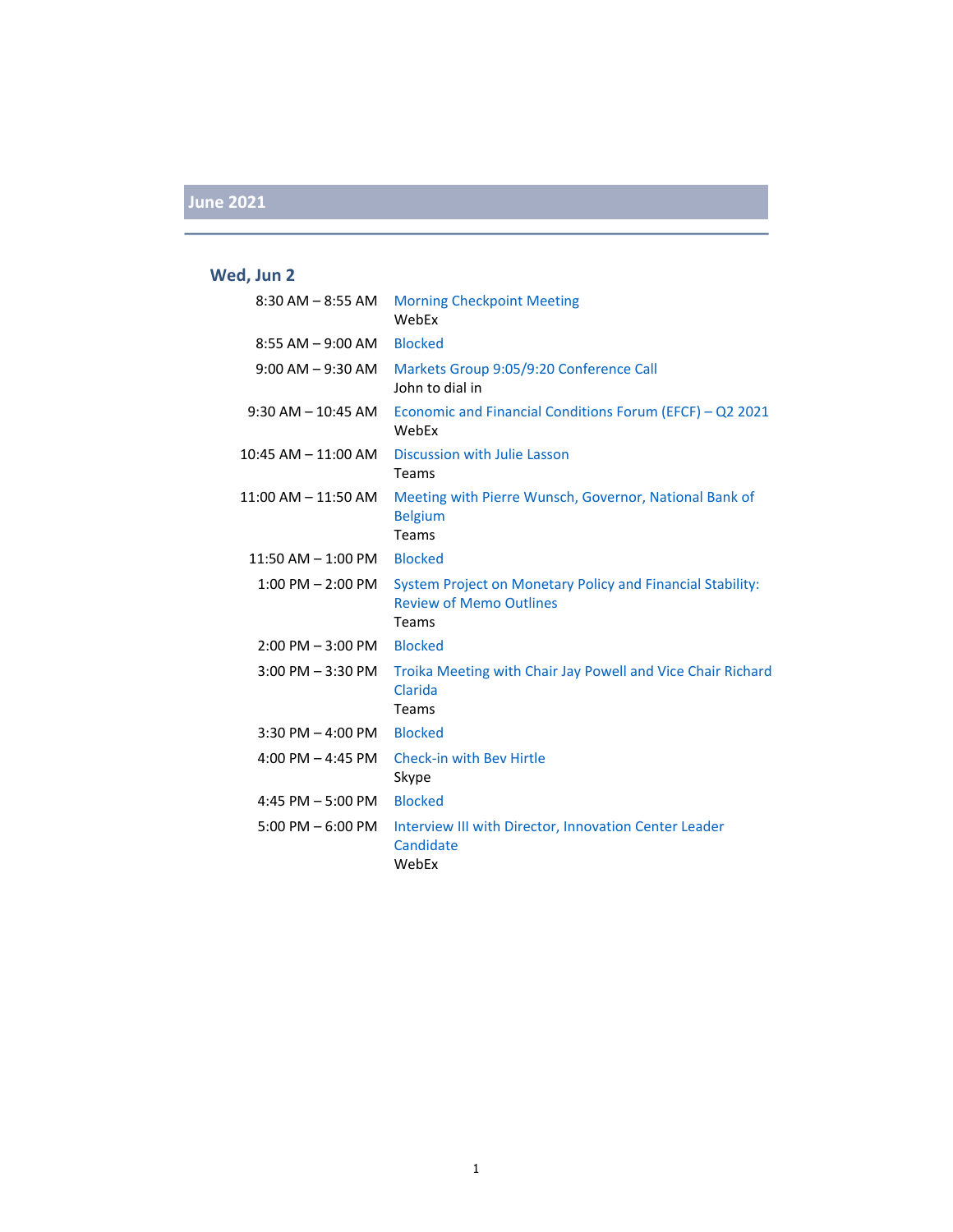### **Thu, Jun 3**

|                              | 9:00 AM - 10:30 AM MPA #2 w/ Chair Powell et al<br>Teams                                            |
|------------------------------|-----------------------------------------------------------------------------------------------------|
| 10:30 AM - 11:00 AM Blocked  |                                                                                                     |
| 11:00 AM - 12:00 PM          | <b>Speech Prep for MBCA</b><br>Teams                                                                |
| 12:00 PM - 12:15 PM          | Meeting with Gary Gensler, Chair, SEC et al (w/ Nate<br><b>Wuerffel and Jamie Pfeifer)</b><br>WebFx |
| 12:15 PM - 1:00 PM Blocked   |                                                                                                     |
|                              | 1:00 PM - 1:30 PM Phone Call with Roger Ferguson<br>John to initiate the call                       |
| $1:30$ PM $- 2:15$ PM        | <b>Public Engagements Planning for Monetary Policy and</b><br>Implementation<br>Teams               |
| $2:15$ PM $- 2:45$ PM        | <b>Speech Review Meeting</b><br>Teams                                                               |
| $2:45$ PM $-3:00$ PM Blocked |                                                                                                     |
| $3:00$ PM $-3:15$ PM         | Tech Set Up for Yahoo Finance Interview<br>Zoom                                                     |
| $3:15$ PM $-3:50$ PM         | Live Interview with Brian Cheung, Yahoo Finance (w/<br>Jack Gutt, Suzanne Elio et al)<br>Zoom       |
| 3:50 PM - 4:00 PM Blocked    |                                                                                                     |
| 4:00 PM $-6:00$ PM           | Meeting of the Executive Committee<br>Teams                                                         |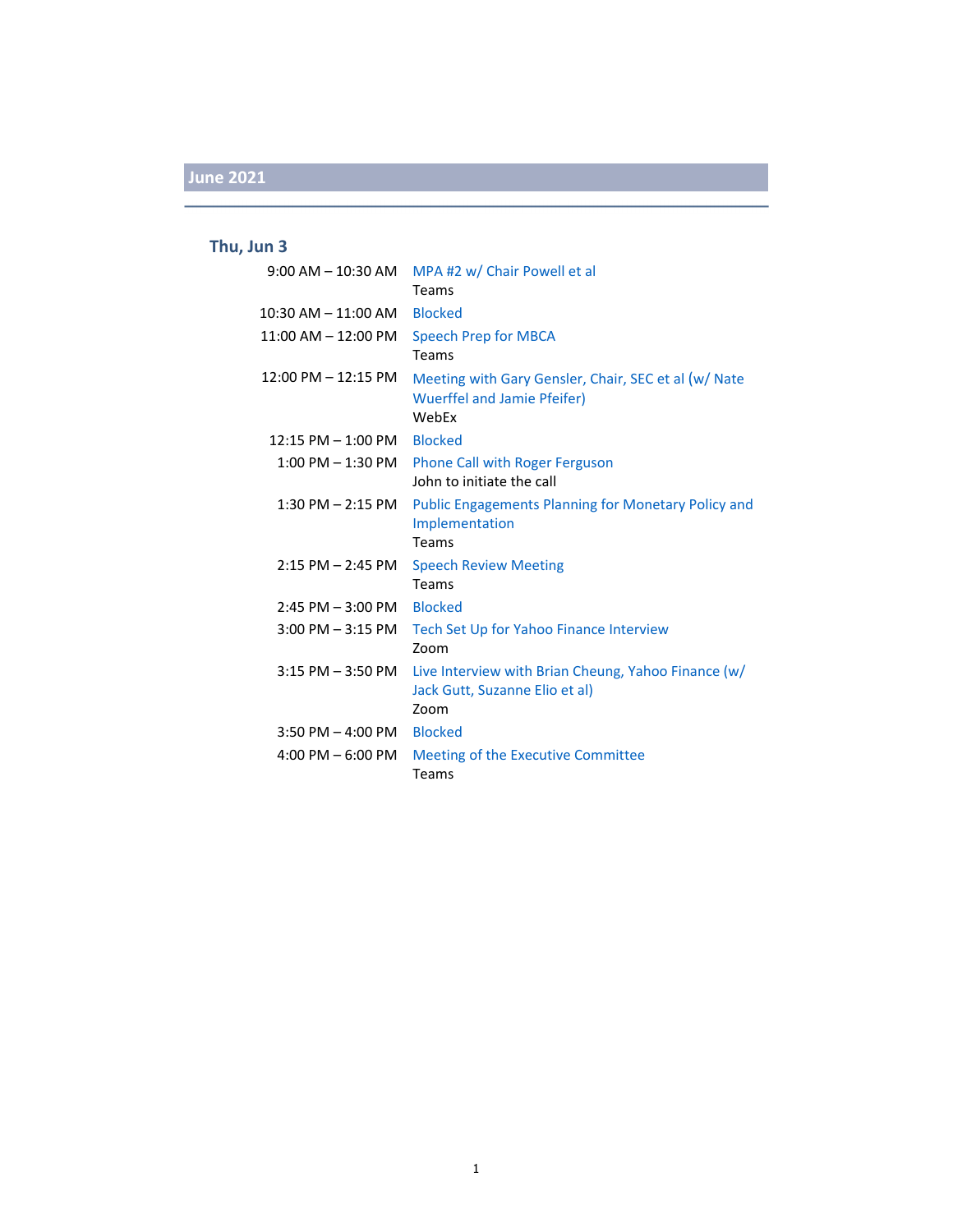### **Fri, Jun 4**

|                                     | 9:00 AM - 9:30 AM Markets Group 9:05/9:20 Conference Call<br>John to dial in                                       |
|-------------------------------------|--------------------------------------------------------------------------------------------------------------------|
| $9:30$ AM $-$ 10:00 AM              | <b>Overview of Data and Statistics</b><br>(Cirillo/Hassan/Hirtle/Johnson/Kulbanskiy/Ritzen/Shah/Williams)<br>Teams |
| $10:00$ AM $- 11:00$ AM             | Prep for UCEAP and BIS Memorial Lecture Remarks<br>Teams                                                           |
| $11:00$ AM $- 12:30$ PM             | Meeting of the Consultative Council for the Americas (CCA) (w/<br>John Clark)<br>WebEx                             |
| $12:30$ PM $- 1:00$ PM              | <b>Blocked</b>                                                                                                     |
| $1:00$ PM $- 2:00$ PM               | <b>Quarterly Planning for CAG, CDIAC, SDAC</b><br><b>Teams</b>                                                     |
| $2:00$ PM $-3:00$ PM                | Quarterly Planning for EAP, FAR, IACFM, FTAG<br>Teams                                                              |
| $3:00$ PM $-3:45$ PM                | <b>Account information</b><br>WebEx                                                                                |
| $3:45$ PM $-$ 4:00 PM               | <b>Blocked</b>                                                                                                     |
| $4:00$ PM $-5:00$ PM                | <b>Check-in Meeting with Naureen Hassan</b><br><b>Teams</b>                                                        |
| $5:00 \text{ PM} - 6:00 \text{ PM}$ | <b>Interview Debrief</b><br>WebEx                                                                                  |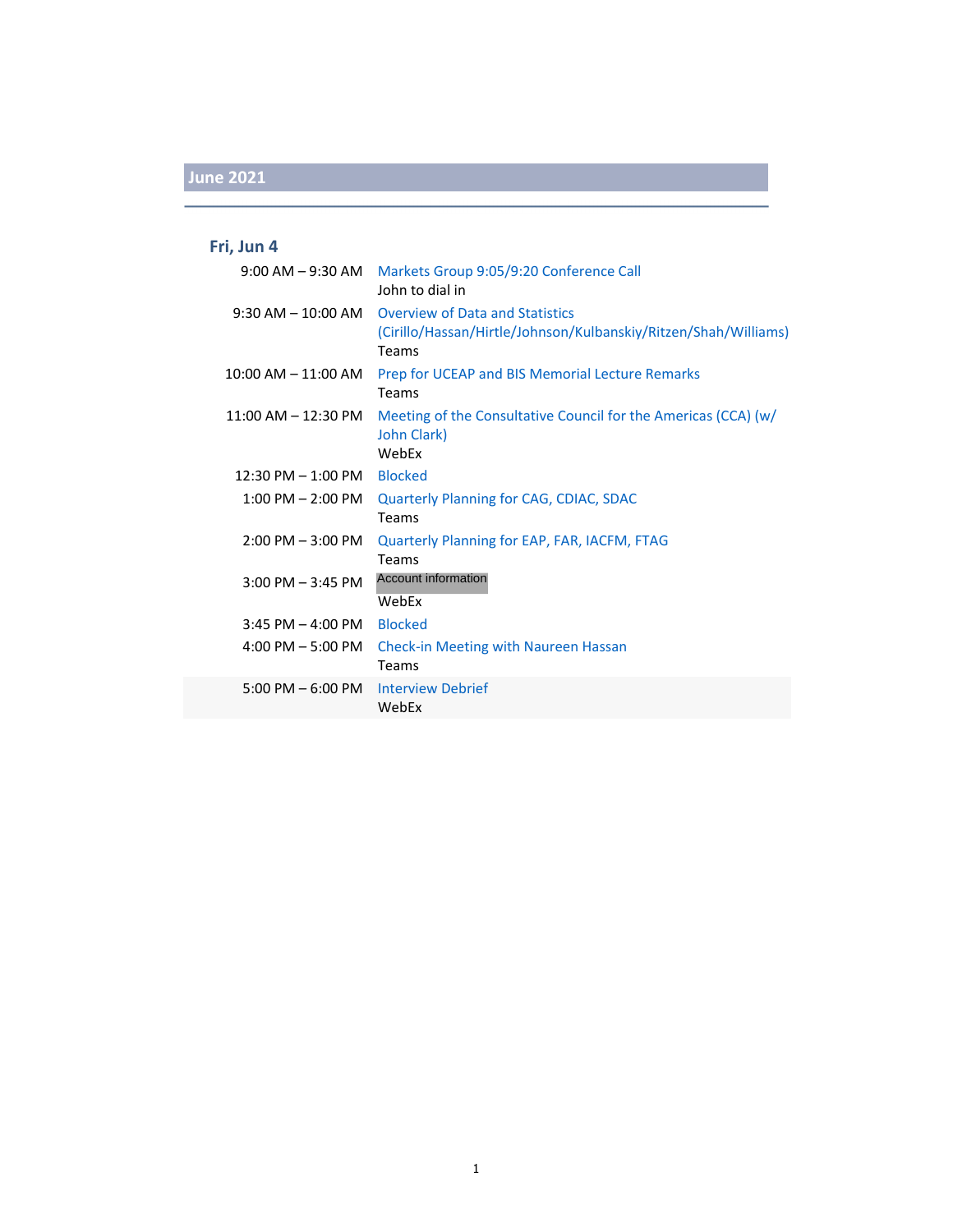#### **Mon, Jun 7**

|                           | FOMC Blackout: June 5 - 17                                                       |
|---------------------------|----------------------------------------------------------------------------------|
| 8:30 AM – 8:55 AM         | <b>Morning Checkpoint Meeting</b><br>WebEx                                       |
|                           |                                                                                  |
| $8:55$ AM $-9:00$ AM      | <b>Blocked</b>                                                                   |
| $9:00$ AM $ 9:30$ AM      | Markets Group 9:05/9:20 Conference Call<br>John to dial in                       |
| $9:30$ AM $-$ 10:00 AM    | <b>Conferencing and Collaboration Tools</b><br>(Dyson/Gladstein/Hassan/Williams) |
|                           | Teams                                                                            |
| $10:00$ AM $- 1:00$ PM    | <b>Blocked</b>                                                                   |
| $1:00$ PM $ 1:30$ PM $^-$ | <b>Weekly Meeting with Chair Jay Powell</b>                                      |
|                           | Teams                                                                            |
| $1:30$ PM $- 2:10$ PM     | <b>Blocked</b>                                                                   |
| $2:10$ PM $-$ 4:00 PM     | <b>Special Topics Briefing</b>                                                   |
|                           | Teams                                                                            |
| 4:00 PM $-$ 4:30 PM       | <b>Meeting with Thomas Mertens</b>                                               |
|                           | Teams                                                                            |
| 4:30 PM $-$ 6:00 PM       | <b>Blocked</b>                                                                   |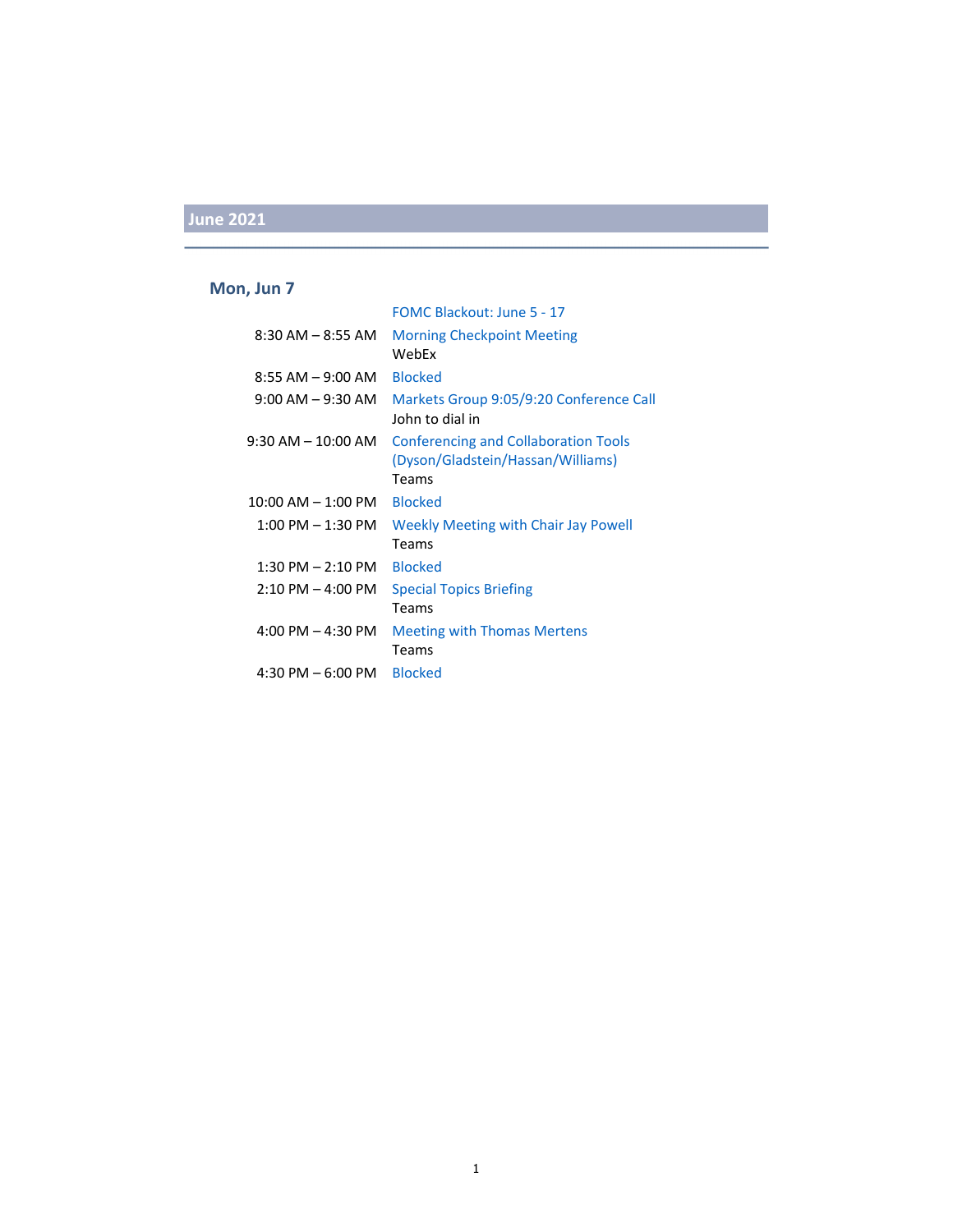#### **Tue, Jun 8**

|                        | FOMC Blackout: June 5 - 17                                                                                                                                                                       |
|------------------------|--------------------------------------------------------------------------------------------------------------------------------------------------------------------------------------------------|
| $9:00$ AM $-9:30$ AM   | Troika Meeting with Chair Jay Powell and Vice Chair Richard Clarida<br>Teams                                                                                                                     |
| $9:30$ AM $- 10:00$ AM | <b>Blocked</b>                                                                                                                                                                                   |
| 10:00 AM - 11:30 AM    | <b>Financial Conditions Briefing</b><br>WebEx                                                                                                                                                    |
| $11:30$ AM $- 1:00$ PM | <b>Blocked</b>                                                                                                                                                                                   |
| $1:00$ PM $-1:45$ PM   | <b>Weekly Email Discussion</b><br>Skype                                                                                                                                                          |
| $1:45$ PM $- 1:50$ PM  | <b>Blocked</b>                                                                                                                                                                                   |
| 1:50 PM $-$ 2:00 PM    | Tech Set Up for the Peter Gelb, General Manager, Metropolitan<br>Opera and Henry Timms, President and CEO, Lincoln Center for the<br><b>Performing Arts ECNY Event</b><br>Zoom                   |
| $2:00$ PM $-3:00$ PM   | John to give Opening/Closing Remarks for the Peter Gelb, General<br>Manager, Metropolitan Opera and Henry Timms, President and<br>CEO, Lincoln Center for the Performing Arts ECNY Event<br>Zoom |
| 3:00 PM - 3:30 PM      | <b>MPAT Meeting</b>                                                                                                                                                                              |
|                        | Teams                                                                                                                                                                                            |
| $3:30$ PM $- 4:30$ PM  | Account information with Governors Miki Bowman, Lael Brainard,<br>Randal Quarles et al (w/ Hampton Finer, Jenny McMahan and Mark<br>Fischer)<br>WebEx                                            |
| 4:30 PM $-6:00$ PM     | <b>Blocked</b>                                                                                                                                                                                   |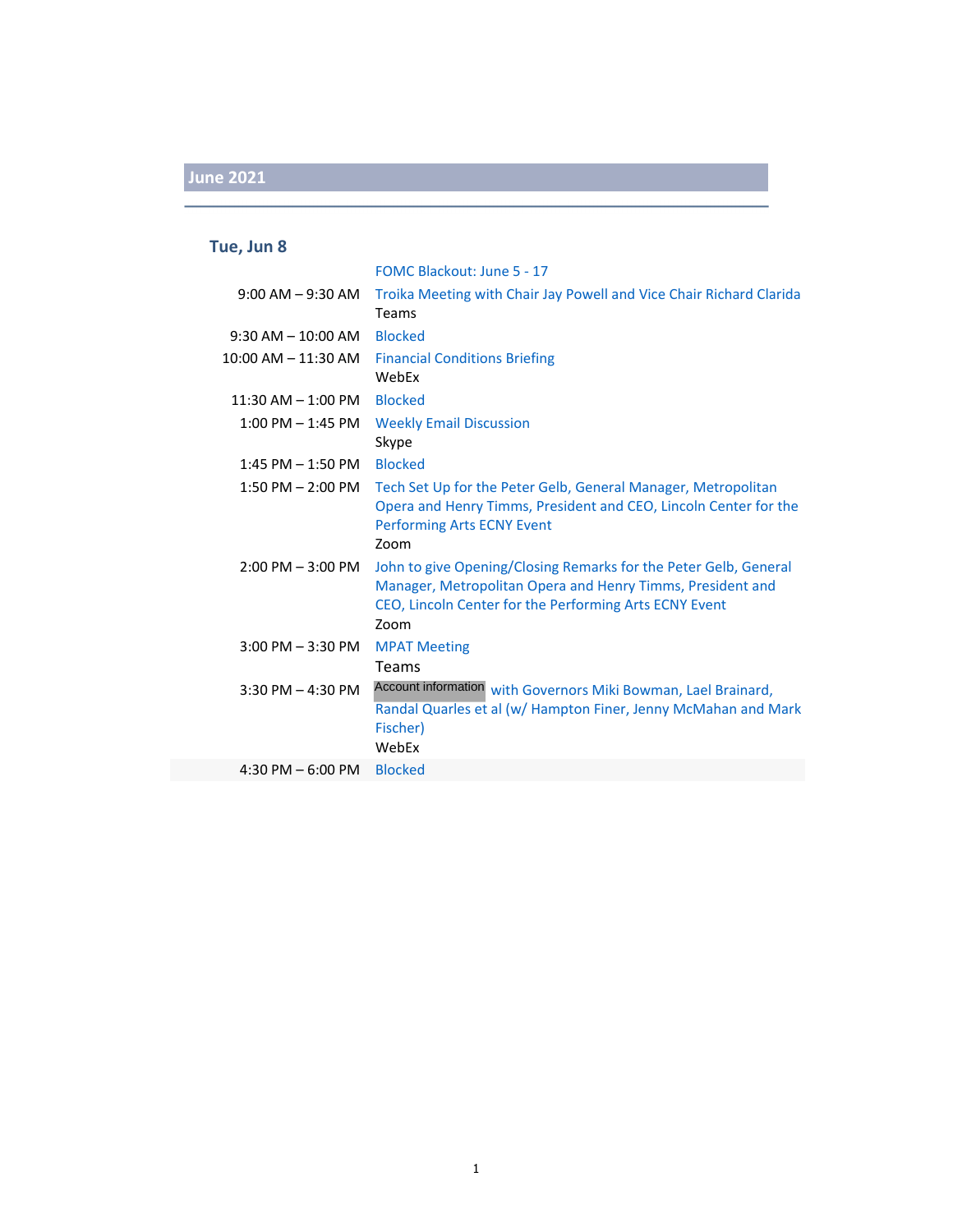### **Wed, Jun 9**

|                         | FOMC Blackout: June 5 - 17                               |
|-------------------------|----------------------------------------------------------|
| $9:00$ AM $- 10:30$ AM  | MPA #3 w/ Chair Powell et al                             |
|                         | Teams                                                    |
| $10:30$ AM $- 11:30$ AM | Briefing for the June $11th$ FSOC Principals Meeting (w/ |
|                         | <b>Richard Crump and Maya Boyd)</b>                      |
|                         | Teams                                                    |
| $11:30$ AM $- 12:00$ PM | <b>Check-in Meeting with Naureen Hassan</b>              |
|                         | Teams                                                    |
| $12:00$ PM $- 12:50$ PM | <b>Blocked</b>                                           |
| $12:50$ PM $- 1:00$ PM  | <b>Meeting with Bev Hirtle</b>                           |
|                         | Teams                                                    |
| $1:00$ PM $-1:10$ PM    | <b>Meeting with Trevor Reeve</b>                         |
|                         | Teams                                                    |
| $1:10$ PM $- 2:30$ PM   | <b>Blackbook/SEP Briefing</b>                            |
|                         | <b>Teams</b>                                             |
| $2:30$ PM $-3:30$ PM    | Future of Work - Prep Session for Drop-in Discussion     |
|                         | Teams                                                    |
| $3:30$ PM $-$ 4:00 PM   | <b>Blocked</b>                                           |
| $4:00$ PM $- 4:20$ PM   | Meeting with Rostin Behnam, Acting Chairman, CFTC        |
|                         | (w/ Nate Wuerffel and Jamie Pfeifer)                     |
|                         | WebEx                                                    |
| 4:20 PM $-$ 4:30 PM     | <b>Blocked</b>                                           |
| 4:30 PM $-$ 5:30 PM     | <b>Meeting with Valerie Baldinger</b>                    |
|                         | Teams                                                    |
| 5:30 PM $-$ 6:00 PM     | <b>Blocked</b>                                           |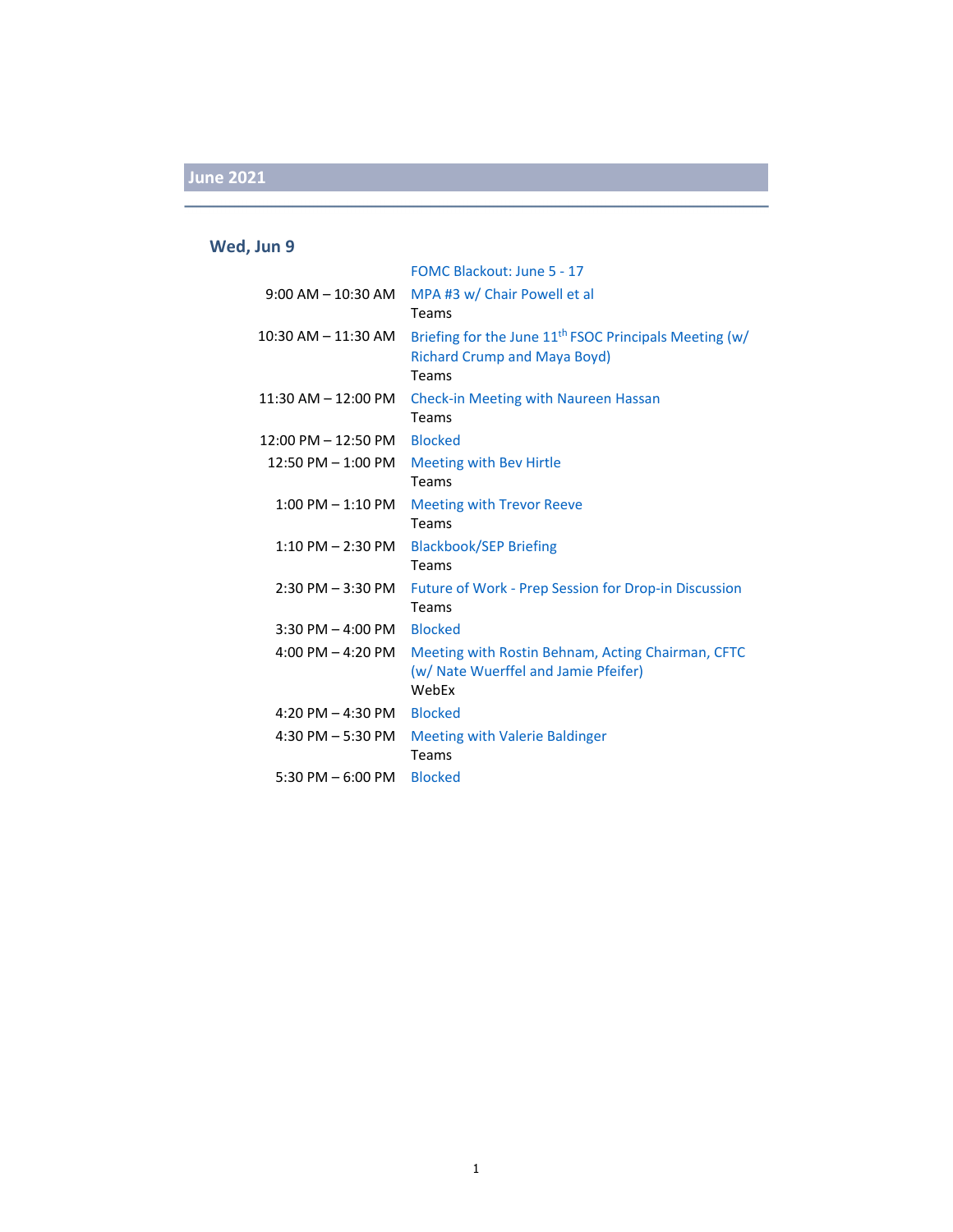#### **Thu, Jun 10**

|                                     | FOMC Blackout: June 5 - 17                                                                                                                                |
|-------------------------------------|-----------------------------------------------------------------------------------------------------------------------------------------------------------|
| $9:00$ AM $-12:00$ PM               | FOMC Press Conference Prep/Monetary Policy with<br>Chair Powell et al                                                                                     |
|                                     | Teams                                                                                                                                                     |
| $12:00$ PM $- 1:50$ PM              | <b>Blocked</b>                                                                                                                                            |
| $1:50 \text{ PM} - 2:00 \text{ PM}$ | Tech Set Up for the Connie Evans, President and CEO of<br>the Association for Enterprise Opportunity (AEO), ECNY<br>Event<br>Zoom                         |
| $2:00 \text{ PM} - 2:45 \text{ PM}$ | John to give Opening/Closing Remarks at the Connie<br>Evans, President and CEO of the Association for<br>Enterprise Opportunity (AEO), ECNY Event<br>Zoom |
| $2:45$ PM $-5:00$ PM                | <b>Blocked</b>                                                                                                                                            |
| $5:00$ PM $-5:45$ PM                | Interview with Managing Director Candidate, Markets<br><b>Group Chicago</b><br><b>Teams</b>                                                               |
| 5:45 PM $-$ 6:00 PM                 | <b>Blocked</b>                                                                                                                                            |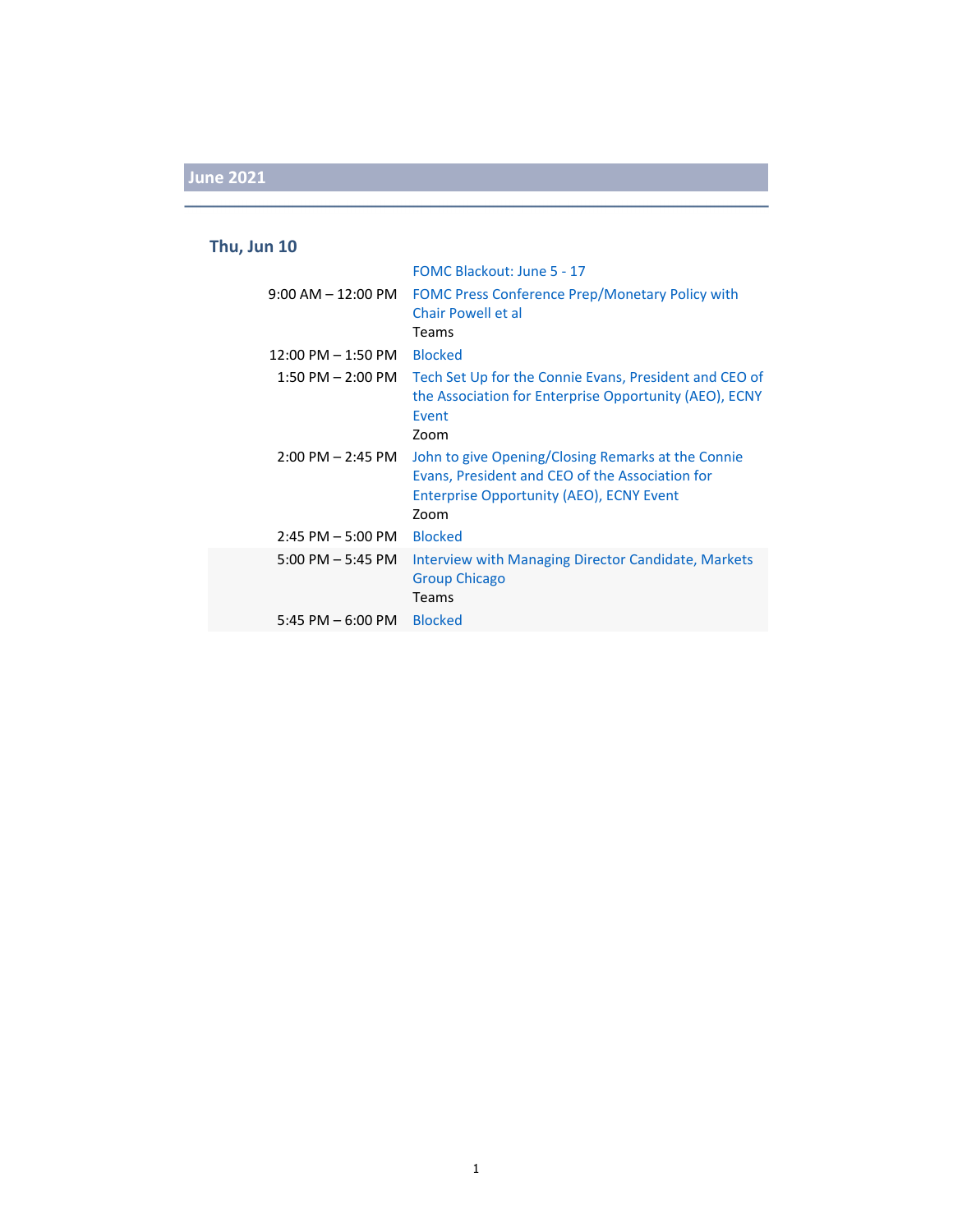### **Fri, Jun 11**

|                         | FOMC Blackout: June 5 - 17                                                           |
|-------------------------|--------------------------------------------------------------------------------------|
| $9:00$ AM $-9:30$ AM    | Markets Group 9:05/9:20 Conference Call<br>John to dial in                           |
| $9:30$ AM $-9:45$ AM    | <b>Blocked</b>                                                                       |
| $9:45$ AM $-$ 10:00 AM  | Tech Set Up for the Future of Work at the New York Fed<br>WebEx                      |
| $10:00$ AM $- 11:00$ AM | Future of Work at the New York Fed (w/ Naureen Hassan<br>and Lacey Dingman)<br>WebEx |
| $11:00$ AM $- 12:35$ AM | <b>Blocked</b>                                                                       |
| $12:35$ PM $- 1:30$ PM  | Pre FOMC Wrap Up                                                                     |
|                         | Teams                                                                                |
| $1:30$ PM $- 2:00$ PM   | <b>Blocked</b>                                                                       |
| $2:00$ PM $-$ 4:00 PM   | <b>FSOC Principals Meeting (w/ Richard Crump)</b><br>Zoom                            |
| 4:00 PM $-$ 4:30 PM     | Meeting with Anne Baum and Lorie Logan<br>Teams                                      |
| 4:30 PM $-$ 5:00 PM     | <b>Blocked</b>                                                                       |
| $5:00$ PM $-5:30$ PM    | Meeting with Ghada Ijam<br>Teams                                                     |
| $5:30$ PM $-6:00$ PM    | <b>Blocked</b>                                                                       |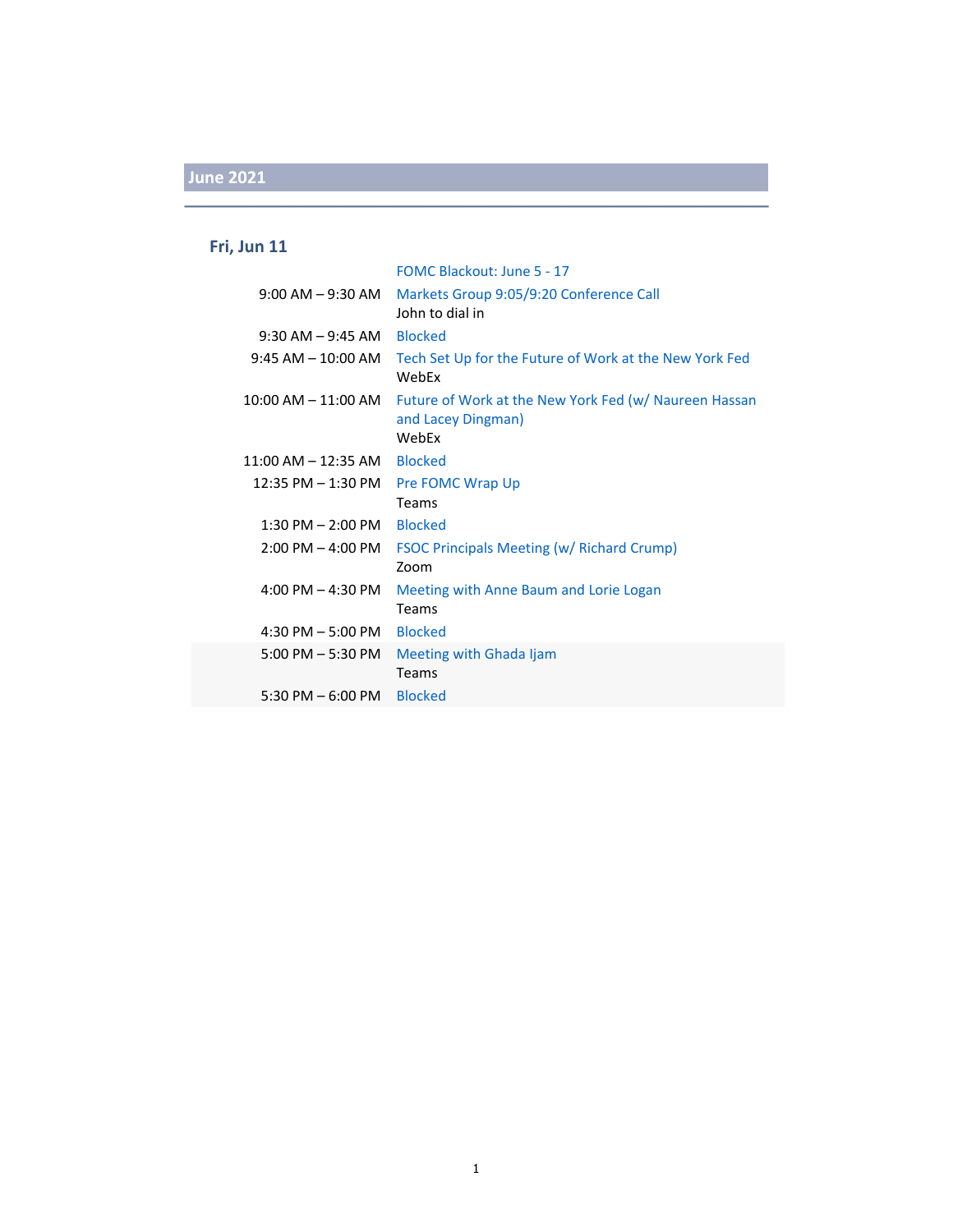#### **Mon, Jun 14**

|                         | FOMC Blackout: June 5 - 17                                              |
|-------------------------|-------------------------------------------------------------------------|
| $8:30$ AM $-8:55$ AM    | <b>Morning Checkpoint Meeting</b><br>WebFx                              |
| $8:55$ AM $-9:00$ AM    | <b>Blocked</b>                                                          |
| $9:00$ AM $-$ 10:00 AM  | Meeting with Chair Jay Powell and Staff<br><b>Teams</b>                 |
| $10:00$ AM $- 11:00$ AM | <b>Blocked</b>                                                          |
| $11:00$ AM $-11:30$ AM  | <b>Pre-FOMC Meeting with Vice Chair Richard Clarida</b><br><b>Teams</b> |
| $11:30$ AM $- 1:00$ PM  | <b>Blocked</b>                                                          |
| $1:00$ PM $-1:30$ PM    | Weekly Meeting with Chair Jay Powell<br><b>Teams</b>                    |
| $1:30$ PM $-3:00$ PM    | <b>Blocked</b>                                                          |
| $3:00$ PM $-$ 4:00 PM   | Interview Debrief<br>WebEx                                              |
| 4:00 PM $-$ 4:30 PM     | <b>Blocked</b>                                                          |
| $4:30$ PM $-5:00$ PM    | <b>Pre-FOMC Meeting with Vice Chair Randal Quarles</b><br><b>Teams</b>  |
| $5:00$ PM $-6:00$ PM    | <b>Blocked</b>                                                          |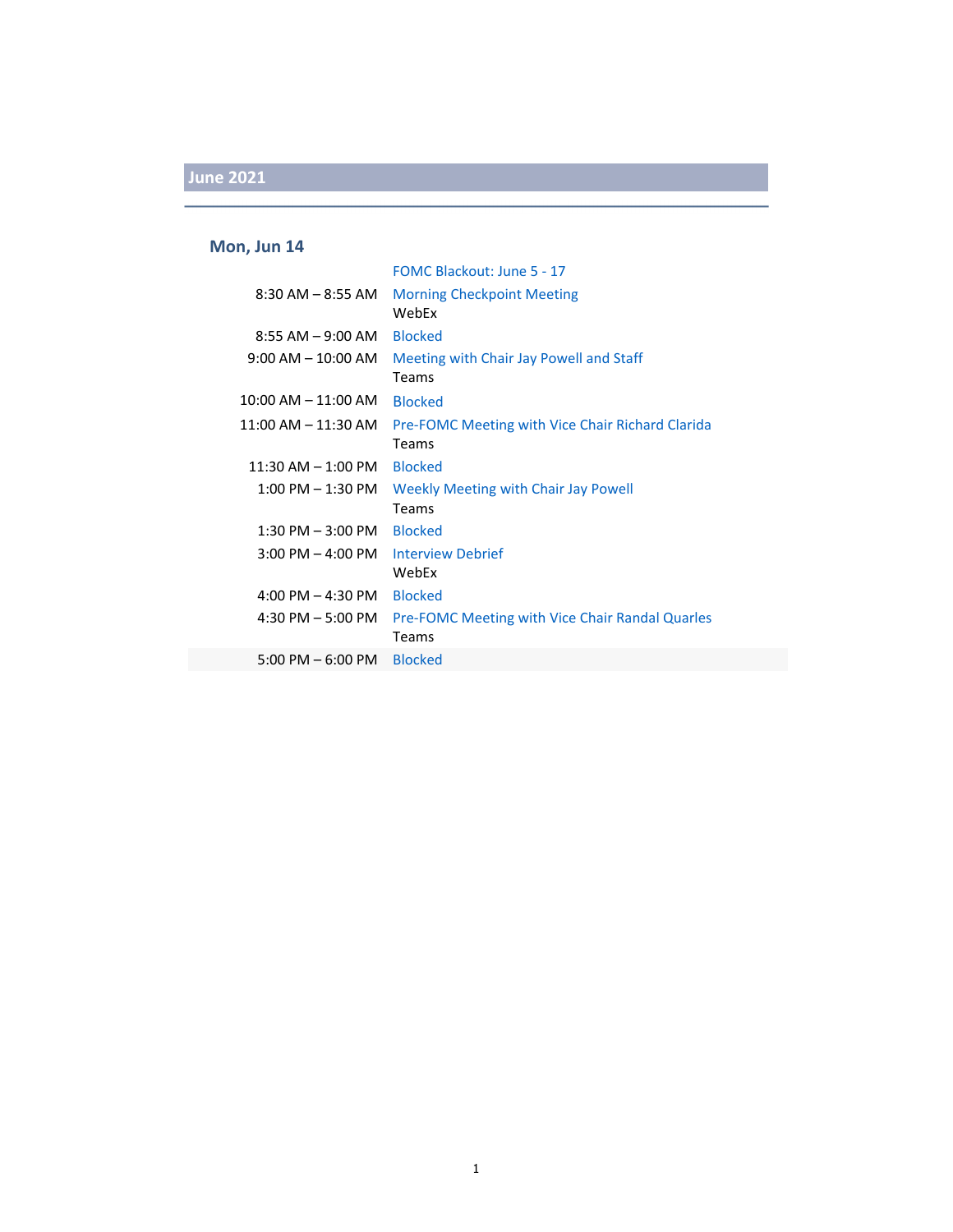#### **Tue, Jun 15**

FOMC Blackout: June 5 ‐ 17 9:00 AM – 6:00 PM Day 1 of the FOMC Meeting Video Conference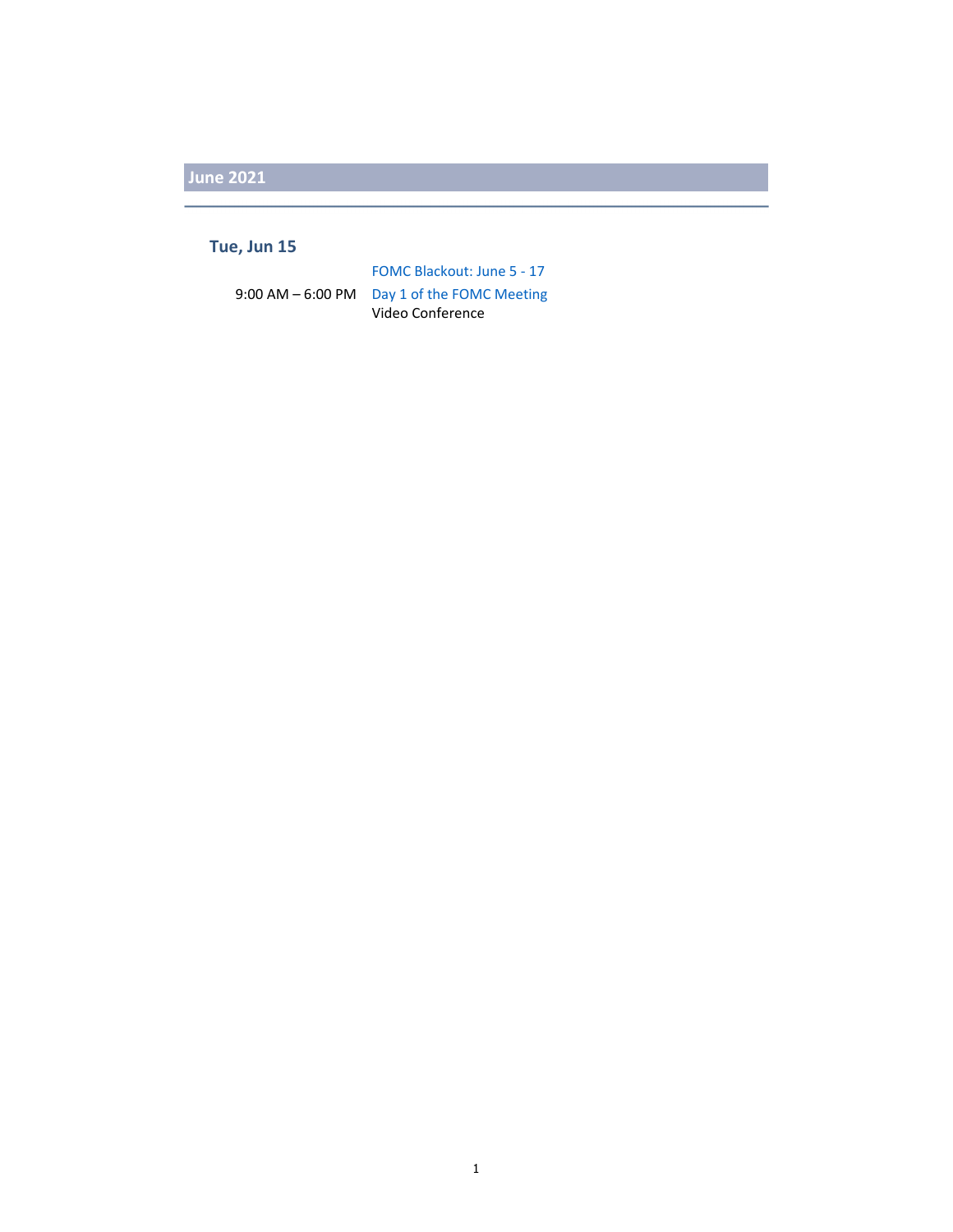#### **Wed, Jun 16**

|                        | FOMC Blackout: June 5 - 17                      |
|------------------------|-------------------------------------------------|
| $9:00$ AM $-12:00$ PM  | Day 2 of the FOMC Meeting                       |
|                        | Video Conference                                |
| $12:00$ PM $- 1:00$ PM | <b>FOMC Press Conference Prep #3</b>            |
|                        | Teams                                           |
| $1:00$ PM $-$ 4:00 PM  | <b>Blocked</b>                                  |
| $4:00$ PM $- 4:30$ PM  | <b>FSB Plenary -- USG Principals' Prep Call</b> |
|                        | WebEx                                           |
| $4:30$ PM $-6:00$ PM   | <b>Blocked</b>                                  |
|                        |                                                 |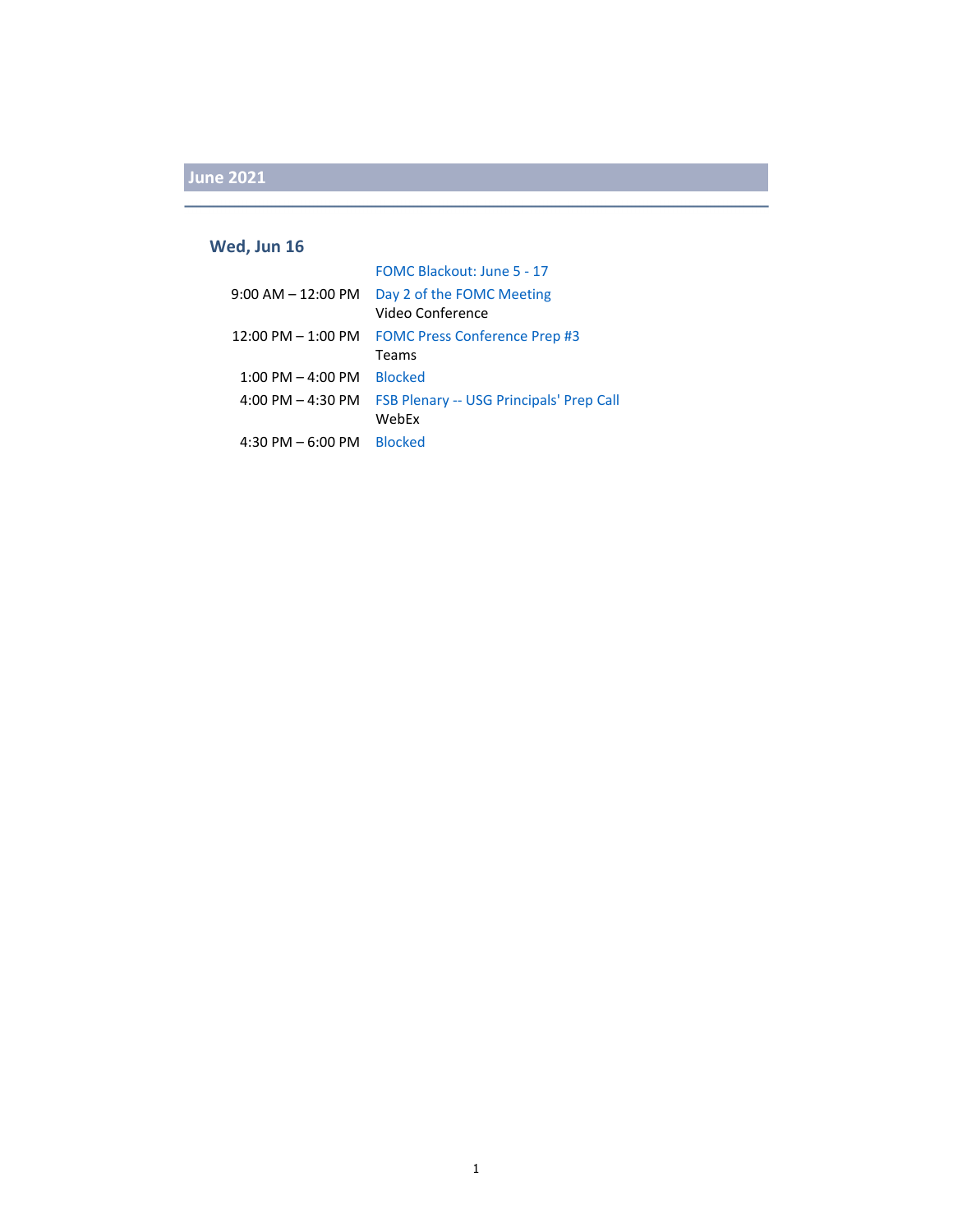#### **Thu, Jun 17**

|                                      | FOMC Blackout: June 5 - 17                                                                       |
|--------------------------------------|--------------------------------------------------------------------------------------------------|
| $7:00$ AM $-9:00$ AM                 | <b>FSB Plenary Meeting (w/ John Clark)</b><br>WebFx                                              |
|                                      | 9:00 AM - 9:20 AM Call with James Gorman, Morgan Stanley<br>John to initiate the call            |
| $9:20$ AM $-9:30$ AM Blocked         |                                                                                                  |
|                                      | 9:30 AM - 10:00 AM Board of Directors Conference Call<br>John to dial in                         |
|                                      | 10:00 AM - 10:45 AM Check-in Meeting with Naureen Hassan<br>Teams                                |
| $10:45$ AM $- 11:00$ AM              | Call with David Solomon and Beth Hammack, Goldman Sachs<br>(w/ Nate Wuerffel)<br>John to dial in |
| 11:00 AM - 11:30 AM Blocked          |                                                                                                  |
| $11:30$ AM $- 12:00$ PM              | <b>Speech Review Meeting</b><br>Teams                                                            |
| $12:00 \text{ PM} - 1:00 \text{ PM}$ | <b>Blocked</b>                                                                                   |
| $1:00$ PM $-1:30$ PM                 | <b>Audit and RBOPS Discussion</b><br>Teams                                                       |
| 1:30 PM - 1:50 PM Blocked            |                                                                                                  |
| 1:50 PM - 2:00 PM                    | Tech Set Up for the Henry Kaufman ECNY Event<br>Zoom                                             |
| $2:00$ PM $- 2:45$ PM                | John to give Opening/Closing Remarks at the Henry Kaufman<br><b>ECNY Event</b><br>Zoom           |
| 2:45 PM - 4:00 PM Blocked            |                                                                                                  |
| 4:00 PM $-6:00$ PM                   | Meeting of the Executive Committee<br>Teams                                                      |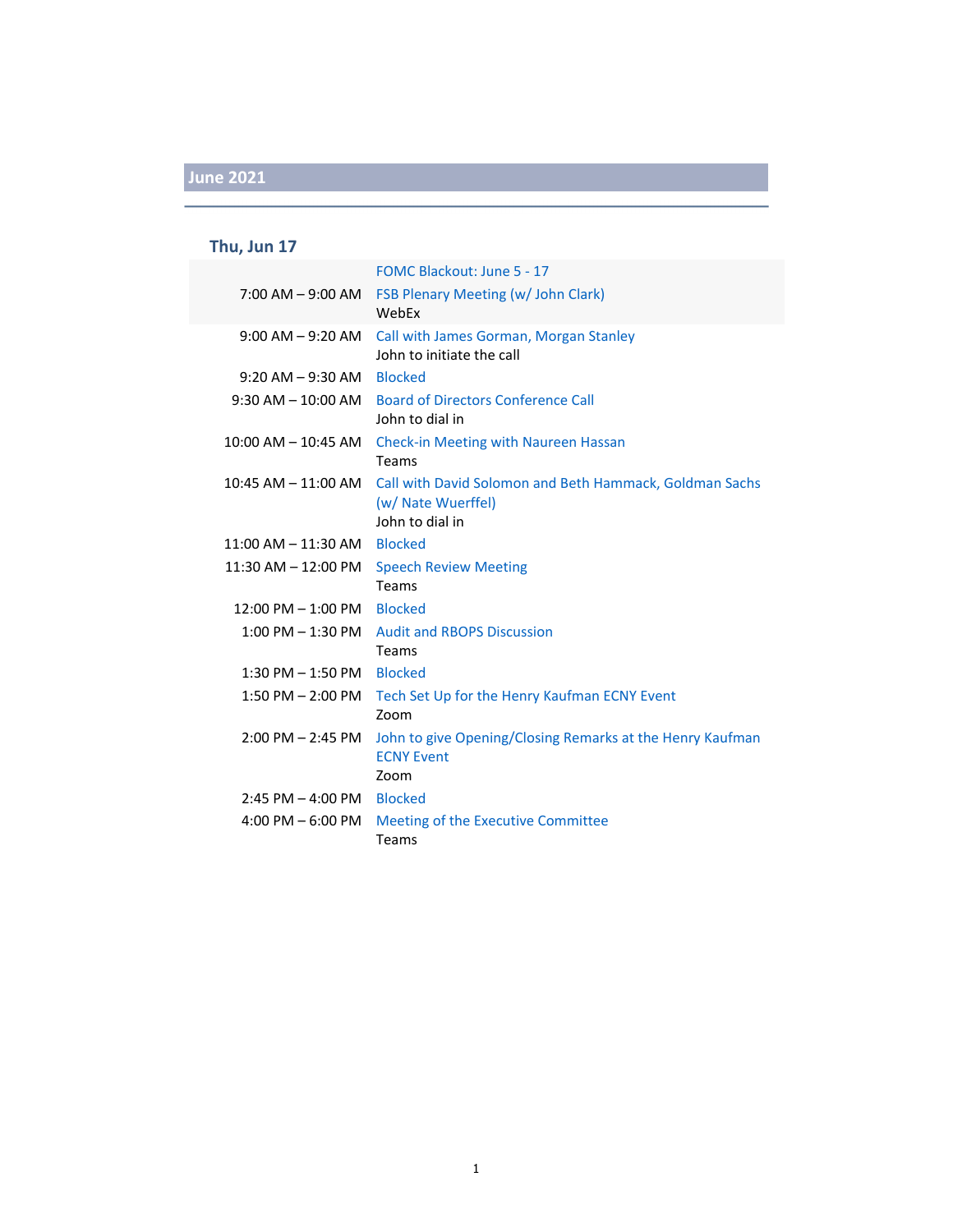### **Fri, Jun 18**

| 7:00 AM - 8:30 AM                   | Economic Consultative Committee (ECC) Meeting (w/                                                                               |
|-------------------------------------|---------------------------------------------------------------------------------------------------------------------------------|
|                                     | Lorie Logan)<br>WebEx                                                                                                           |
| $8:30$ AM $-9:00$ AM                | <b>Blocked</b>                                                                                                                  |
| $9:00$ AM $-9:30$ AM                | Markets Group 9:05/9:20 Conference Call<br>John to dial in                                                                      |
| $9:30$ AM $- 10:00$ AM              | Internal Prep for MBCA Press Scrum & Bloomberg<br>Interview<br>Teams                                                            |
| $10:00$ AM $-$ 10:20 AM             | Call with Charles Scharf, Wells Fargo<br>John to initiate the call                                                              |
| 10:20 AM – 10:30 AM                 | <b>Blocked</b>                                                                                                                  |
| 10:30 AM - 11:00 AM                 | <b>Beige Book Working Group Update</b><br>Teams                                                                                 |
| 11:00 AM – 12:00 PM                 | <b>Rehearsal for MBCA Speech</b><br>Teams                                                                                       |
| 12:00 PM - 12:30 PM                 | <b>Blocked</b>                                                                                                                  |
| 12:30 PM - 12:45 PM                 | Tech Set Up for the PhD Excellence Initiative Research<br>Workshop<br>Zoom                                                      |
| 12:45 PM – 1:30 PM                  | PhD Excellence Initiative Research Workshop: Fireside<br>Chat with Peter Henry, NYU (w/ Heather Daly and Tess<br>Hwang)<br>Zoom |
| 1:30 PM - 2:00 PM                   | <b>Blocked</b>                                                                                                                  |
| $2:00$ PM $-3:00$ PM                | <b>Post FOMC Planning Meeting</b><br>Teams                                                                                      |
| $3:00$ PM $-3:45$ PM                | Monthly Market Discussion (Baum/Logan/Williams)<br>Teams                                                                        |
| $3:45$ PM $-$ 4:00 PM               | <b>Blocked</b>                                                                                                                  |
| $4:00 \text{ PM} - 5:00 \text{ PM}$ | Phone Call with Barbara Van Allen, ECNY<br>John to initiate the call                                                            |
| $5:00$ PM $-6:00$ PM                | <b>Blocked</b>                                                                                                                  |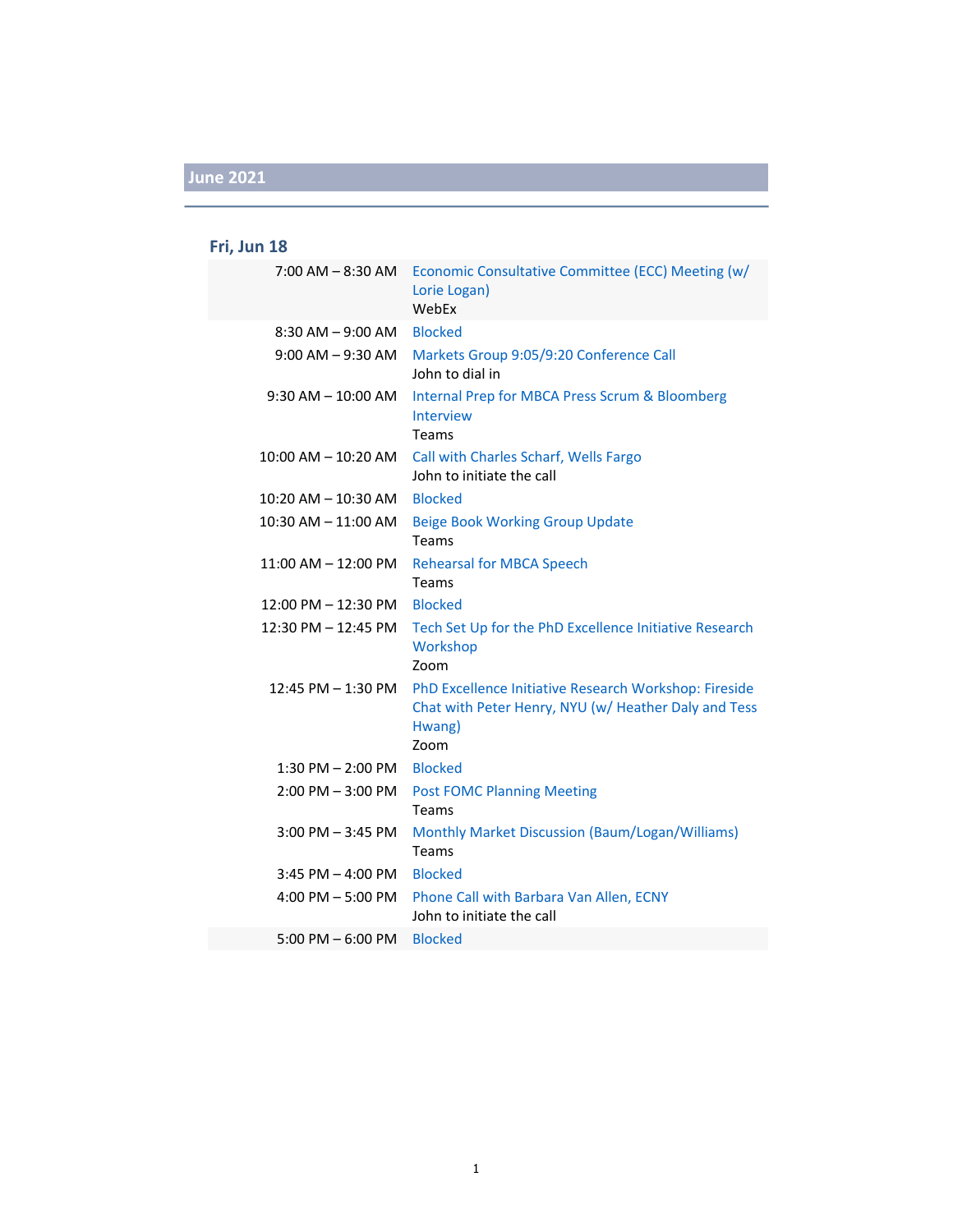#### **Mon, Jun 21**

| $7:00$ AM $-9:00$ AM    | <b>Global Economy Meeting (GEM) - "Uneven Global</b><br>Recovery: Implications for Spillovers" (w/ Lorie Logan)<br>WebEx                                   |
|-------------------------|------------------------------------------------------------------------------------------------------------------------------------------------------------|
| $9:00$ AM $-9:45$ AM    | DEI, CD and Equitable Growth Discussion<br>(Dingman/Gutt/Hassan/Torres/Williams)<br>Teams                                                                  |
| $9:45$ AM $-10:00$ AM   | <b>Blocked</b>                                                                                                                                             |
| $10:00$ AM $- 10:30$ AM | Monthly Check-in with Jim Hennessy<br>Skype                                                                                                                |
| 10:30 AM - 11:00 AM     | Meeting with Veronica Biggins, Diversified Search<br>Zoom                                                                                                  |
| $11:00$ AM $- 11:30$ AM | <b>Blocked</b>                                                                                                                                             |
| 11:30 AM - 12:00 PM     | <b>Weekly Meeting with Chair Jay Powell</b><br>Teams                                                                                                       |
| 12:00 PM - 2:00 PM      | <b>Blocked</b>                                                                                                                                             |
| $2:00$ PM $- 2:30$ PM   | Monthly Check-in with Anne Baum<br>Teams                                                                                                                   |
| $2:30$ PM $- 2:45$ PM   | <b>Blocked</b>                                                                                                                                             |
| $2:45$ PM $-3:00$ PM    | Tech Set Up for the Midsize Bank Coalition of America<br>(MBCA) Event<br>Zoom                                                                              |
| $3:00$ PM $-3:45$ PM    | John to give Keynote Remarks & Moderated Discussion<br>at the Midsize Bank Coalition of America (MBCA) Event<br>(w/ Jack Gutt, Suzanne Elio et al)<br>Zoom |
| $3:45$ PM $-3:55$ PM    | <b>Blocked</b>                                                                                                                                             |
| $3:55$ PM $-4:25$ PM    | Media Availability/Press Scrum - Post MBCA Event (w/<br>Jack Gutt, Suzanne Elio et al)<br>WebEx                                                            |
| 4:25 PM $-$ 4:30 PM     | <b>Blocked</b>                                                                                                                                             |
| 4:30 PM $-6:00$ PM      | <b>ECNY June Board Meeting</b><br>Zoom                                                                                                                     |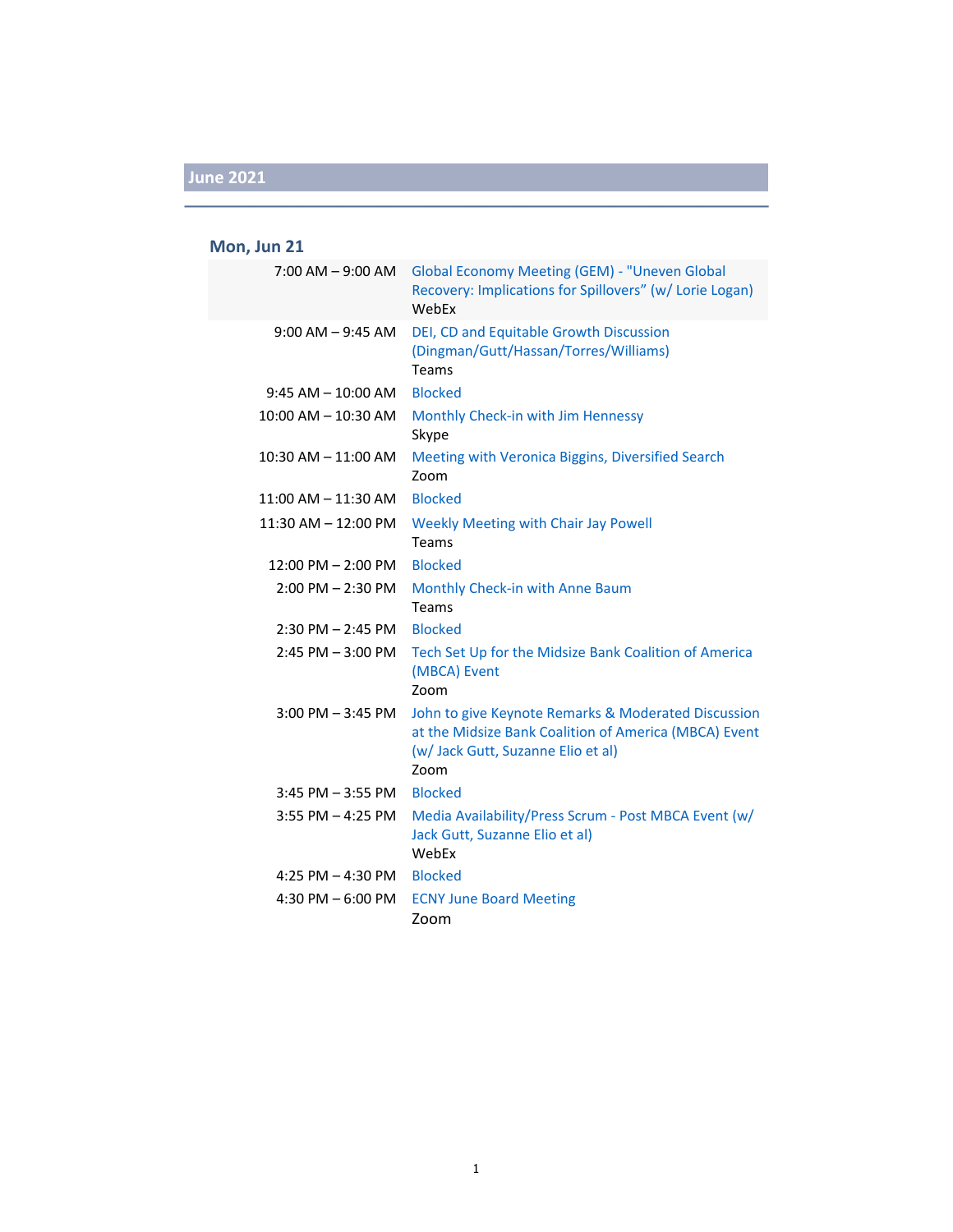### **Tue, Jun 22**

|                              | 9:00 AM - 9:25 AM Markets Group 9:05/9:20 Conference Call<br>John to dial in                                    |
|------------------------------|-----------------------------------------------------------------------------------------------------------------|
| $9:25$ AM $-9:35$ AM         | Tech Set Up for Bloomberg Live Interview with Mike<br><b>McKee</b><br>Zoom                                      |
|                              | 9:35 AM - 10:00 AM Live Interview with Mike McKee, Bloomberg (w/ Jack<br>Gutt, Suzanne Elio et al)<br>Zoom      |
| 10:00 AM - 10:30 AM          | <b>Blocked</b>                                                                                                  |
| 10:30 AM – 12:30 PM          | <b>President's Advisory Council Meeting - Community</b><br><b>Advisory Group (CAG)</b><br>WebEx                 |
| 12:30 PM $-$ 1:30 PM Blocked |                                                                                                                 |
| $1:30$ PM $- 2:15$ PM        | <b>Weekly Email Discussion</b><br>Teams                                                                         |
| $2:15$ PM $-2:20$ PM         | <b>Blocked</b>                                                                                                  |
| $2:20$ PM $-2:30$ PM         | <b>Pre-Meeting Staten Island Roadshow</b><br>Teams                                                              |
| $2:30$ PM $-3:15$ PM         | Meeting with James Oddo, Staten Island Borough<br>President (w/ Jack Gutt, Tony Davis et al)<br>WebEx           |
| 3:15 PM - 3:30 PM            | <b>Blocked</b>                                                                                                  |
| $3:30$ PM $-4:45$ PM         | Meeting with Staten Island Economic Development<br>Corp. Stakeholders (w/ Jack Gutt, Tony Davis et al)<br>WebEx |
| 4:45 PM $-6:00$ PM           | <b>Blocked</b>                                                                                                  |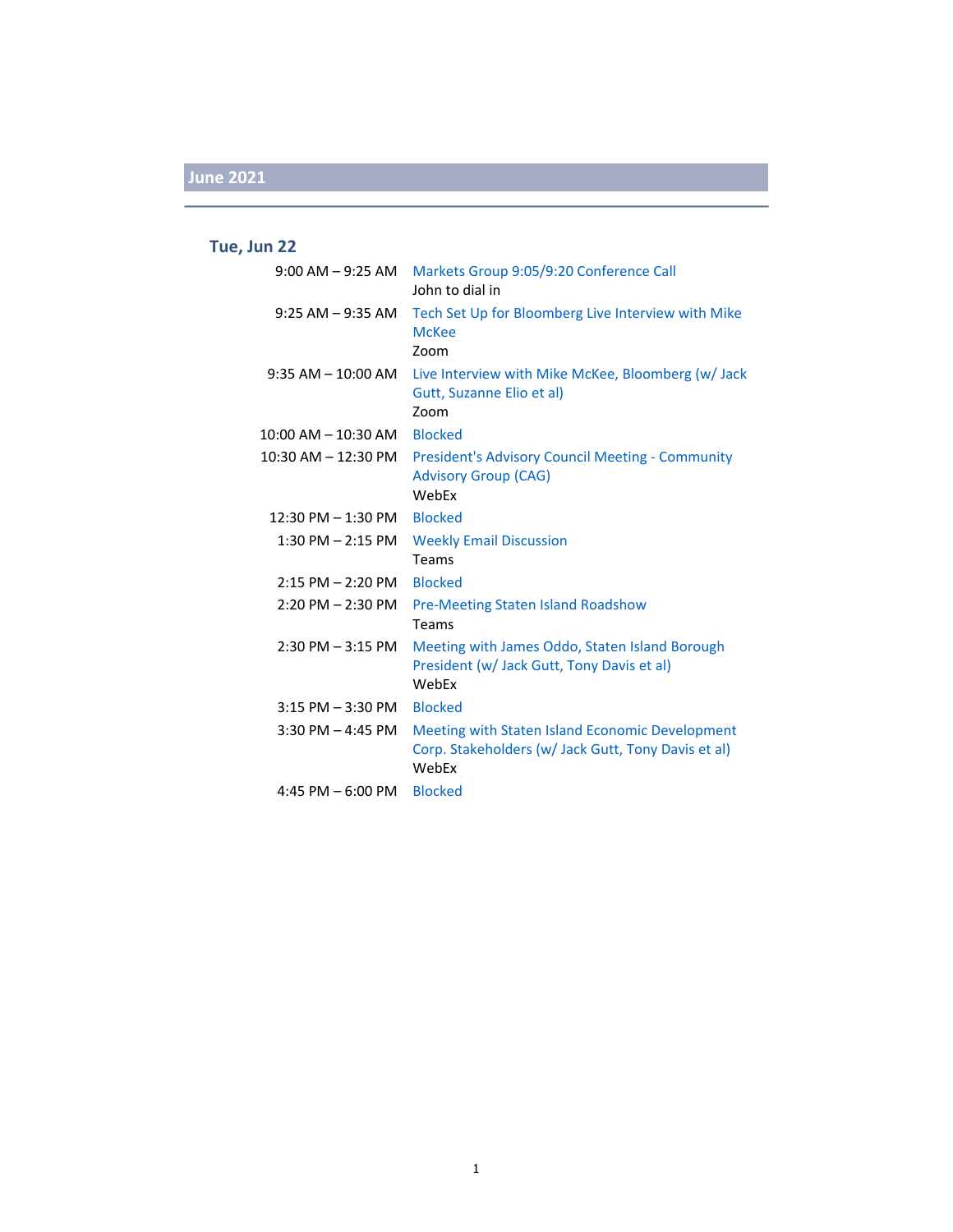### **Wed, Jun 23**

| $8:30$ AM $-8:55$ AM    | <b>Morning Checkpoint Meeting</b><br>WebFx                                                                   |
|-------------------------|--------------------------------------------------------------------------------------------------------------|
| $8:55$ AM $-9:00$ AM    | <b>Blocked</b>                                                                                               |
| $9:00$ AM $-9:30$ AM    | Markets Group 9:05/9:20 Conference Call<br>John to dial in                                                   |
| $9:30$ AM $-9:45$ AM    | <b>Meeting with President Raphael Bostic</b><br>Teams                                                        |
| $9:45$ AM $-10:00$ AM   | <b>Blocked</b>                                                                                               |
| $10:00$ AM $- 11:00$ AM | <b>Conference of Presidents Committee on Financial Stability</b><br>(COP-CFS) (w/ Anna Kovner)<br>WebEx      |
| $11:00$ AM $- 12:15$ PM | 20th BIS Annual Conference - Webinar 1: Bond Markets and<br><b>Central Banks</b><br>WebEx                    |
| $12:15$ PM $- 1:00$ PM  | <b>Blocked</b>                                                                                               |
| $1:00$ PM $-1:10$ PM    | <b>Pre-Meeting Staten Island Roadshow</b><br>Teams                                                           |
| 1:10 PM - 2:10 PM       | Staten Island Regional Visit: Climate Resiliency and<br>Adaptation (w/ Jack Gutt, Tony Davis et al)<br>WebEx |
| $2:10$ PM $-3:30$ PM    | <b>Blocked</b>                                                                                               |
| $3:30$ PM $-3:50$ PM    | Director candidate<br>Meeting with<br>(w/ Shawn Phillips)<br>WebEx                                           |
| $3:50$ PM $-$ 4:00 PM   | <b>Blocked</b>                                                                                               |
| 4:00 PM $-$ 4:45 PM     | Monthly Check-in with Lorie Logan<br>Teams                                                                   |
| 4:45 PM $-$ 5:15 PM     | <b>Briefing with Supervision</b><br>WebFx                                                                    |
| $5:15$ PM $-5:30$ PM    | <b>Blocked</b>                                                                                               |
| 5:30 PM $-$ 6:30 PM     | <b>COP Steering Committee Meeting</b><br>Teams                                                               |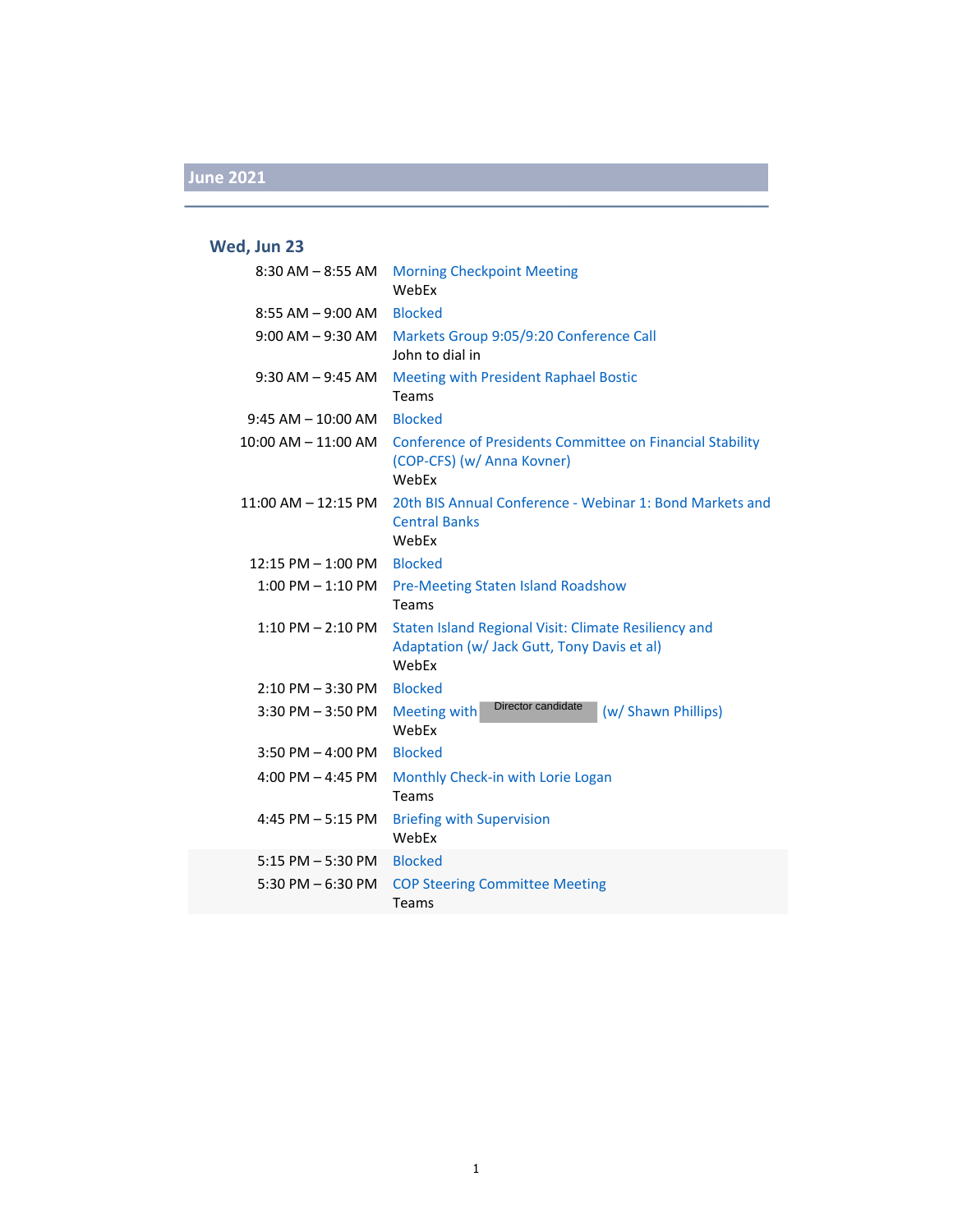#### **Thu, Jun 24**

| $8:00$ AM $-9:15$ AM    | 20 <sup>th</sup> BIS Annual Conference - Webinar 2: Fiscal Policy, Public<br><b>Debt and Central Banks</b><br>WebEx |
|-------------------------|---------------------------------------------------------------------------------------------------------------------|
| $9:15$ AM $-9:20$ AM    | <b>Blocked</b>                                                                                                      |
| $9:20$ AM $-9:30$ AM    | Pre-Meeting Staten Island Roadshow<br>Teams                                                                         |
| $9:30$ AM $- 10:30$ AM  | <b>Staten Island Community Development Roundtable Discussion</b><br>(w/ Jack Gutt, Tony Davis et al)<br>WebEx       |
| $10:30$ AM $-$ 10:45 AM | <b>Blocked</b>                                                                                                      |
| 10:45 AM - 11:00 AM     | Tech Set Up for the Fireside Chat hosted by College of Staten<br><b>Island</b><br>Zoom                              |
| $11:00$ AM $- 12:00$ PM | Fireside Chat hosted by College of Staten Island (w/ Jack Gutt,<br>Tony Davis et al)<br>Zoom                        |
| $12:00$ PM $- 1:00$ PM  | <b>Blocked</b>                                                                                                      |
| $1:00$ PM $-1:30$ PM    | Discussion with Michael Held and Naureen Hassan<br>Teams                                                            |
| 1:30-2:00 PM            | ARRC Work Discussion with Nate Wuerffel and Jamie Pfeifer<br>Teams                                                  |
| 2:00 PM - 2:30 PM       | <b>Blocked</b>                                                                                                      |
| $2:30$ PM $-3:00$ PM    | Discussion with Naureen Hassan and Lorie Logan<br>Teams                                                             |
| $3:00$ PM $-3:15$ PM    | <b>Blocked</b>                                                                                                      |
| $3:15$ PM $-3:45$ PM    | Meeting with President Loretta Mester<br>Teams                                                                      |
| $3:45$ PM $- 4:00$ PM   | <b>Blocked</b>                                                                                                      |
| $4:00$ PM $-4:30$ PM    | Check-in Meeting with Naureen Hassan<br>Teams                                                                       |
| 4:30 PM $-$ 5:00 PM     | <b>Board of Directors Conference Call</b><br>John to dial in                                                        |
| $5:00$ PM $-6:00$ PM    | Meeting with Don Kohn and David Wessel, Brookings (w/ Lorie<br>Logan)<br>Zoom                                       |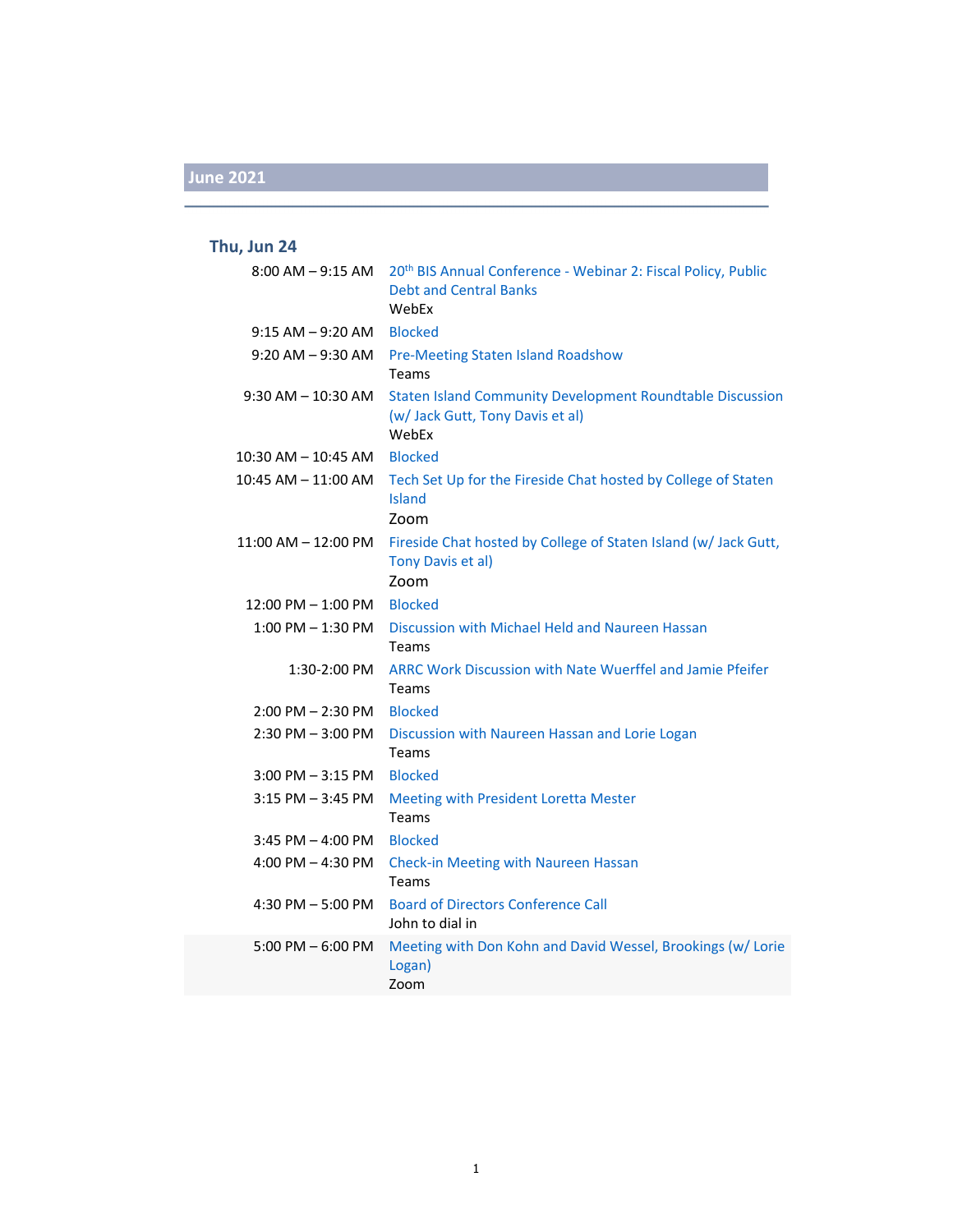### **Fri, Jun 25**

| $6:30$ AM $-$ 8:00 AM   | 20th BIS Annual Conference - Panel: Women in Central<br><b>Banking</b><br>WebEx                                                       |
|-------------------------|---------------------------------------------------------------------------------------------------------------------------------------|
| $8:00$ AM $-$ 8:30 AM   | <b>Blocked</b>                                                                                                                        |
| $8:30$ AM $-9:00$ AM    | Troika Meeting with Chair Jay Powell and Vice Chair<br><b>Richard Clarida</b><br>Teams                                                |
| $9:00$ AM $-9:30$ AM    | <b>Blocked</b>                                                                                                                        |
| $9:30$ AM $- 10:00$ AM  | Monthly Check-in with Chris Armstrong<br>Teams                                                                                        |
| $10:00$ AM $- 11:00$ AM | <b>Blocked</b>                                                                                                                        |
| $11:00$ AM $- 11:30$ AM | Monthly Discussion with Denise Scott<br>John to initiate the call                                                                     |
| $11:30$ AM $- 12:00$ PM | <b>Blocked</b>                                                                                                                        |
| $12:00$ PM $- 1:00$ PM  | Lunch Meeting with the OPEN Leadership Team<br>WebEx                                                                                  |
| $1:00$ PM $-1:30$ PM    | <b>Blocked</b>                                                                                                                        |
| $1:30$ PM $-1:45$ PM    | Discussion with Director candidate<br>(w/ Shawn<br>Phillips)<br>WebEx                                                                 |
| $1:45$ PM $- 2:00$ PM   | <b>Blocked</b>                                                                                                                        |
| $2:00$ PM $- 2:30$ PM   | <b>Meeting with Scott Smentek</b><br>Teams                                                                                            |
| $2:30$ PM $- 2:45$ PM   | <b>Blocked</b>                                                                                                                        |
| $2:45$ PM $- 4:30$ PM   | John to give Remarks and Q&A at the University of<br>California Education Abroad Program (UCEAP) Alumni<br><b>Award Event</b><br>Zoom |
| 4:30 PM $-6:00$ PM      | <b>Blocked</b>                                                                                                                        |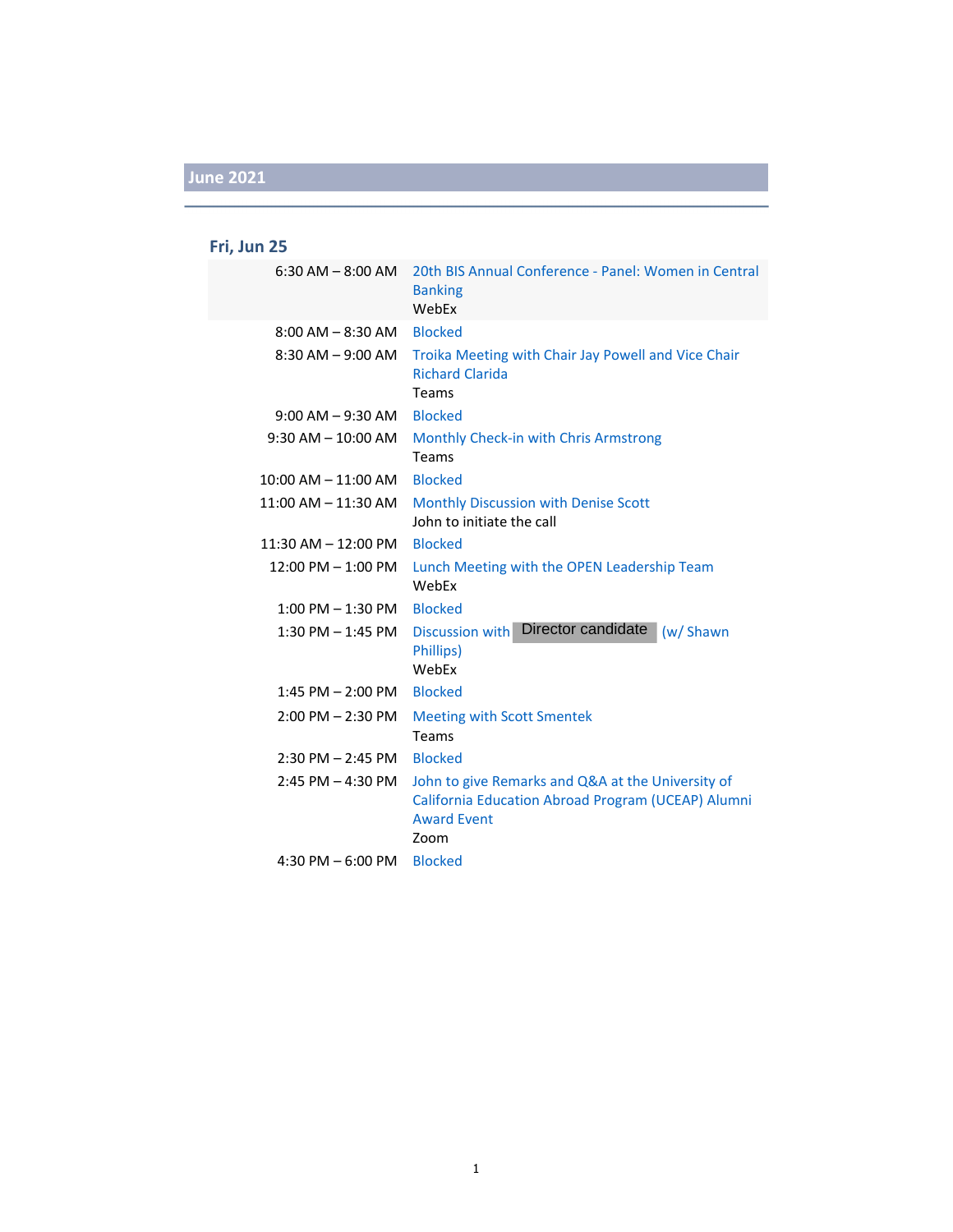#### **Sun, Jun 27**

7:00 AM – 8:00 AM BIS Board of Directors Meeting (w/ John Clark) WebEx

#### **Mon, Jun 28**

| 7:00 AM – 9:30 AM                     | John to give Remarks at the Andrew Crockett Memorial<br>Lecture & Panel<br>WebEx                                                                    |
|---------------------------------------|-----------------------------------------------------------------------------------------------------------------------------------------------------|
| $9:30$ AM $-11:00$ AM                 | <b>Blocked</b>                                                                                                                                      |
| $11:00$ AM $- 12:00$ PM               | 2021 Summer Intern Event - Senior Leader Speaker<br>Series: Q&A with Summer Associates (Graduate<br>Students, Law Clerks, PhDs, and CSWEP)<br>WebFx |
| $12:00 \text{ PM} - 12:45 \text{ PM}$ | <b>Blocked</b>                                                                                                                                      |
| 12:45 PM - 1:30 PM                    | <b>Weekly Email Discussion</b><br>Teams                                                                                                             |
| $1:30$ PM $-1:50$ PM                  | <b>Blocked</b>                                                                                                                                      |
| $1:50$ PM $- 2:00$ PM                 | Tech Set Up for the Charles A. Tribbett, III, Vice<br>Chairman and CEO of Russell Reynolds ECNY Event<br>Zoom                                       |
| $2:00$ PM $- 2:45$ PM                 | John to give Opening/Closing Remarks at the Charles A.<br>Tribbett, III, Vice Chairman and CEO of Russell Reynolds<br><b>ECNY Event</b><br>Zoom     |
| $2:45$ PM $-3:00$ PM                  | <b>Blocked</b>                                                                                                                                      |
| $3:00$ PM $-3:30$ PM                  | Discussion with Lacey Dingman, Jack Gutt, Naureen<br>Hassan, Michael Nelson<br>Teams                                                                |
| $3:30$ PM $-$ 4:00 PM                 | <b>Briefing on Upcoming Congressional Meet-and-Greets</b><br>Teams                                                                                  |
| 4:00 PM $-$ 6:00 PM                   | Meeting of the Executive Committee<br>Teams                                                                                                         |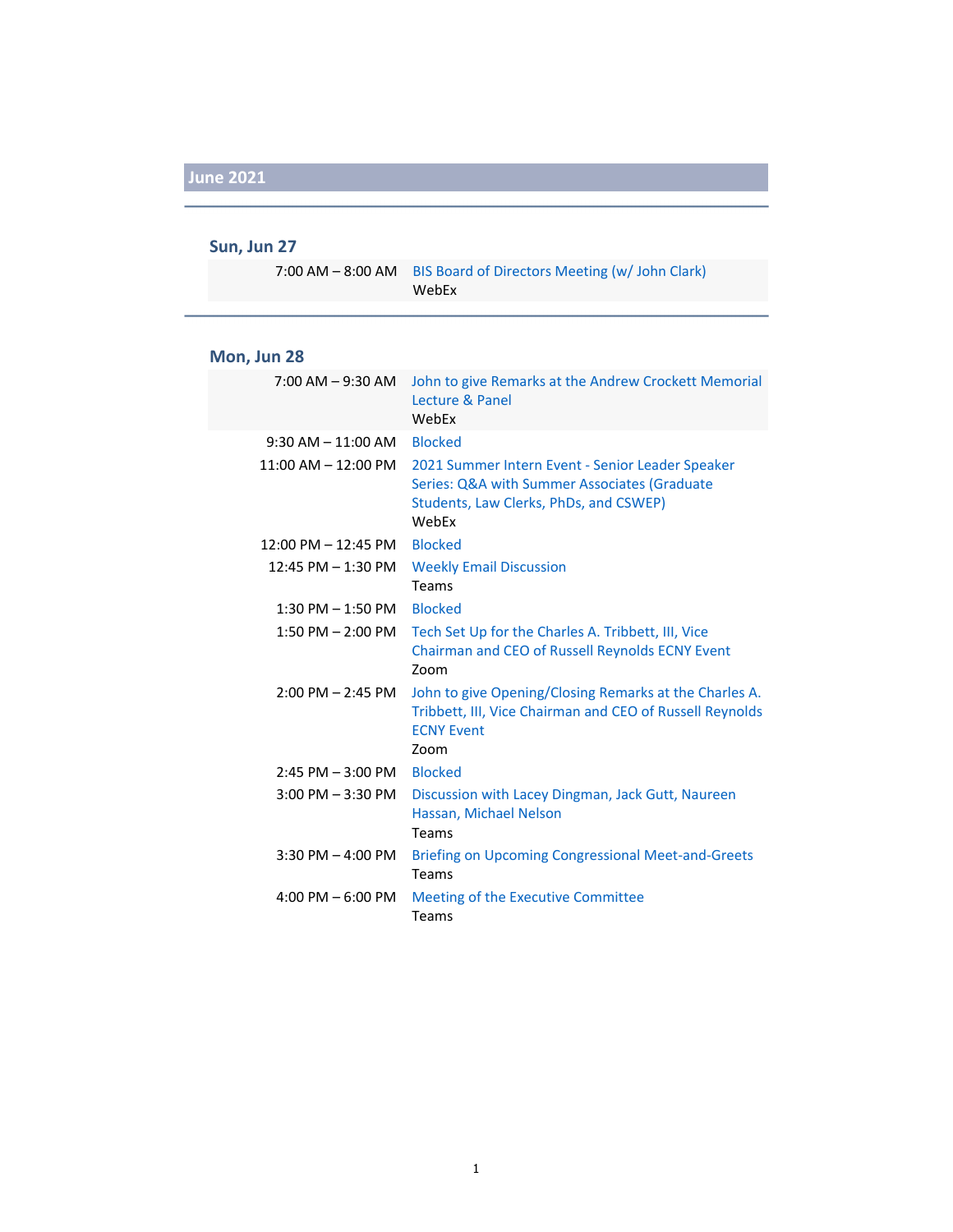### **Tue, Jun 29**

| 7:00 AM – 7:50 AM       | BIS 91 <sup>st</sup> Annual General Meeting (AGM)<br>WebEx and Chorus Call                                                                                                   |
|-------------------------|------------------------------------------------------------------------------------------------------------------------------------------------------------------------------|
| $7:50$ AM $-$ 8:00 AM   | <b>Blocked</b>                                                                                                                                                               |
| $8:00$ AM $-9:30$ AM    | BIS 91 <sup>st</sup> Annual General Meeting (AGM) - General Manager's<br>Speech and Presentation of the Key Messages of the Bank's<br><b>Annual Economic Report</b><br>WebEx |
| $9:30$ AM $-9:45$ AM    | <b>Blocked</b>                                                                                                                                                               |
| $9:45 AM - 10:30 AM$    | BIS 91 <sup>st</sup> Annual General Meeting (AGM) - Presentation and<br><b>Q&amp;A on BIS Innovation Hub Activities</b><br>WebEx                                             |
| 10:30 AM - 10:35 AM     | BIS 91 <sup>st</sup> Annual General Meeting (AGM) - Closing Remarks<br>WebEx                                                                                                 |
| $10:35$ AM $- 11:00$ AM | <b>Blocked</b>                                                                                                                                                               |
| $11:00$ AM $-1:00$ PM   | <b>COP June Video Conference</b><br>WebEx                                                                                                                                    |
| $1:00$ PM $-3:00$ PM    | <b>Blocked</b>                                                                                                                                                               |
| $3:00$ PM $-3:30$ PM    | <b>Weekly Meeting with Chair Jay Powell</b><br>Teams                                                                                                                         |
| $3:30$ PM $-$ 4:30 PM   | 22021 Summer Analyst Event - Senior Leader Speaker Series:<br>Q&A with Undergraduate Sophomores & Juniors<br>WebEx                                                           |
| 4:30 PM $-6:00$ PM      | <b>Special ARC Meeting</b><br>WebEx                                                                                                                                          |